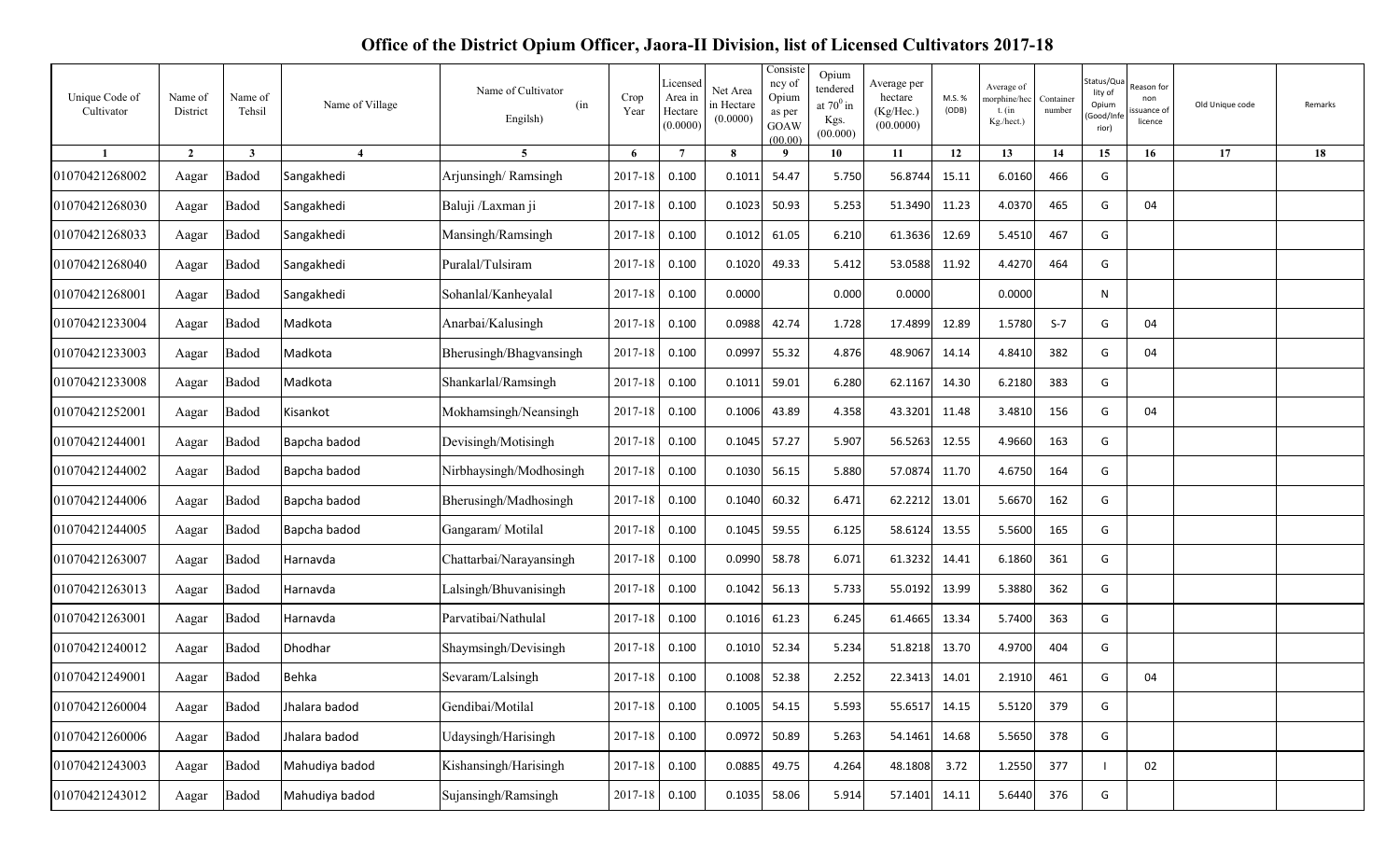| Unique Code of<br>Cultivator | Name of<br>District | Name of<br>Tehsil | Name of Village       | Name of Cultivator<br>(in<br>Engilsh) | Crop<br>Year | Licensed<br>Area in<br>Hectare<br>(0.0000) | Net Area<br>n Hectare<br>(0.0000) | Consiste<br>ncy of<br>Opium<br>as per<br>GOAW<br>(00.00) | Opium<br>tendered<br>at $70^0$ in<br>Kgs.<br>(00.000) | Average per<br>hectare<br>(Kg/Hec.)<br>(00.0000) | M.S. %<br>(ODB) | Average of<br>norphine/hec<br>t. $(in$<br>Kg./hect.) | Container<br>number | Status/Qua<br>lity of<br>Opium<br>Good/Inf<br>rior) | ≀eason for<br>non<br>ssuance o<br>licence | Old Unique code | Remarks |
|------------------------------|---------------------|-------------------|-----------------------|---------------------------------------|--------------|--------------------------------------------|-----------------------------------|----------------------------------------------------------|-------------------------------------------------------|--------------------------------------------------|-----------------|------------------------------------------------------|---------------------|-----------------------------------------------------|-------------------------------------------|-----------------|---------|
|                              | $\overline{2}$      | $\mathbf{3}$      | $\boldsymbol{\Delta}$ | $5^{\circ}$                           | 6            | $7\phantom{.0}$                            | 8                                 | $\mathbf q$                                              | 10                                                    | 11                                               | 12              | 13                                                   | 14                  | 15                                                  | 16                                        | 17              | 18      |
| 01070421248010               | Aagar               | Badod             | Tokda                 | Heerabai/Fattesingh                   | 2017-18      | 0.100                                      | 0.1026                            | 52.88                                                    | 5.364                                                 | 52.2807                                          | 12.78           | 4.6770                                               | 463                 | G                                                   |                                           |                 |         |
| 01070421245005               | Aagar               | Badod             | Bargdi                | Bagga/Heera                           | 2017-18      | 0.100                                      | 0.0989                            | 59.82                                                    | 5.683                                                 | 57.4621                                          | 13.87           | 5.5790                                               | 409                 | G                                                   |                                           |                 |         |
| 01070421245006               | Aagar               | Badod             | Bargdi                | Shankarsingh/Bhagga                   | 2017-18      | 0.100                                      | 0.1017                            | 49.59                                                    | 5.214                                                 | 51.2684                                          | 11.70           | 4.1990                                               | 408                 | G                                                   | 04                                        |                 |         |
| 01070421247007               | Aagar               | Badod             | Ramakhedi             | Bhuvansingh/Pursingh                  | 2017-18      | 0.100                                      | 0.1000                            | 57.93                                                    | 6.496                                                 | 64.9600                                          | 11.10           | 5.0480                                               | 488                 | G                                                   |                                           | 01070421268049  |         |
| 01070421247003               | Aagar               | Badod             | Ramakhedi             | Lalsingh/Gangaram                     | 2017-18      | 0.100                                      | 0.1033                            | 57.43                                                    | 6.145                                                 | 59.4869                                          | 12.36           | 5.1470                                               | 486                 | G                                                   |                                           | 01070421268047  |         |
| 01070421247006               | Aagar               | Badod             | Ramakhedi             | Amarsingh/Bherusingh                  | 2017-18      | 0.100                                      | 0.1015                            | 46.92                                                    | 5.047                                                 | 49.7241                                          | 12.17           | 4.2360                                               | 487                 | G                                                   | 04                                        | 01070421268048  |         |
| 01070318140077               | Ratlam              | Aalot             | Dabadiya              | Ambaram/ Jhujhar                      | 2017-18      | 0.100                                      | 0.0972                            | 58.53                                                    | 6.045                                                 | 62.1914                                          | 12.81           | 5.5770                                               | 206                 | G                                                   |                                           |                 |         |
| 01070318140094               | Ratlam              | Aalot             | Dabadiya              | Kaluram/Heeralal                      | 2017-18      | 0.100                                      | 0.1000                            | 59.44                                                    | 6.538                                                 | 65.3800                                          | 11.83           | 5.4140                                               | 211                 | G                                                   |                                           |                 |         |
| 01070318140012               | Ratlam              | Aalot             | Dabadiya              | Hariram/ Amarchand                    | 2017-18      | 0.100                                      | 0.0989                            | 56.31                                                    | 6.098                                                 | 61.6582                                          | 12.70           | 5.4810                                               | 207                 | G                                                   |                                           |                 |         |
| 01070318140003               | Ratlam              | Aalot             | Dabadiya              | Gangaram / Jhujhar                    | 2017-18      | 0.100                                      | 0.0957                            | 61.46                                                    | 6.339                                                 | 66.2382                                          | 13.31           | 6.1720                                               | 217                 | G                                                   |                                           |                 |         |
| 01070318140017               | Ratlam              | Aalot             | Dabadiya              | Durgalal/ Gangaram                    | 2017-18      | 0.100                                      | 0.0992                            | 57.48                                                    | 6.150                                                 | 61.9960                                          | 11.40           | 4.9480                                               | 208                 | G                                                   |                                           |                 |         |
| 01070318140023               | Ratlam              | Aalot             | Dabadiya              | Nandram/Kaniram                       | 2017-18      | 0.100                                      | 0.1015                            | 57.03                                                    | 6.461                                                 | 63.6552                                          | 13.24           | 5.8990                                               | 209                 | G                                                   |                                           |                 |         |
| 01070318140010               | Ratlam              | Aalot             | Dabadiya              | Dhulibai/Bherulal                     | 2017-18      | 0.100                                      | 0.1008                            | 64.00                                                    | 7.150                                                 | 70.9325                                          | 12.33           | 6.1220                                               | 220                 | G                                                   |                                           |                 |         |
| 01070318140004               | Ratlam              | Aalot             | Dabadiya              | Leelabai/Gokul                        | 2017-18      | 0.100                                      | 0.1012                            | 59.88                                                    | 6.835                                                 | 67.5395                                          | 12.73           | 6.0180                                               | 212                 | G                                                   |                                           |                 |         |
| 01070318140059               | Ratlam              | Aalot             | Dabadiya              | Heeralal/Jaggnnath                    | 2017-18      | 0.100                                      | 0.0990                            | 55.77                                                    | 5.928                                                 | 59.8788                                          | 12.73           | 5.3350                                               | 205                 | G                                                   |                                           |                 |         |
| 01070318140073               | Ratlam              | Aalot             | Dabadiya              | Heeralal/Sitaram                      | 2017-18      | 0.100                                      | 0.0980                            | 45.09                                                    | 4.928                                                 | 50.2857                                          | 13.44           | 4.7310                                               | $S-4$               | G                                                   | 04                                        |                 |         |
| 01070318140086               | Ratlam              | Aalot             | Dabadiya              | Babulal/Laxminarayan                  | 2017-18      | 0.100                                      | 0.1015                            | 60.38                                                    | 6.383                                                 | 62.8867                                          | 12.44           | 5.4760                                               | 218                 | G                                                   |                                           |                 |         |
| 01070318140072               | Ratlam              | Aalot             | Dabadiya              | Gordhanlal/Kachrulal                  | $2017 - 18$  | 0.100                                      | 0.1012                            | 59.99                                                    | 6.942                                                 | 68.5968                                          | 11.99           | 5.7570                                               | 221                 | G                                                   |                                           |                 |         |
| 01070318140097               | Ratlam              | Aalot             | Dabadiya              | Motilal/Kanheyalal                    | 2017-18      | 0.100                                      | 0.1000                            | 60.64                                                    | 6.696                                                 | 66.9600                                          | 13.37           | 6.2670                                               | 219                 | G                                                   |                                           |                 |         |
| 01070318140083               | Ratlam              | Aalot             | Dabadiya              | Amratram/Radhakisan                   | 2017-18      | 0.100                                      | 0.1027                            | 56.49                                                    | 6.424                                                 | 62.5511                                          | 13.29           | 5.8190                                               | 210                 | G                                                   |                                           |                 |         |
| 01070318140055               | Ratlam              | Aalot             | Dabadiya              | Mohanlal/Jhujhar                      | 2017-18      | 0.100                                      | 0.0950                            | 60.94                                                    | 6.216                                                 | 65.4316                                          | 11.98           | 5.4870                                               | 216                 | G                                                   |                                           |                 |         |
| 01070318140078               | Ratlam              | Aalot             | Dabadiya              | Kanheyalal/Nandram                    | 2017-18      | 0.100                                      | 0.1000                            | 58.79                                                    | 6.341                                                 | 63.4100                                          | 12.30           | 5.4600                                               | 215                 | G                                                   |                                           |                 |         |
| 01070318140001               | Ratlam              | Aalot             | Dabadiya              | Laxmichand/Heeralal                   | 2017-18      | 0.100                                      | 0.1000                            | 62.89                                                    | 6.568                                                 | 65.6800                                          | 11.89           | 5.4660                                               | 214                 | G                                                   |                                           |                 |         |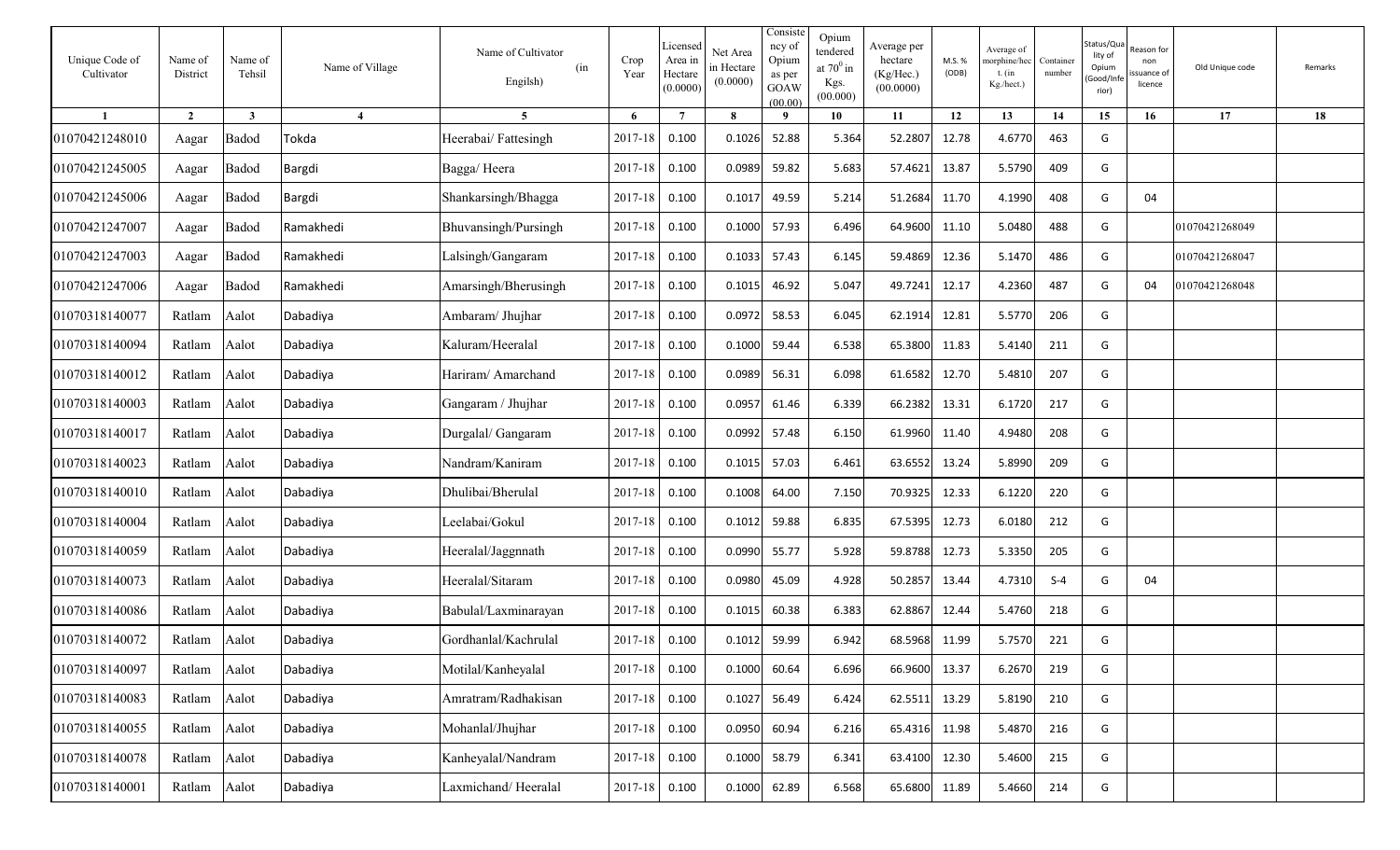| Unique Code of<br>Cultivator | Name of<br>District | Name of<br>Tehsil       | Name of Village   | Name of Cultivator<br>(in<br>Engilsh) | Crop<br>Year | Licensed<br>Area in<br>Hectare<br>(0.0000) | Net Area<br>in Hectare<br>(0.0000) | Consiste<br>ncy of<br>Opium<br>as per<br>GOAW<br>(00.00) | Opium<br>tendered<br>at $70^0$ in<br>Kgs.<br>(00.000) | Average per<br>hectare<br>(Kg/Hec.)<br>(00.0000) | M.S. %<br>(ODB) | Average of<br>norphine/hec<br>t. (in<br>Kg./hect.) | Container<br>number | Status/Qu<br>lity of<br>Opium<br>Good/Inf<br>rior) | eason for:<br>non<br>ssuance of<br>licence | Old Unique code | Remarks |
|------------------------------|---------------------|-------------------------|-------------------|---------------------------------------|--------------|--------------------------------------------|------------------------------------|----------------------------------------------------------|-------------------------------------------------------|--------------------------------------------------|-----------------|----------------------------------------------------|---------------------|----------------------------------------------------|--------------------------------------------|-----------------|---------|
|                              | $\overline{2}$      | $\overline{\mathbf{3}}$ | $\overline{4}$    | 5 <sup>5</sup>                        | 6            | $7\phantom{.0}$                            | $\mathbf{8}$                       | $\mathbf q$                                              | 10                                                    | 11                                               | 12              | 13                                                 | 14                  | 15                                                 | 16                                         | 17              | 18      |
| 01070318140084               | Ratlam              | Aalot                   | Dabadiya          | Babulal/Chatarbhuj                    | 2017-18      | 0.100                                      | 0.1000                             | 61.13                                                    | 6.820                                                 | 68.2000                                          | 12.68           | 6.0540                                             | 213                 | G                                                  |                                            |                 |         |
| 01070318146001               | Ratlam              | Aalot                   | Napakheda         | Tejsingh/Udeysingh                    | 2017-18      | 0.100                                      | 0.0980                             | 61.86                                                    | 7.299                                                 | 74.4796                                          | 11.95           | 6.2310                                             | 049                 | G                                                  |                                            |                 |         |
| 01070318146009               | Ratlam              | Aalot                   | Napakheda         | Bherusingh/Dulhesingh                 | 2017-18      | 0.100                                      | 0.0980                             | 56.27                                                    | 6.391                                                 | 65.2143                                          | 12.94           | 5.9070                                             | 048                 | G                                                  |                                            |                 |         |
| 01070318117057               | Ratlam              | Aalot                   | Bamankhedi        | Shankarlal/Jagnnath                   | 2017-18      | 0.100                                      | 0.0984                             | 49.90                                                    | 5.510                                                 | 55.9959                                          | 12.75           | 4.9980                                             | 492                 | G                                                  |                                            |                 |         |
| 01070318117027               | Ratlam              | Aalot                   | Bamankhedi        | Bherulal/Nandram                      | 2017-18      | 0.100                                      | 0.0000                             |                                                          | 0.000                                                 | 0.0000                                           |                 | 0.0000                                             |                     | F.                                                 |                                            |                 |         |
| 01070318117028               | Ratlam              | Aalot                   | Bamankhedi        | Bhanwarlal/Radhakisan                 | 2017-18      | 0.100                                      | 0.1000                             | 57.83                                                    | 6.155                                                 | 61.5500                                          | 12.17           | 5.2430                                             | 491                 | G                                                  |                                            |                 |         |
| 01070318117053               | Ratlam              | Aalot                   | Bamankhedi        | Shankarlal/Devji                      | 2017-18      | 0.100                                      | 0.0989                             | 47.71                                                    | 5.480                                                 | 55.4095                                          | 12.26           | 4.7550                                             | 494                 | G                                                  |                                            |                 |         |
| 01070318117003               | Ratlam              | Aalot                   | Bamankhedi        | Shankarlal/Hansraj                    | 2017-18      | 0.100                                      | 0.0990                             | 51.25                                                    | 5.418                                                 | 54.7273                                          | 15.28           | 5.8530                                             | 497                 | G                                                  |                                            |                 |         |
| 01070318117058               | Ratlam              | Aalot                   | Bamankhedi        | Balaram/Ranglal                       | 2017-18      | 0.100                                      | 0.0996                             | 56.87                                                    | 6.199                                                 | 62.2390                                          | 13.12           | 5.7160                                             | 498                 | G                                                  |                                            |                 |         |
| 01070318117062               | Ratlam              | Aalot                   | Bamankhedi        | Satyanarayan/ Prabhulal               | 2017-18      | 0.100                                      | 0.0988                             | 56.97                                                    | 6.088                                                 | 61.6194                                          | 12.45           | 5.3700                                             | 499                 | G                                                  |                                            |                 |         |
| 01070318117005               | Ratlam              | Aalot                   | Bamankhedi        | Janibai/Onkarlal                      | 2017-18      | 0.100                                      | 0.0984                             | 54.38                                                    | 5.617                                                 | 57.0833                                          | 11.49           | 4.5910                                             | 493                 | G                                                  |                                            |                 |         |
| 01070318117015               | Ratlam              | Aalot                   | Bamankhedi        | Balmukand/Rama patidar                | 2017-18      | 0.100                                      | 0.0999                             | 45.33                                                    | 1.444                                                 | 14.4545                                          | 13.74           | 1.3900                                             | 489                 | G                                                  | 04                                         |                 |         |
| 01070318117046               | Ratlam              | Aalot                   | Bamankhedi        | Ramlal/Savaji                         | 2017-18      | 0.100                                      | 0.0996                             | 50.89                                                    | 5.649                                                 | 56.7169                                          | 12.12           | 4.8120                                             | 490                 | G                                                  |                                            |                 |         |
| 01070318117017               | Ratlam              | Aalot                   | Bamankhedi        | Kachru/Balmukand                      | 2017-18      | 0.100                                      | 0.0988                             | 60.04                                                    | 6.562                                                 | 66.4170                                          | 13.44           | 6.2480                                             | 500                 | G                                                  |                                            |                 |         |
| 01070318117061               | Ratlam              | Aalot                   | Bamankhedi        | Kelash/ Rama bhanbhi                  | 2017-18      | 0.100                                      | 0.1000                             | 52.81                                                    | 5.711                                                 | 57.1100                                          | 10.07           | 4.0260                                             | 495                 | G                                                  |                                            |                 |         |
| 01070318117041               | Ratlam              | Aalot                   | <b>Bamankhedi</b> | Esvarlal/Madhu                        | 2017-18      | 0.100                                      | 0.0974                             | 53.93                                                    | 5.539                                                 | 56.8686                                          | 13.26           | 5.2790                                             | 496                 | G                                                  |                                            |                 |         |
| 01070318143009               | Ratlam              | Aalot                   | Pipaliyasisodiya  | Jaduram/ Chatarbhuj                   | 2017-18      | 0.100                                      | 0.0910                             | 64.04                                                    | 6.578                                                 | 72.2857                                          | 13.41           | 6.7850                                             | 483                 | G                                                  |                                            |                 |         |
| 01070318143010               | Ratlam              | Aalot                   | Pipaliyasisodiya  | Ramgopal / Aatmaram                   | 2017-18      | 0.100                                      | 0.1000                             | 60.27                                                    | 6.535                                                 | 65.3500                                          | 14.83           | 6.7840                                             | 474                 | G                                                  |                                            |                 |         |
| 01070318143012               | Ratlam              | Aalot                   | Pipaliyasisodiya  | Shantibai /Jhujharsingh               | 2017-18      | 0.100                                      | 0.0990                             | 64.65                                                    | 6.936                                                 | 70.0606                                          | 13.55           | 6.6450                                             | 484                 | G                                                  |                                            |                 |         |
| 01070318143023               | Ratlam              | Aalot                   | Pipaliyasisodiya  | Satyanarayan/ Bherulal                | 2017-18      | 0.100                                      | 0.0975                             | 65.94                                                    | 7.197                                                 | 73.8154                                          | 12.00           | 6.2000                                             | 479                 | G                                                  |                                            |                 |         |
| 01070318143037               | Ratlam              | Aalot                   | Pipaliyasisodiya  | Nathu/Dhura                           | 2017-18      | 0.100                                      | 0.0968                             | 66.34                                                    | 6.985                                                 | 72.1591                                          | 11.86           | 5.9900                                             | 485                 | G                                                  |                                            |                 |         |
| 01070318143040               | Ratlam              | Aalot                   | Pipaliyasisodiya  | Prabhulal / Dhura                     | 2017-18      | 0.100                                      | 0.0970                             | 63.69                                                    | 6.669                                                 | 68.7526                                          | 11.74           | 5.6500                                             | 475                 | G                                                  |                                            |                 |         |
| 01070318143060               | Ratlam              | Aalot                   | Pipaliyasisodiya  | Narayan/ Prathaviraj                  | 2017-18      | 0.100                                      | 0.0930                             | 59.43                                                    | 5.918                                                 | 63.6344                                          | 12.75           | 5.6790                                             | 476                 | G                                                  |                                            |                 |         |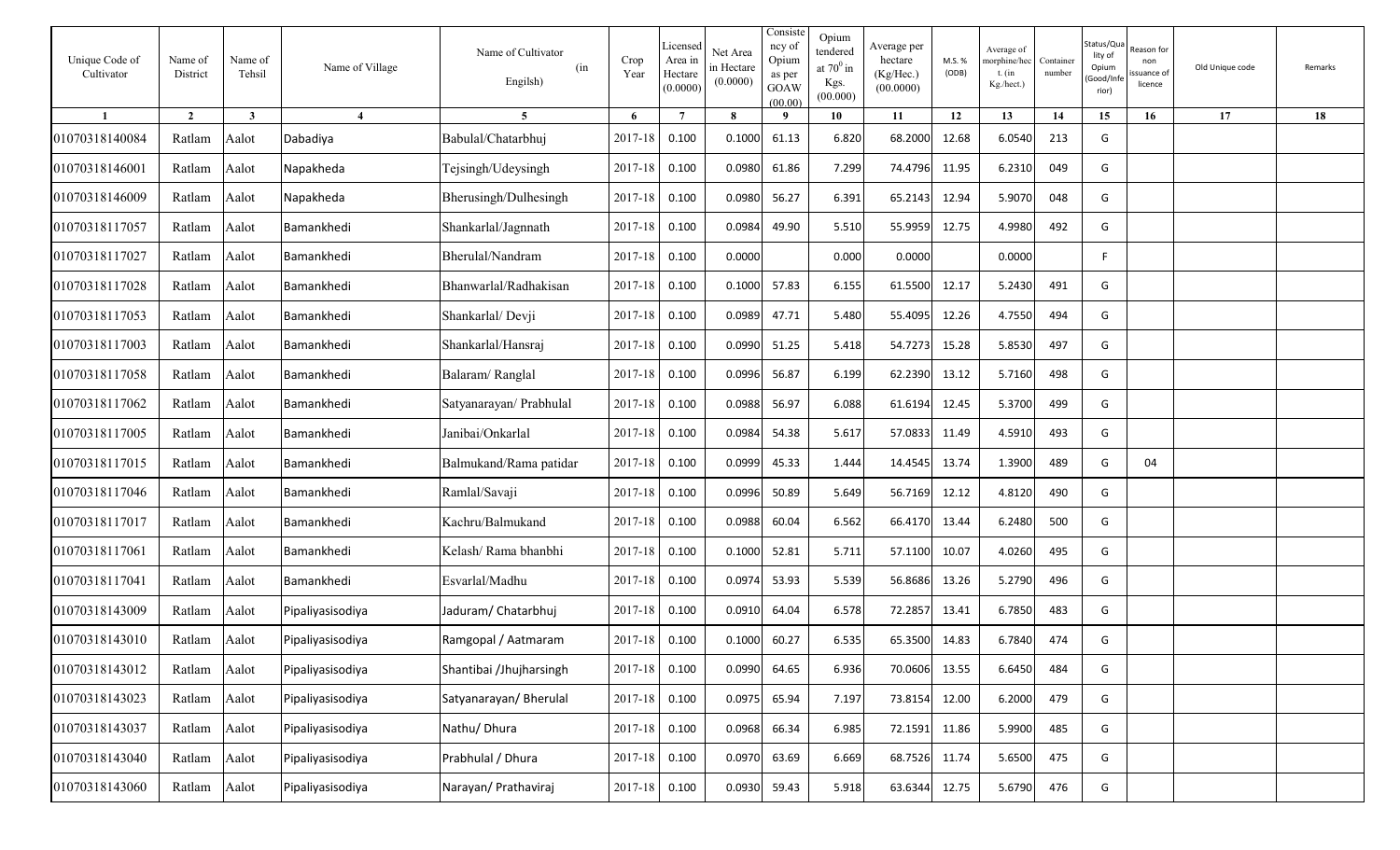| Unique Code of<br>Cultivator | Name of<br>District | Name of<br>Tehsil | Name of Village         | Name of Cultivator<br>(in<br>Engilsh) | Crop<br>Year | Licenseo<br>Area in<br>Hectare<br>(0.0000) | Net Area<br>in Hectare<br>(0.0000) | Consiste<br>ncy of<br>Opium<br>as per<br>GOAW<br>(00.00) | Opium<br>tendered<br>at $70^0$ in<br>Kgs.<br>(00.000) | Average per<br>hectare<br>(Kg/Hec.)<br>(00.0000) | M.S. %<br>(ODB) | Average of<br>norphine/hec<br>$t.$ (in<br>Kg./hect.) | Container<br>number | Status/Qu<br>lity of<br>Opium<br>Good/Inf<br>rior) | ≀eason for<br>non<br>suance of<br>licence | Old Unique code | Remarks |
|------------------------------|---------------------|-------------------|-------------------------|---------------------------------------|--------------|--------------------------------------------|------------------------------------|----------------------------------------------------------|-------------------------------------------------------|--------------------------------------------------|-----------------|------------------------------------------------------|---------------------|----------------------------------------------------|-------------------------------------------|-----------------|---------|
|                              | $\overline{2}$      | 3                 | $\overline{\mathbf{4}}$ | 5                                     | 6            | $\overline{7}$                             | 8                                  | -9                                                       | 10                                                    | 11                                               | 12              | 13                                                   | 14                  | 15                                                 | 16                                        | 17              | 18      |
| 01070318143107               | Ratlam              | Aalot             | Pipaliyasisodiya        | Jagdish/Dolatram                      | 2017-18      | 0.100                                      | 0.1022                             | 66.48                                                    | 7.341                                                 | 71.8297                                          | 12.24           | 6.1550                                               | 477                 | G                                                  |                                           |                 |         |
| 01070318143021               | Ratlam              | Aalot             | Pipaliyasisodiya        | Varadibai / Dhulichand                | 2017-18      | 0.100                                      | 0.0966                             | 56.97                                                    | 6.421                                                 | 66.4700                                          | 12.18           | 5.6680                                               | 469                 | G                                                  |                                           |                 |         |
| 01070318143025               | Ratlam              | Aalot             | Pipaliyasisodiya        | Ranglal/ Prathaviraj                  | 2017-18      | 0.100                                      | 0.0914                             | 62.68                                                    | 6.304                                                 | 68.9716                                          | 13.18           | 6.3630                                               | 480                 | G                                                  |                                           |                 |         |
| 01070318143089               | Ratlam              | Aalot             | Pipaliyasisodiya        | Bhavarlal/Ramchandar                  | 2017-18      | 0.100                                      | 0.0965                             | 60.44                                                    | 6.648                                                 | 68.8912                                          | 13.63           | 6.5730                                               | 478                 | G                                                  |                                           |                 |         |
| 01070318143053               | Ratlam              | Aalot             | Pipaliyasisodiya        | Ratanlal/Kalu                         | 2017-18      | 0.100                                      | 0.0725                             | 58.50                                                    | 4.797                                                 | 66.1655                                          | 12.41           | 5.7480                                               | 473                 | G                                                  |                                           |                 |         |
| 01070318143102               | Ratlam              | Aalot             | Pipaliyasisodiya        | Nagusingh/Bhadursingh                 | 2017-18      | 0.100                                      | 0.1005                             | 63.54                                                    | 6.808                                                 | 67.7413                                          | 11.91           | 5.6470                                               | 481                 | G                                                  |                                           |                 |         |
| 01070318143086               | Ratlam              | Aalot             | Pipaliyasisodiya        | Jalamsingh/Bhuvansingh                | 2017-18      | 0.100                                      | 0.0943                             | 58.11                                                    | 6.010                                                 | 63.7328                                          | 12.99           | 5.7950                                               | 470                 | G                                                  |                                           |                 |         |
| 01070318143093               | Ratlam              | Aalot             | Pipaliyasisodiya        | Shankar/Kalu                          | 2017-18      | 0.100                                      | 0.0968                             | 57.70                                                    | 6.273                                                 | 64.8037                                          | 13.55           | 6.1460                                               | 471                 | G                                                  |                                           |                 |         |
| 01070318143019               | Ratlam              | Aalot             | Pipaliyasisodiya        | Chandarsingh/Dhulsingh                | 2017-18      | 0.100                                      | 0.1001                             | 60.73                                                    | 6.654                                                 | 66.4735                                          | 13.42           | 6.2450                                               | 472                 | G                                                  |                                           |                 |         |
| 01070318143083               | Ratlam              | Aalot             | Pipaliyasisodiya        | Ramgopal/ Prabhulal                   | 2017-18      | 0.100                                      | 0.0990                             | 64.51                                                    | 6.921                                                 | 69.9091                                          | 13.53           | 6.6210                                               | 482                 | G                                                  |                                           |                 |         |
| 01070318092008               | Ratlam              | Aalot             | Dudhiya                 | Dhapubai/Shivnarayan                  | 2017-18      | 0.100                                      | 0.0101                             | 50.52                                                    | 0.664                                                 | 65.7426                                          | 13.90           | 6.3970                                               | 462                 | G                                                  |                                           |                 |         |
| 01070318148019               | Ratlam              | Aalot             | Patan                   | Jagnnath/Bhara                        | 2017-18      | 0.100                                      | 0.1000                             | 62.11                                                    | 6.726                                                 | 67.2600                                          | 13.28           | 6.2520                                               | 364                 | G                                                  |                                           |                 |         |
| 01070318148011               | Ratlam              | Aalot             | Patan                   | Bheru/Dhulal                          | 2017-18      | 0.100                                      | 0.1010                             | 60.32                                                    | 6.652                                                 | 65.8614                                          | 15.24           | 7.0270                                               | 365                 | G                                                  |                                           |                 |         |
| 01070318148005               | Ratlam              | Aalot             | Patan                   | Ramibai/Mangilal                      | 2017-18      | 0.100                                      | 0.1017                             | 59.39                                                    | 6.550                                                 | 64.4051                                          | 9.05            | 3.9850                                               | 368                 | G                                                  |                                           |                 |         |
| 01070318148009               | Ratlam              | Aalot             | Patan                   | Radheshyam/Sundarlal                  | 2017-18      | 0.100                                      | 0.1001                             | 58.91                                                    | 6.379                                                 | 63.7263                                          | 14.00           | 6.2450                                               | 366                 | G                                                  |                                           |                 |         |
| 01070318148031               | Ratlam              | Aalot             | Patan                   | Heralal/Seva                          | 2017-18      | 0.100                                      | 0.1042                             | 58.34                                                    | 6.126                                                 | 58.7908                                          | 13.16           | 5.4160                                               | 367                 | G                                                  |                                           |                 |         |
| 01070318120003               | Ratlam              | Aalot             | Karadiya                | Rameshavar/ Kacharu                   | 2017-18      | 0.100                                      | 0.0960                             | 57.20                                                    | 5.957                                                 | 62.0521                                          | 13.41           | 5.8250                                               | 441                 | G                                                  |                                           |                 |         |
| 01070318120016               | Ratlam              | Aalot             | Karadiya                | Bherulal/Anokhilal                    | 2017-18      | 0.100                                      | 0.0974                             | 58.21                                                    | 6.079                                                 | 62.4127                                          | 13.38           | 5.8450                                               | 442                 | G                                                  |                                           |                 |         |
| 01070318120037               | Ratlam              | Aalot             | Karadiya                | Kalu/ Kacharu                         | 2017-18      | 0.100                                      | 0.0972                             | 57.31                                                    | 6.189                                                 | 63.6728                                          | 13.66           | 6.0890                                               | 444                 | G                                                  |                                           |                 |         |
| 01070318120046               | Ratlam              | Aalot             | Karadiya                | Jhujhar/ Laxminarayan                 | 2017-18      | 0.100                                      | 0.1000                             | 55.23                                                    | 5.933                                                 | 59.3300                                          | 13.09           | 5.4370                                               | 443                 | G                                                  |                                           |                 |         |
| 01070318120023               | Ratlam              | Aalot             | Karadiya                | Nagu/ Gangaram                        | 2017-18      | 0.100                                      | 0.0990                             | 50.81                                                    | 5.313                                                 | 53.6667                                          | 13.76           | 5.1690                                               | 440                 | G                                                  |                                           |                 |         |
| 01070318120038               | Ratlam              | Aalot             | Karadiya                | Nandibai/ Hansraj                     | 2017-18      | 0.100                                      | 0.0000                             |                                                          | 0.000                                                 | 0.0000                                           |                 | 0.0000                                               |                     | F                                                  |                                           |                 |         |
| 01070318120028               | Ratlam              | Aalot             | Karadiya                | Laxminarayan/Bherulal                 | 2017-18      | 0.100                                      | 0.0999                             | 50.63                                                    | 5.222                                                 | 52.2723                                          | 10.94           | 4.0030                                               | 439                 | G                                                  |                                           |                 |         |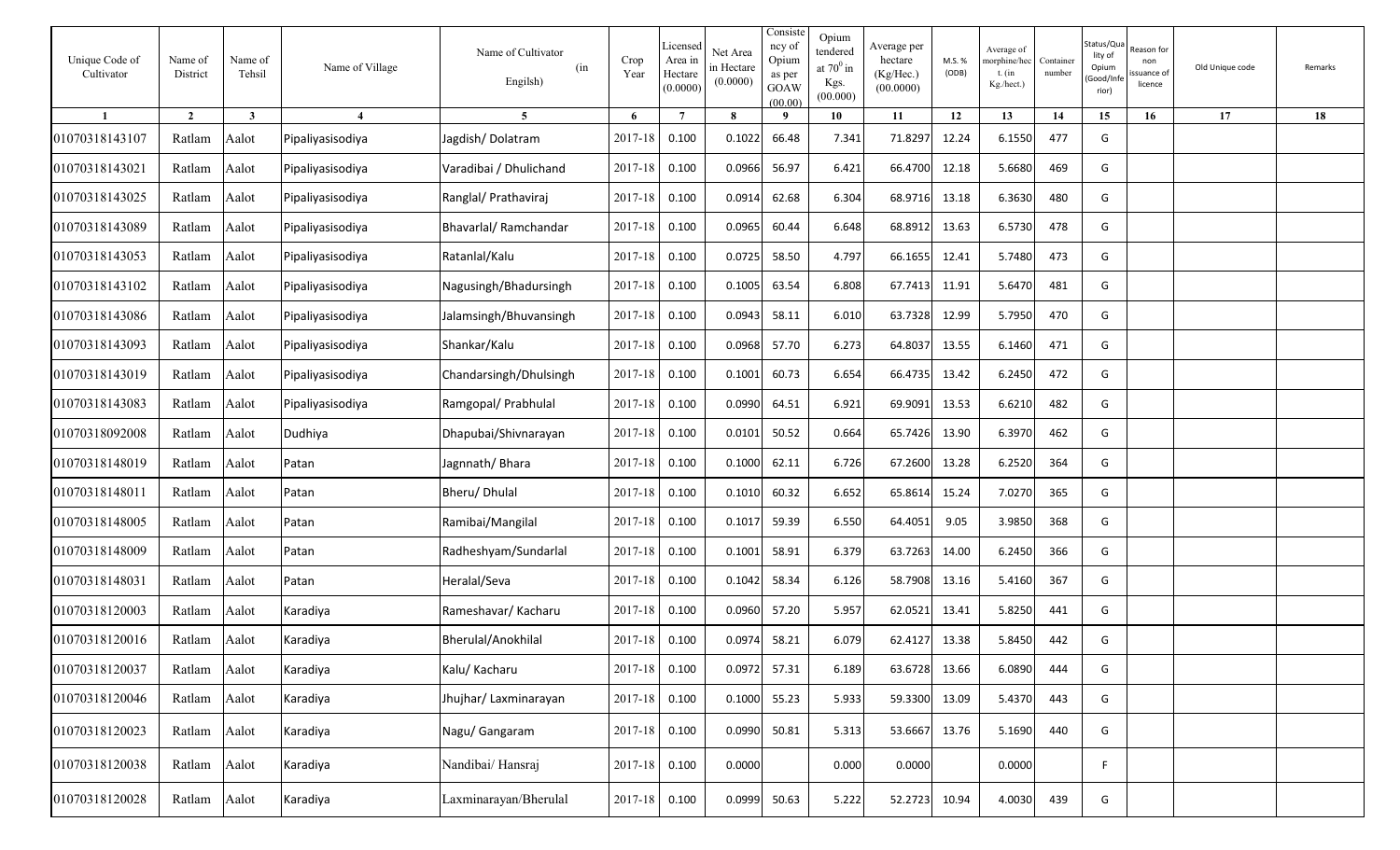| Unique Code of<br>Cultivator | Name of<br>District | Name of<br>Tehsil | Name of Village | Name of Cultivator<br>(in<br>Engilsh) | Crop<br>Year | Licensed<br>Area in<br>Hectare<br>(0.0000) | Net Area<br>in Hectare<br>(0.0000) | Consiste<br>ncy of<br>Opium<br>as per<br><b>GOAW</b><br>(00.00) | Opium<br>tendered<br>at $70^0$ in<br>Kgs.<br>(00.000) | Average per<br>hectare<br>(Kg/Hec.)<br>(00.0000) | M.S. %<br>(ODB) | Average of<br>norphine/hec<br>$t.$ (in<br>Kg./hect.) | Container<br>number | Status/Qu<br>lity of<br>Opium<br>Good/Inf<br>rior) | ≀eason for<br>non<br>ssuance of<br>licence | Old Unique code | Remarks |
|------------------------------|---------------------|-------------------|-----------------|---------------------------------------|--------------|--------------------------------------------|------------------------------------|-----------------------------------------------------------------|-------------------------------------------------------|--------------------------------------------------|-----------------|------------------------------------------------------|---------------------|----------------------------------------------------|--------------------------------------------|-----------------|---------|
| $\mathbf{1}$                 | $\overline{2}$      | $\mathbf{3}$      | $\overline{4}$  | $5^{\circ}$                           | 6            | $7\phantom{.0}$                            | 8                                  | 9                                                               | 10                                                    | 11                                               | 12              | 13                                                   | 14                  | 15                                                 | 16                                         | 17              | 18      |
| 01070318122009               | Ratlam              | Aalot             | Himmatkhedi     | Gokul/ Kalu                           | 2017-18      | 0.100                                      | 0.0957                             | 54.29                                                           | 5.545                                                 | 57.9415                                          | 13.45           | 5.4560                                               | 388                 | G                                                  |                                            |                 |         |
| 01070318122015               | Ratlam              | Aalot             | Himmatkhedi     | Mangilal/ Nanuram                     | 2017-18      | 0.100                                      | 0.0988                             | 60.02                                                           | 6.405                                                 | 64.8279                                          | 13.60           | 6.1720                                               | 391                 | G                                                  |                                            |                 |         |
| 01070318122003               | Ratlam              | Aalot             | Himmatkhedi     | Kaniram/Nanda                         | 2017-18      | 0.100                                      | 0.0960                             | 61.56                                                           | 6.077                                                 | 63.3021                                          | 14.21           | 6.2970                                               | 394                 | G                                                  |                                            |                 |         |
| 01070318122006               | Ratlam              | Aalot             | Himmatkhedi     | Gangbai / Amara                       | 2017-18      | 0.100                                      | 0.1000                             | 60.05                                                           | 6.314                                                 | 63.1400                                          | 14.30           | 6.3200                                               | 392                 | G                                                  |                                            |                 |         |
| 01070318122008               | Ratlam              | Aalot             | Himmatkhedi     | Mohanbai/Pura                         | 2017-18      | 0.100                                      | 0.1030                             | 59.27                                                           | 6.367                                                 | 61.8155                                          | 12.74           | 5.5130                                               | 393                 | G                                                  |                                            |                 |         |
| 01070318122012               | Ratlam              | Aalot             | Himmatkhedi     | Devji / Medha                         | 2017-18      | 0.100                                      | 0.0960                             | 57.30                                                           | 5.779                                                 | 60.1979                                          | 14.49           | 6.1060                                               | 390                 | G                                                  |                                            |                 |         |
| 01070318122014               | Ratlam              | Aalot             | Himmatkhedi     | Mohanlal/Hera                         | 2017-18      | 0.100                                      | 0.1001                             | 59.88                                                           | 6.313                                                 | 63.0669                                          | 13.04           | 5.7570                                               | 395                 | G                                                  |                                            |                 |         |
| 01070318122026               | Ratlam              | Aalot             | Himmatkhedi     | Mangilal/Kesuram                      | 2017-18      | 0.100                                      | 0.0959                             | 54.21                                                           | 5.235                                                 | 54.5881                                          | 12.38           | 4.7310                                               | 389                 | G                                                  |                                            |                 |         |
| 01070318124002               | Ratlam              | Aalot             | Barkheda kala   | Mangilal/Pyara                        | 2017-18      | 0.100                                      | 0.0973                             | 61.15                                                           | 6.534                                                 | 67.1531                                          | 14.41           | 6.7740                                               | 157                 | G                                                  |                                            |                 |         |
| 01070318131001               | Ratlam              | Aalot             | Bajpura         | Bheru/Shankar                         | 2017-18      | 0.100                                      | 0.0949                             | 48.54                                                           | 5.534                                                 | 58.3140                                          | 12.71           | 5.1880                                               | 161                 | G                                                  |                                            |                 |         |
| 01070318131003               | Ratlam              | Aalot             | Bajpura         | Bhapusingh/Balusingh                  | 2017-18      | 0.100                                      | 0.0950                             | 55.01                                                           | 6.310                                                 | 66.4211                                          | 14.72           | 6.8440                                               | $S-1$               | G                                                  |                                            |                 |         |
| 01070318121002               | Ratlam              | Aalot             | Somchidi        | Kaluram/Rama                          | 2017-18      | 0.100                                      | 0.0980                             | 62.55                                                           | 6.898                                                 | 70.3878                                          | 12.23           | 6.0260                                               | 152                 | G                                                  |                                            |                 |         |
| 01070318142002               | Ratlam              | Aalot             | Pipliya Pitha   | Gangaram/Kalu                         | 2017-18      | 0.100                                      | 0.0991                             | 60.29                                                           | 6.830                                                 | 68.9203                                          | 13.22           | 6.3780                                               | 468                 | G                                                  |                                            |                 |         |
| 01070318176006               | Ratlam              | Aalot             | Pipliya maru    | Parasram/Bhera                        | 2017-18      | 0.100                                      | 0.0000                             |                                                                 | 0.000                                                 | 0.0000                                           |                 | 0.0000                                               |                     | F.                                                 |                                            |                 |         |
| 01070318150032               | Ratlam              | Aalot             | Merukhedi       | Bherusingh/Kesarsingh                 | 2017-18      | 0.100                                      | 0.0993                             | 57.32                                                           | 1.859                                                 | 18.7210                                          | 14.39           | 1.8860                                               | 371                 | G                                                  | 04                                         |                 |         |
| 01070318150012               | Ratlam              | Aalot             | Merukhedi       | Kanchanbai/Jhujharsingh               | 2017-18      | 0.100                                      | 0.0987                             | 50.58                                                           | 2.276                                                 | 23.0598 15.68                                    |                 | 2.5310                                               | 369                 | G                                                  | 04                                         |                 |         |
| 01070318150031               | Ratlam Aalot        |                   | Merukhedi       | Kalusingh/Kesarsingh                  | $2017 - 18$  | 0.100                                      | 0.0998                             | 53.99                                                           | 5.576                                                 | 55.8717 12.47                                    |                 | 4.8770                                               | 370                 | G                                                  |                                            |                 |         |
| 01070318150013               | Ratlam              | Aalot             | Merukhedi       | Dhapubai/Nagudash                     | 2017-18      | 0.100                                      | 0.1001                             | 55.59                                                           | 5.821                                                 | 58.1518 14.57                                    |                 | 5.9310                                               | 372                 | G                                                  |                                            |                 |         |
| 01070318150001               | Ratlam              | Aalot             | Merukhedi       | Mangubai/Heralal                      | 2017-18      | 0.100                                      | 0.0964                             | 56.95                                                           | 5.784                                                 | 60.0000                                          | 13.20           | 5.5440                                               | 373                 | G                                                  |                                            |                 |         |
| 01070318150002               | Ratlam              | Aalot             | Merukhedi       | Pepabai/Shankarlal                    | 2017-18      | 0.100                                      | 0.0973                             | 62.90                                                           | 6.371                                                 | 65.4779 14.75                                    |                 | 6.7600                                               | 374                 | G                                                  |                                            |                 |         |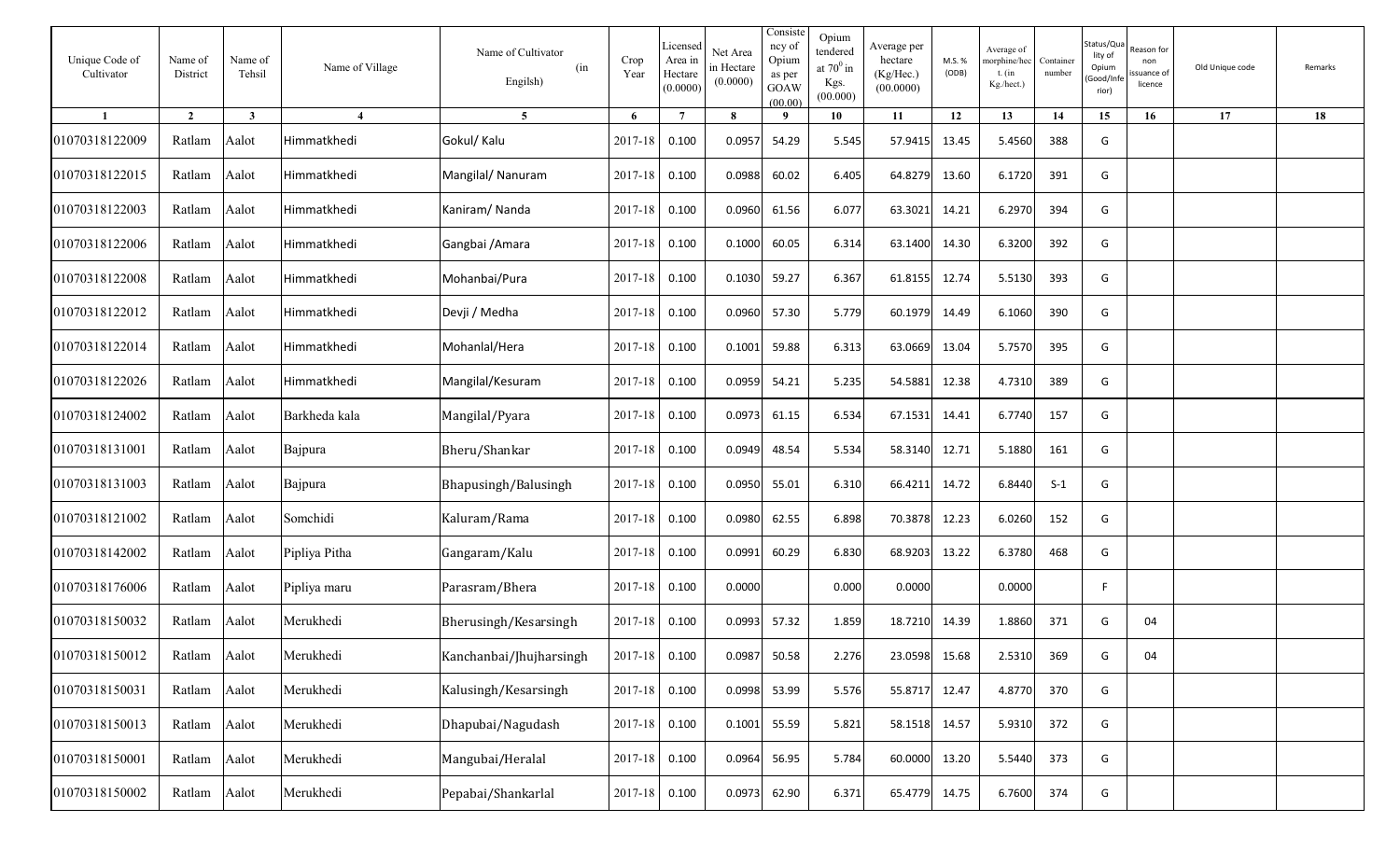| Unique Code of<br>Cultivator | Name of<br>District | Name of<br>Tehsil | Name of Village        | Name of Cultivator<br>(in<br>Engilsh) | Crop<br>Year  | Licensed<br>Area in<br>Hectare<br>(0.0000) | Net Area<br>in Hectare<br>(0.0000) | Consiste<br>ncy of<br>Opium<br>as per<br>GOAW<br>(00.00) | Opium<br>tendered<br>at $70^0$ in<br>Kgs.<br>(00.000) | Average per<br>hectare<br>(Kg/Hec.)<br>(00.0000) | M.S.%<br>(ODB) | Average of<br>norphine/hec<br>t. (in<br>Kg./hect.) | Container<br>number | Status/Qu<br>lity of<br>Opium<br>Good/Inf<br>rior) | eason for:<br>non<br>suance of<br>licence | Old Unique code | Remarks |
|------------------------------|---------------------|-------------------|------------------------|---------------------------------------|---------------|--------------------------------------------|------------------------------------|----------------------------------------------------------|-------------------------------------------------------|--------------------------------------------------|----------------|----------------------------------------------------|---------------------|----------------------------------------------------|-------------------------------------------|-----------------|---------|
|                              | $\overline{2}$      | $\mathbf{3}$      | $\boldsymbol{\Lambda}$ | $\overline{5}$                        | 6             | $\overline{7}$                             | $\mathbf{8}$                       | $\mathbf q$                                              | 10                                                    | 11                                               | 12             | 13                                                 | 14                  | 15                                                 | 16                                        | 17              | 18      |
| 01070318170001               | Ratlam              | Aalot             | Kajya khedi            | Bharatsingh/Pratapsingh               | 2017-18       | 0.100                                      | 0.0974                             | 58.34                                                    | 6.226                                                 | 63.9220                                          | 13.52          | 6.0490                                             | 174                 | G                                                  |                                           |                 |         |
| 01070320096002               | Ratlam              | Tal               | Sangakheda             | Prabhulal / Nagulal                   | 2017-18       | 0.100                                      | 0.1016                             | 53.92                                                    | 5.939                                                 | 58.4547                                          | 12.57          | 5.1430                                             | 418                 | G                                                  |                                           |                 |         |
| 01070320096073               | Ratlam              | Tal               | Sangakheda             | Jamunabai/ Mangu                      | 2017-18       | 0.100                                      | 0.0980                             | 59.46                                                    | 6.158                                                 | 62.8367                                          | 13.02          | 5.7270                                             | 419                 | G                                                  |                                           |                 |         |
| 01070320096046               | Ratlam              | Tal               | Sangakheda             | Lalkunwar/Ransingh                    | 2017-18       | 0.100                                      | 0.0997                             | 59.88                                                    | 6.373                                                 | 63.9218                                          | 13.26          | 5.9330                                             | 421                 | G                                                  |                                           |                 |         |
| 01070320096039               | Ratlam              | Tal               | Sangakheda             | Kamalsingh/Dhulsingh                  | 2017-18       | 0.100                                      | 0.0976                             | 43.38                                                    | 1.054                                                 | 10.7992                                          | 11.71          | 0.8850                                             | 411                 | G                                                  | 04                                        |                 |         |
| 01070320096054               | Ratlam              | Tal               | Sangakheda             | Babudash/Nagudash                     | 2017-18       | 0.100                                      | 0.0990                             | 49.52                                                    | 5.313                                                 | 53.6667                                          | 12.28          | 4.6130                                             | 413                 | G                                                  |                                           |                 |         |
| 01070320096001               | Ratlam              | Tal               | Sangakheda             | Bharatsingh/Motisingh                 | 2017-18       | 0.100                                      | 0.0963                             | 52.56                                                    | 5.669                                                 | 58.8681                                          | 12.92          | 5.3240                                             | 414                 | G                                                  |                                           |                 |         |
| 01070320096060               | Ratlam              | Tal               | Sangakheda             | Rukamanbai/Kacharu                    | 2017-18       | 0.100                                      | 0.0985                             | 55.83                                                    | 5.711                                                 | 57.9797                                          | 14.02          | 5.6900                                             | 416                 | G                                                  |                                           |                 |         |
| 01070320096034               | Ratlam              | Tal               | Sangakheda             | Shersingh/Vaktavarsingh               | 2017-18       | 0.100                                      | 0.0940                             | 53.83                                                    | 4.891                                                 | 52.0319                                          | 13.12          | 4.7780                                             | 417                 | G                                                  |                                           |                 |         |
| 01070320096042               | Ratlam              | Tal               | Sangakheda             | Shankarlal/Deva                       | 2017-18       | 0.100                                      | 0.0995                             | 63.26                                                    | 6.606                                                 | 66.3920                                          | 13.07          | 6.0740                                             | 420                 | G                                                  |                                           |                 |         |
| 01070320096048               | Ratlam              | Tal               | Sangakheda             | Bhera/Amara                           | 2017-18       | 0.100                                      | 0.0999                             | 52.90                                                    | 5.607                                                 | 56.1261                                          | 10.68          | 4.1960                                             | 415                 | G                                                  |                                           |                 |         |
| 01070320096025               | Ratlam              | Tal               | Sangakheda             | Fulkunwar/Bhagvansingh                | 2017-18       | 0.100                                      | 0.0928                             | 51.57                                                    | 5.474                                                 | 58.9871                                          | 12.14          | 5.0130                                             | 412                 | G                                                  |                                           |                 |         |
| 01070318096068               | Ratlam              | Tal               | Sangakheda             | Dhapubai/ Govardhandash               | 2017-18       | 0.100                                      | 0.0975                             | 54.30                                                    | 1.303                                                 | 13.3641                                          | 12.60          | 1.1790                                             | 410                 | G                                                  | 04                                        |                 |         |
| 01070320105010               | Ratlam              | Tal               | Pipaliyatukhar         | Sunitakunwar/Mangalsingh              | 2017-18       | 0.100                                      | 0.0978                             | 55.78                                                    | 5.698                                                 | 58.2618                                          | 12.60          | 5.1380                                             | 446                 | G                                                  |                                           |                 |         |
| 01070318105001               | Ratlam              | Tal               | Pipaliyatukhar         | Subhadrabai/Nandkisor                 | 2017-18       | 0.100                                      | 0.1013                             | 53.80                                                    | 5.810                                                 | 57.3544                                          | 12.62          | 5.0670                                             | 445                 | G                                                  |                                           |                 |         |
| 01070320107016               | Ratlam              | Tal               | Thamguradiya           | Devilal/ Balmukund                    | 2017-18 0.100 |                                            |                                    | 0.0998 59.36                                             | 6.691                                                 | 67.0441 13.16                                    |                | 6.1760                                             | 407                 | G                                                  |                                           |                 |         |
| 01070320118060               | Ratlam              | Tal               | Jamuniyashankar        | Kamalsingh/ Parvat singh              | 2017-18 0.100 |                                            | 0.0992                             | 52.35                                                    | 5.609                                                 | 56.5423                                          | 14.21          | 5.6240                                             | 423                 | G                                                  |                                           |                 |         |
| 01070320118017               | Ratlam              | Tal               | Jamuniyashankar        | Ramlal/Roda                           | 2017-18 0.100 |                                            | 0.0944                             | 60.67                                                    | 6.500                                                 | 68.8559 14.34                                    |                | 6.9120                                             | 436                 | G                                                  |                                           |                 |         |
| 01070320118119               | Ratlam              | Tal               | Jamuniyashankar        | Tejabai/ Narayan                      | 2017-18 0.100 |                                            | 0.0972 57.87                       |                                                          | 6.266                                                 | 64.4650 14.10                                    |                | 6.3630                                             | 430                 | G                                                  |                                           |                 |         |
| 01070320118031               | Ratlam              | Tal               | Jamuniyashankar        | Mangusingh / Bahadur singh            | 2017-18 0.100 |                                            | 0.0976                             | 60.87                                                    | 6.522                                                 | 66.8238 13.73                                    |                | 6.4220                                             | 438                 | G                                                  |                                           |                 |         |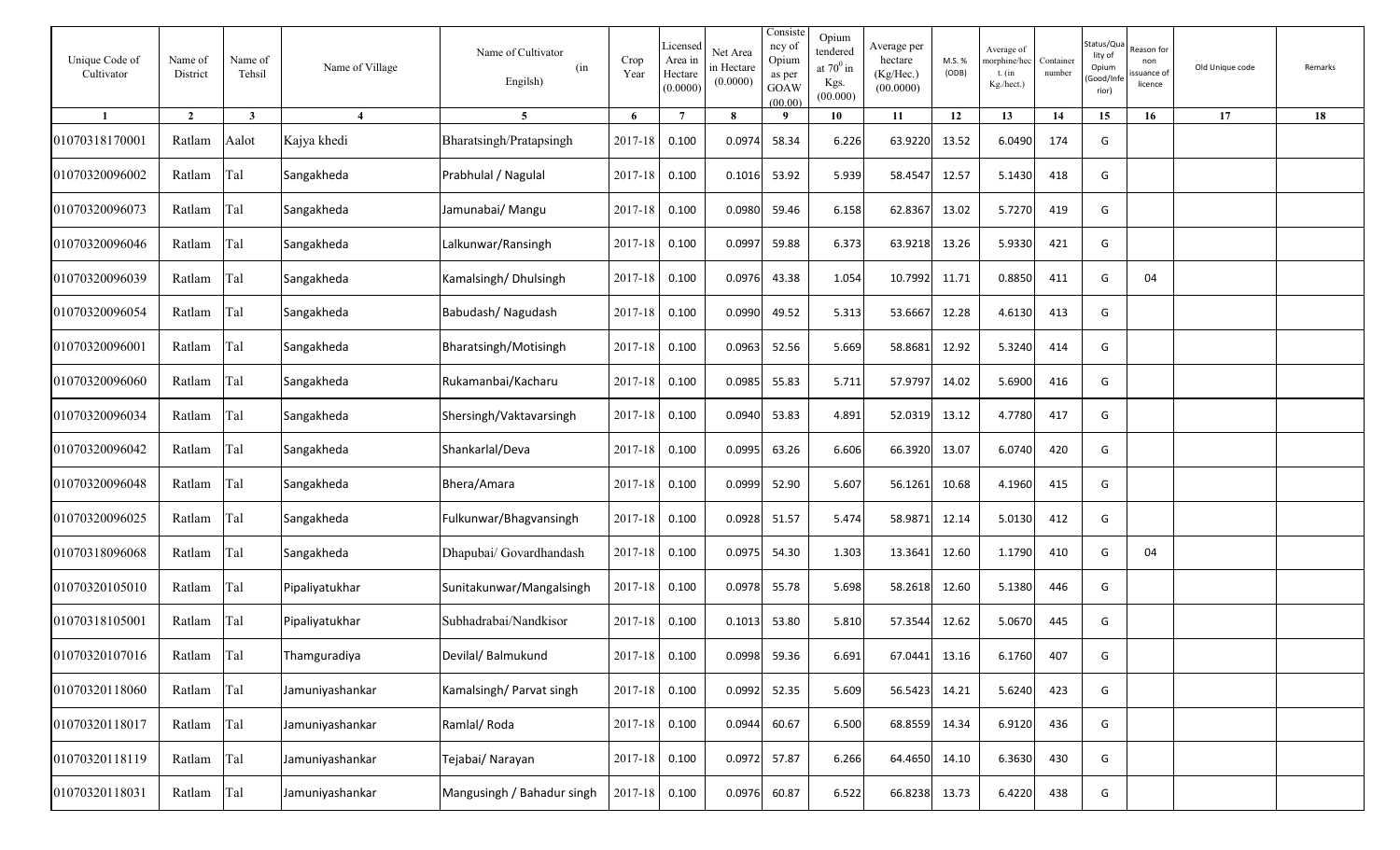| Unique Code of<br>Cultivator | Name of<br>District | Name of<br>Tehsil | Name of Village        | Name of Cultivator<br>(in<br>Engilsh) | Crop<br>Year  | Licensed<br>Area in<br>Hectare<br>(0.0000) | Net Area<br>in Hectare<br>(0.0000) | Consiste<br>ncy of<br>Opium<br>as per<br>GOAW<br>(00.00) | Opium<br>tendered<br>at $70^0$ in<br>Kgs.<br>(00.000) | Average per<br>hectare<br>(Kg/Hec.)<br>(00.0000) | M.S. %<br>(ODB) | Average of<br>norphine/hec<br>$t.$ (in<br>Kg./hect.) | Container<br>number | Status/Qu<br>lity of<br>Opium<br>Good/Inf<br>rior) | eason for:<br>non<br>suance of<br>licence | Old Unique code | Remarks |
|------------------------------|---------------------|-------------------|------------------------|---------------------------------------|---------------|--------------------------------------------|------------------------------------|----------------------------------------------------------|-------------------------------------------------------|--------------------------------------------------|-----------------|------------------------------------------------------|---------------------|----------------------------------------------------|-------------------------------------------|-----------------|---------|
| -1                           | $\overline{2}$      | $\mathbf{3}$      | $\boldsymbol{\Lambda}$ | 5                                     | 6             | $\overline{7}$                             | 8                                  | - 9                                                      | 10                                                    | 11                                               | 12              | 13                                                   | 14                  | 15                                                 | 16                                        | 17              | 18      |
| 01070320118161               | Ratlam              | Tal               | Jamuniyashankar        | Kanchanbai / Ratanlal                 | 2017-18       | 0.100                                      | 0.0661                             | 58.70                                                    | 4.252                                                 | 64.3268                                          | 14.05           | 6.3260                                               | 437                 | G                                                  |                                           |                 |         |
| 01070320118178               | Ratlam              | Tal               | Jamuniyashankar        | Mangilal/Babulal                      | 2017-18       | 0.100                                      | 0.0732                             | 55.37                                                    | 4.271                                                 | 58.3470                                          | 12.80           | 5.2280                                               | 431                 | G                                                  |                                           |                 |         |
| 01070320118139               | Ratlam              | Tal               | Jamuniyashankar        | Bhanwarlal/ Champalal                 | 2017-18       | 0.100                                      | 0.0972                             | 55.19                                                    | 5.677                                                 | 58.4053                                          | 15.17           | 6.2020                                               | 422                 | G                                                  |                                           |                 |         |
| 01070320118056               | Ratlam              | Tal               | Jamuniyashankar        | Champalal / Nanuram                   | 2017-18       | 0.100                                      | 0.0977                             | 55.58                                                    | 5.764                                                 | 58.9969                                          | 12.54           | 5.1790                                               | 424                 | G                                                  |                                           |                 |         |
| 01070320118115               | Ratlam              | Tal               | Jamuniyashankar        | Gordhansingh/Kisorsingh               | 2017-18       | 0.100                                      | 0.0964                             | 51.22                                                    | 5.063                                                 | 52.5207                                          | 14.33           | 5.2690                                               | 425                 | G                                                  |                                           |                 |         |
| 01070320118034               | Ratlam              | Tal               | Jamuniyashankar        | Anokhilal/Mangu                       | 2017-18       | 0.100                                      | 0.0982                             | 57.66                                                    | 6.310                                                 | 64.2566                                          | 13.56           | 6.0990                                               | 432                 | G                                                  |                                           |                 |         |
| 01070320118051               | Ratlam              | Tal               | Jamuniyashankar        | Bapulal/Puralal                       | 2017-18       | 0.100                                      | 0.0997                             | 53.57                                                    | 6.375                                                 | 63.9418                                          | 13.91           | 6.2260                                               | 426                 | G                                                  |                                           |                 |         |
| 01070320118111               | Ratlam              | Tal               | Jamuniyashankar        | Dhulsingh/Bahadursingh                | 2017-18       | 0.100                                      | 0.0976                             | 58.26                                                    | 5.751                                                 | 58.9242                                          | 14.25           | 5.8780                                               | 433                 | G                                                  |                                           |                 |         |
| 01070320118096               | Ratlam              | Tal               | Jamuniyashankar        | Bhanwarlal/Badrilal                   | 2017-18       | 0.100                                      | 0.0977                             | 61.05                                                    | 6.375                                                 | 65.2508                                          | 12.99           | 5.9340                                               | 434                 | G                                                  |                                           |                 |         |
| 01070320118149               | Ratlam              | Tal               | Jamuniyashankar        | Gulabsingh/Vajesingh                  | 2017-18       | 0.100                                      | 0.0993                             | 53.11                                                    | 5.379                                                 | 54.1692                                          | 13.27           | 5.0320                                               | 427                 | G                                                  |                                           |                 |         |
| 01070320118092               | Ratlam              | Tal               | Jamuniyashankar        | Shivsingh/Jhujharsingh                | 2017-18       | 0.100                                      | 0.0956                             | 54.17                                                    | 5.541                                                 | 57.9603                                          | 13.38           | 5.4280                                               | 428                 | G                                                  |                                           |                 |         |
| 01070320118040               | Ratlam              | Tal               | Jamuniyashankar        | Nabinur/Karim khan                    | 2017-18       | 0.100                                      | 0.0983                             | 52.79                                                    | 5.317                                                 | 54.0895                                          | 14.43           | 5.4630                                               | 429                 | G                                                  |                                           |                 |         |
| 01070320118134               | Ratlam              | Tal               | Jamuniyashankar        | Raghunath/Lalsingh                    | 2017-18       | 0.100                                      | 0.0981                             | 54.33                                                    | 6.139                                                 | 62.5790                                          | 14.34           | 6.2820                                               | 435                 | G                                                  |                                           |                 |         |
| 01070320191073               | Ratlam              | Tal               | Semliya                | Rameshwar / Kamlabai                  | 2017-18       | 0.100                                      | 0.1013                             | 56.30                                                    | 6.354                                                 | 62.7246                                          | 13.64           | 5.9890                                               | 400                 | G                                                  |                                           |                 |         |
| 01070320191032               | Ratlam              | Tal               | Semliya                | Ratanlal/Laxman                       | 2017-18       | 0.100                                      | 0.0980                             | 58.39                                                    | 6.431                                                 | 65.6224                                          | 14.28           | 6.5600                                               | 398                 | G                                                  |                                           |                 |         |
| 01070320191033               | Ratlam              | Tal               | Semliya                | Gopal/Kantilal                        | 2017-18 0.100 |                                            | 0.0971 52.94                       |                                                          | 1.361                                                 | 14.0165 13.90                                    |                 | 1.3640                                               | 397                 | G                                                  | 04                                        |                 |         |
| 01070320191037               | Ratlam              | Tal               | Semliya                | Bhanwarsingh/Umaravsingh              | 2017-18 0.100 |                                            | 0.0931 58.79                       |                                                          | 5.409                                                 | 58.0988 13.54                                    |                 | 5.5060                                               | 401                 | G                                                  |                                           |                 |         |
| 01070320191003               | Ratlam              | Tal               | Semliya                | Karulal/Jagganath                     | 2017-18 0.100 |                                            | 0.0993                             | 56.99                                                    | 5.666                                                 | 57.0594 13.60                                    |                 | 5.4320                                               | 399                 | G                                                  |                                           |                 |         |
| 01070318191026               | Ratlam              | Tal               | Semliya                | Vajesingh/Umravsingh                  | 2017-18 0.100 |                                            | 0.0966                             | 50.81                                                    | 3.114                                                 | 32.2360                                          | 11.99           | 2.7060                                               | 396                 | G                                                  | 04                                        |                 |         |
| 01070320091002               | Ratlam              | Tal               | Manuniya               | Devisingh/Savsingh                    | 2017-18 0.100 |                                            | 0.0980                             | 57.86                                                    | 5.538                                                 | 56.5102 14.45                                    |                 | 5.7160                                               | 456                 | G                                                  |                                           |                 |         |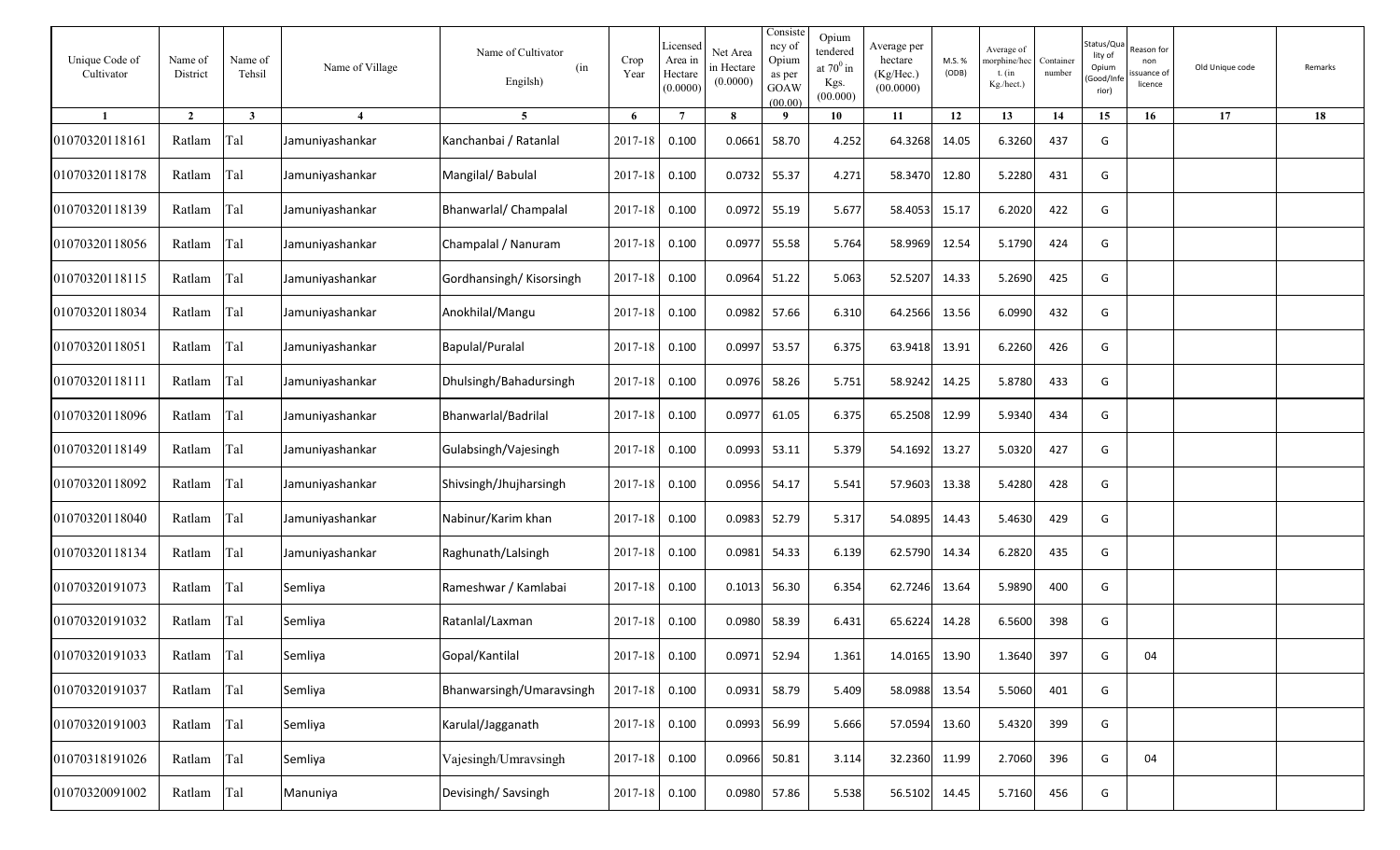| Unique Code of<br>Cultivator | Name of<br>District | Name of<br>Tehsil | Name of Village        | Name of Cultivator<br>(in<br>Engilsh) | Crop<br>Year  | Licensed<br>Area in<br>Hectare<br>(0.0000) | Net Area<br>in Hectare<br>(0.0000) | Consiste<br>ncy of<br>Opium<br>as per<br>GOAW<br>(00.00) | Opium<br>tendered<br>at $70^0$ in<br>Kgs.<br>(00.000) | Average per<br>hectare<br>(Kg/Hec.)<br>(00.0000) | M.S.%<br>(ODB) | Average of<br>norphine/hec<br>t. (in<br>Kg./hect.) | Container<br>number | Status/Qu<br>lity of<br>Opium<br>Good/Inf<br>rior) | eason for:<br>non<br>suance of<br>licence | Old Unique code | Remarks |
|------------------------------|---------------------|-------------------|------------------------|---------------------------------------|---------------|--------------------------------------------|------------------------------------|----------------------------------------------------------|-------------------------------------------------------|--------------------------------------------------|----------------|----------------------------------------------------|---------------------|----------------------------------------------------|-------------------------------------------|-----------------|---------|
| $\blacksquare$               | $\overline{2}$      | $\mathbf{3}$      | $\boldsymbol{\Lambda}$ | $\overline{5}$                        | 6             | $\overline{7}$                             | $\mathbf{8}$                       | $\mathbf q$                                              | 10                                                    | 11                                               | 12             | 13                                                 | 14                  | 15                                                 | 16                                        | 17              | 18      |
| 01070320091048               | Ratlam              | Tal               | Manuniya               | Nandlal/Laxman                        | 2017-18       | 0.100                                      | 0.0957                             | 58.25                                                    | 5.525                                                 | 57.7325                                          | 11.79          | 4.7650                                             | 457                 | G                                                  |                                           |                 |         |
| 01070320110001               | Ratlam              | Tal               | Kasba tal              | Bapulal/Chatarbhuj                    | 2017-18       | 0.100                                      | 0.0760                             | 52.34                                                    | 4.748                                                 | 62.4737                                          | 12.53          | 5.4800                                             | 403                 | G                                                  |                                           |                 |         |
| 01070320099018               | Ratlam              | Tal               | Dolatganj              | Gulabbai/Gopal                        | 2017-18       | 0.100                                      | 0.0000                             |                                                          | 0.000                                                 | 0.0000                                           |                | 0.0000                                             |                     | F.                                                 |                                           |                 |         |
| 01070320099047               | Ratlam              | Tal               | Dolatganj              | Pratapsingh/Ratansingh                | 2017-18       | 0.100                                      | 0.1014                             | 61.89                                                    | 7.020                                                 | 69.2308                                          | 12.18          | 5.9030                                             | 455                 | G                                                  |                                           |                 |         |
| 01070318099022               | Ratlam              | Tal               | Dolatganj              | Joravarsingh/Shivsingh                | 2017-18       | 0.100                                      | 0.1000                             | 48.22                                                    | 5.490                                                 | 54.9000                                          | 11.70          | 4.4960                                             | 454                 | G                                                  |                                           |                 |         |
| 01070318099035               | Ratlam              | Tal               | Dolatganj              | Gumansingh/Neainsingh                 | 2017-18       | 0.100                                      | 0.1000                             | 43.59                                                    | 4.857                                                 | 48.5700                                          | 10.62          | 3.6110                                             | 453                 | G                                                  | 04                                        |                 |         |
| 01070320190076               | Ratlam              | Tal               | Madhopur               | Gangabai/Deva                         | 2017-18       | 0.100                                      | 0.0000                             |                                                          | 0.000                                                 | 0.0000                                           |                | 0.0000                                             |                     | F.                                                 |                                           |                 |         |
| 01070320190015               | Ratlam              | Tal               | Madhopur               | Laxmansingh/Jaysingh                  | 2017-18       | 0.100                                      | 0.0939                             | 49.39                                                    | 5.031                                                 | 53.5783                                          | 13.32          | 4.9950                                             | 051                 | G                                                  |                                           |                 |         |
| 01070320149004               | Ratlam              | Tal               | Mundla kala            | Rukmanbai/Onkarlal                    | 2017-18       | 0.100                                      | 0.0994                             | 54.38                                                    | 5.197                                                 | 52.2837                                          | 13.18          | 4.8240                                             | 381                 | G                                                  |                                           |                 |         |
| 01070320079014               | Ratlam              | Tal               | Aakya kala             | Tulsibai/Kaniram                      | 2017-18       | 0.100                                      | 0.0998                             | 56.73                                                    | 5.162                                                 | 51.7234                                          | 14.84          | 5.3730                                             | 380                 | G                                                  |                                           |                 |         |
| 01070316042002               | Ratlam              | Jaora             | Binoli                 | Kisorsingh/Chatarsingh                | 2017-18       | 0.100                                      | 0.1000                             | 65.75                                                    | 6.932                                                 | 69.3200                                          | 13.84          | 6.7160                                             | 037                 | G                                                  |                                           |                 |         |
| 01070316042037               | Ratlam              | Jaora             | Binoli                 | Dasarthsingh/Lalsingh                 | 2017-18       | 0.100                                      | 0.0980                             | 60.63                                                    | 6.487                                                 | 66.1939                                          | 13.54          | 6.2740                                             | 036                 | G                                                  |                                           |                 |         |
| 01070316042001               | Ratlam              | Jaora             | Binoli                 | Bapusingh/Lalsingh                    | 2017-18       | 0.100                                      | 0.0950                             | 60.58                                                    | 6.595                                                 | 69.4211                                          | 13.88          | 6.7450                                             | 034                 | G                                                  |                                           |                 |         |
| 01070316042039               | Ratlam              | Jaora             | Binoli                 | Dulesingh/Sajjansingh                 | 2017-18       | 0.100                                      | 0.0999                             | 56.77                                                    | 6.334                                                 | 63.4034                                          | 14.73          | 6.5370                                             | 035                 | G                                                  |                                           |                 |         |
| 01070316031008               | Ratlam              | Jaora             | Gondidharmasi          | Nathibai/ Nandlal                     | 2017-18       | 0.100                                      | 0.0995                             | 63.97                                                    | 6.689                                                 | 67.2261                                          | 11.88          | 5.5910                                             | 015                 | G                                                  |                                           |                 |         |
| 01070316031017               | Ratlam              | Jaora             | Gondidharmasi          | Jamnabai/ Shankarlal                  | 2017-18 0.100 |                                            | 0.1000 67.54                       |                                                          | 6.532                                                 | 65.3200 13.93                                    |                | 6.3690                                             | 016                 | G                                                  |                                           |                 |         |
| 01070316031066               | Ratlam              | Jaora             | Gondidharmasi          | Ramibai/ Rameshwar                    | 2017-18 0.100 |                                            | 0.0988                             | 59.89                                                    | 6.237                                                 | 63.1275 12.66                                    |                | 5.5940                                             | 004                 | G                                                  |                                           |                 |         |
| 01070316031081               | Ratlam              | Jaora             | Gondidharmasi          | Daluram/ Pannalal                     | 2017-18 0.100 |                                            | 0.0990 59.97                       |                                                          | 6.220                                                 | 62.8283 13.31                                    |                | 5.8530                                             | 002                 | G                                                  |                                           |                 |         |
| 01070316031039               | Ratlam              | Jaora             | Gondidharmasi          | Bansilal / Radhakisan                 | 2017-18 0.100 |                                            | 0.0973                             | 65.99                                                    | 6.439                                                 | 66.1768 12.32                                    |                | 5.7070                                             | 019                 | G                                                  |                                           |                 |         |
| 01070316031004               | Ratlam              | Jaora             | Gondidharmasi          | Nageshwar/Chimanlal                   | 2017-18 0.100 |                                            | 0.0964                             | 62.92                                                    | 6.454                                                 | 66.9502                                          | 12.65          | 5.9280                                             | 013                 | G                                                  |                                           |                 |         |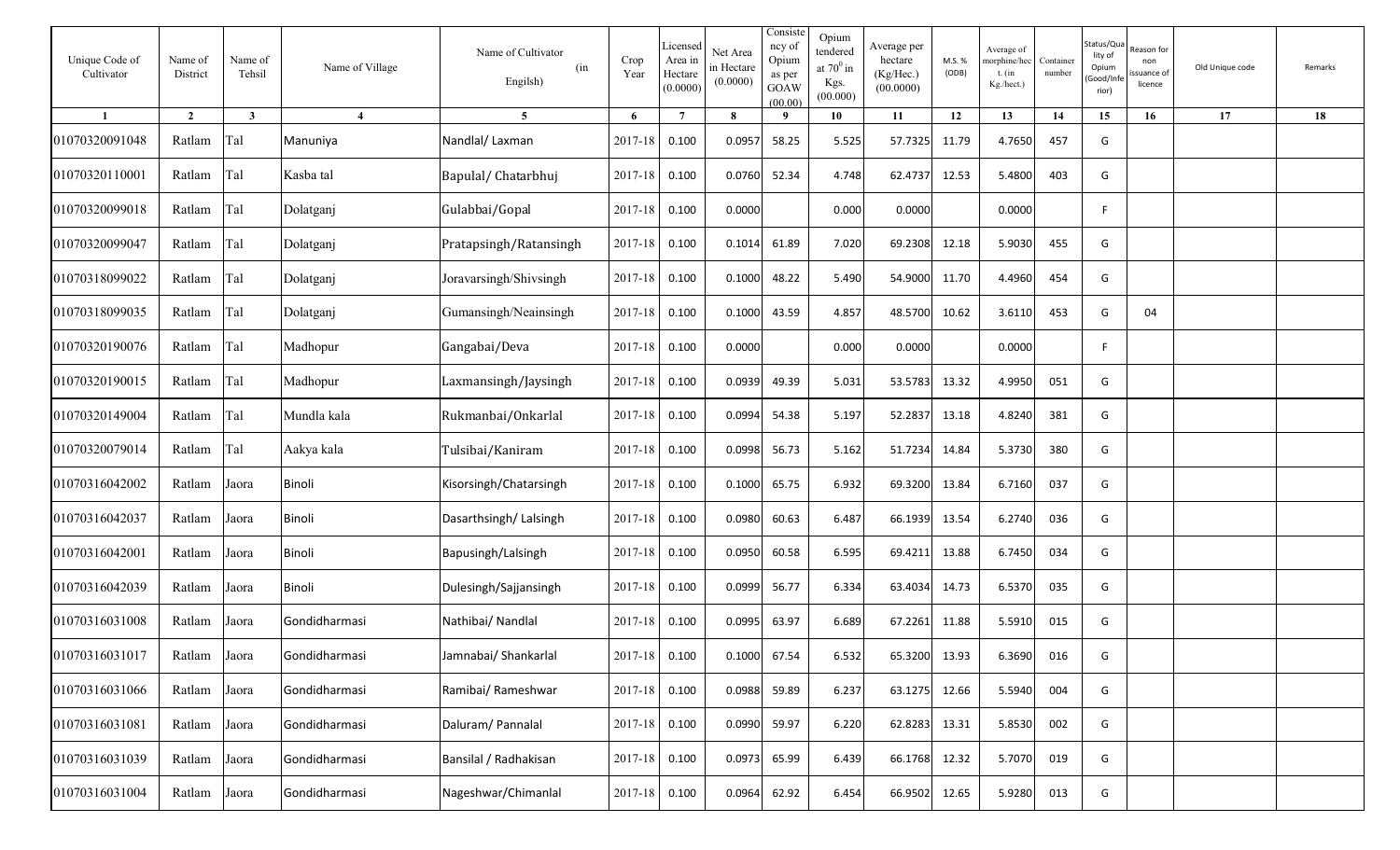| Unique Code of<br>Cultivator | Name of<br>District | Name of<br>Tehsil | Name of Village | Name of Cultivator<br>(in<br>Engilsh) | Crop<br>Year  | Licensed<br>Area in<br>Hectare<br>(0.0000) | Net Area<br>in Hectare<br>(0.0000) | Consiste<br>ncy of<br>Opium<br>as per<br>GOAW<br>(00.00) | Opium<br>tendered<br>at $70^0$ in<br>Kgs.<br>(00.000) | Average per<br>hectare<br>(Kg/Hec.)<br>(00.0000) | M.S.%<br>(ODB) | Average of<br>norphine/hec<br>$t.$ (in<br>Kg./hect.) | Container<br>number | Status/Qu<br>lity of<br>Opium<br>Good/Inf<br>rior) | ≀eason for<br>non<br>suance of<br>licence | Old Unique code | Remarks |
|------------------------------|---------------------|-------------------|-----------------|---------------------------------------|---------------|--------------------------------------------|------------------------------------|----------------------------------------------------------|-------------------------------------------------------|--------------------------------------------------|----------------|------------------------------------------------------|---------------------|----------------------------------------------------|-------------------------------------------|-----------------|---------|
| $\blacksquare$               | $\overline{2}$      | $\mathbf{3}$      | $\overline{4}$  | 5                                     | 6             | $\overline{7}$                             | 8                                  | - 9                                                      | 10                                                    | 11                                               | 12             | 13                                                   | 14                  | 15                                                 | 16                                        | 17              | 18      |
| 01070316031090               | Ratlam              | Jaora             | Gondidharmasi   | Badrilal/ Kanheyalal                  | 2017-18       | 0.100                                      | 0.0980                             | 63.82                                                    | 6.300                                                 | 64.2857                                          | 13.07          | 5.8810                                               | 014                 | G                                                  |                                           |                 |         |
| 01070316031043               | Ratlam              | Jaora             | Gondidharmasi   | Balaram/Naturam                       | 2017-18       | 0.100                                      | 0.0990                             | 61.47                                                    | 6.533                                                 | 65.9899                                          | 13.18          | 6.0890                                               | 011                 | G                                                  |                                           |                 |         |
| 01070316031032               | Ratlam              | Jaora             | Gondidharmasi   | Sankarlal/Dolatram                    | 2017-18       | 0.100                                      | 0.1000                             | 62.19                                                    | 6.228                                                 | 62.2800                                          | 14.23          | 6.2040                                               | 012                 | G                                                  |                                           |                 |         |
| 01070316031054               | Ratlam              | Jaora             | Gondidharmasi   | Rajaram/Rameshwar                     | 2017-18       | 0.100                                      | 0.1020                             | 61.39                                                    | 5.964                                                 | 58.4706                                          | 13.21          | 5.4060                                               | 010                 | G                                                  |                                           |                 |         |
| 01070316031065               | Ratlam              | Jaora             | Gondidharmasi   | Bherulal/Bhagirath                    | 2017-18       | 0.100                                      | 0.0992                             | 64.08                                                    | 6.756                                                 | 68.1048                                          | 12.44          | 5.9300                                               | 009                 | G                                                  |                                           |                 |         |
| 01070316031070               | Ratlam              | Jaora             | Gondidharmasi   | Gitabai/Ramratan                      | 2017-18       | 0.100                                      | 0.0957                             | 56.41                                                    | 5.786                                                 | 60.4598                                          | 13.42          | 5.6800                                               | 003                 | G                                                  |                                           |                 |         |
| 01070316031006               | Ratlam              | Jaora             | Gondi Dharmsi   | Rachadra/Cheanram                     | 2017-18       | 0.100                                      | 0.0000                             |                                                          | 0.000                                                 | 0.0000                                           |                | 0.0000                                               |                     | N                                                  |                                           |                 |         |
| 01070316031030               | Ratlam              | Jaora             | Gondidharmasi   | Badrilal/Pannalal                     | 2017-18       | 0.100                                      | 0.0945                             | 64.10                                                    | 6.282                                                 | 66.4762                                          | 13.37          | 6.2210                                               | 008                 | G                                                  |                                           |                 |         |
| 01070316031003               | Ratlam              | Jaora             | Gondidharmasi   | Mohanbai/Hajarilal                    | 2017-18       | 0.100                                      | 0.0928                             | 59.97                                                    | 5.800                                                 | 62.5000                                          | 13.01          | 5.6920                                               | 007                 | G                                                  |                                           |                 |         |
| 01070316031012               | Ratlam              | Jaora             | Gondidharmasi   | Bhagvatilal/Onakarlal                 | 2017-18       | 0.100                                      | 0.0996                             | 61.59                                                    | 6.335                                                 | 63.6044                                          | 14.14          | 6.2960                                               | 005                 | G                                                  |                                           |                 |         |
| 01070316031022               | Ratlam              | Jaora             | Gondidharmasi   | Badrilal/Ratanlal                     | 2017-18       | 0.100                                      | 0.0989                             | 61.41                                                    | 6.273                                                 | 63.4277                                          | 13.76          | 6.1090                                               | 017                 | G                                                  |                                           |                 |         |
| 01070316031078               | Ratlam              | Jaora             | Gondidharmasi   | Ramkisan/Hajarilal                    | 2017-18       | 0.100                                      | 0.0939                             | 61.31                                                    | 5.658                                                 | 60.2556                                          | 13.18          | 5.5590                                               | 006                 | G                                                  |                                           |                 |         |
| 01070316031083               | Ratlam              | Jaora             | Gondidharmasi   | Radheshyam/Ramratan                   | 2017-18       | 0.100                                      | 0.0942                             | 69.91                                                    | 6.532                                                 | 69.3418                                          | 12.44          | 6.0380                                               | 020                 | G                                                  |                                           |                 |         |
| 01070316031028               | Ratlam              | Jaora             | Gondidharmasi   | Mulchand/Radhakisan                   | 2017-18       | 0.100                                      | 0.1005                             | 61.90                                                    | 6.349                                                 | 63.1741                                          | 13.68          | 6.0500                                               | 018                 | G                                                  |                                           |                 |         |
| 01070316031071               | Ratlam              | Jaora             | Gondidharmasi   | Balaram/Gendalal                      | 2017-18       | 0.100                                      | 0.1008                             | 55.87                                                    | 5.938                                                 | 58.9087                                          | 13.23          | 5.4560                                               | 001                 | G                                                  |                                           |                 |         |
| 01070316031085               | Ratlam              | Jaora             | Gondidharmasi   | Madanlal/Bhagatram                    | 2017-18 0.100 |                                            | 0.0000                             |                                                          | 0.000                                                 | 0.0000                                           |                | 0.0000                                               |                     | F                                                  |                                           |                 |         |
| 01070316053016               | Ratlam              | Jaora             | Jhalva          | Mohan/ Chhgan                         | 2017-18 0.100 |                                            | 0.0955 68.08                       |                                                          | 6.633                                                 | 69.4555 13.40                                    |                | 6.5150                                               | 032                 | G                                                  |                                           |                 |         |
| 01070316053038               | Ratlam              | Jaora             | Jhalva          | Janibai/ Ramnarayan                   | 2017-18 0.100 |                                            | 0.0992 70.51                       |                                                          | 6.991                                                 | 70.4738 11.97                                    |                | 5.9050                                               | 033                 | G                                                  |                                           |                 |         |
| 01070316053057               | Ratlam              | Jaora             | Jhalva          | Govindram/ Vardichand                 | 2017-18 0.100 |                                            | 0.0984                             | 54.73                                                    | 5.747                                                 | 58.4045 15.04                                    |                | 6.1480                                               | 023                 | G                                                  |                                           |                 |         |
| 01070316053034               | Ratlam              | Jaora             | Jhalva          | Kanchanbai / Aasaram                  | 2017-18 0.100 |                                            | 0.0943 65.67                       |                                                          | 6.558                                                 | 69.5440 13.51                                    |                | 6.5760                                               | 030                 | G                                                  |                                           |                 |         |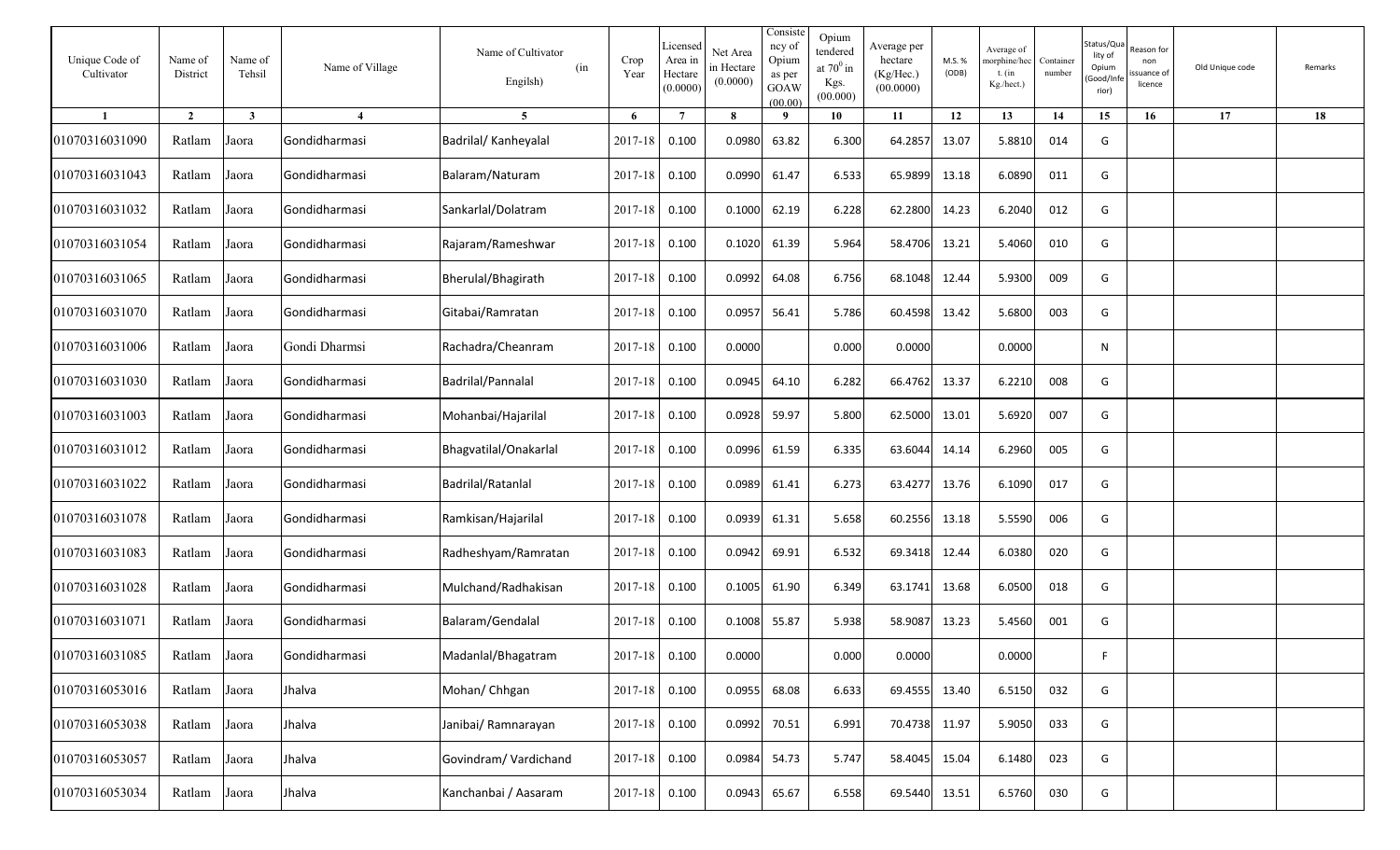| Unique Code of<br>Cultivator | Name of<br>District | Name of<br>Tehsil       | Name of Village | Name of Cultivator<br>(in<br>Engilsh) | Crop<br>Year  | Licensed<br>Area in<br>Hectare<br>(0.0000) | Net Area<br>in Hectare<br>(0.0000) | Consiste<br>ncy of<br>Opium<br>as per<br>GOAW<br>(00.00) | Opium<br>tendered<br>at $70^0$ in<br>Kgs.<br>(00.000) | Average per<br>hectare<br>(Kg/Hec.)<br>(00.0000) | M.S. %<br>(ODB) | Average of<br>norphine/hec<br>t. $(in$<br>Kg./hect.) | Container<br>number | Status/Qu<br>lity of<br>Opium<br>Good/Inf<br>rior) | eason for:<br>non<br>ssuance of<br>licence | Old Unique code | Remarks |
|------------------------------|---------------------|-------------------------|-----------------|---------------------------------------|---------------|--------------------------------------------|------------------------------------|----------------------------------------------------------|-------------------------------------------------------|--------------------------------------------------|-----------------|------------------------------------------------------|---------------------|----------------------------------------------------|--------------------------------------------|-----------------|---------|
| $\mathbf{1}$                 | $\overline{2}$      | $\overline{\mathbf{3}}$ | $\overline{4}$  | 5 <sup>5</sup>                        | 6             | $7\phantom{.0}$                            | $\mathbf{8}$                       | -9                                                       | 10                                                    | 11                                               | 12              | 13                                                   | 14                  | 15                                                 | 16                                         | 17              | 18      |
| 01070316053048               | Ratlam              | Jaora                   | Jhalva          | Mevalal/Nathulal                      | 2017-18       | 0.100                                      | 0.0980                             | 59.61                                                    | 5.918                                                 | 60.3878                                          | 12.31           | 5.2040                                               | 025                 | G                                                  |                                            |                 |         |
| 01070316053008               | Ratlam              | Jaora                   | Jhalva          | Nagulal/Devchand                      | 2017-18       | 0.100                                      | 0.0935                             | 57.27                                                    | 5.694                                                 | 60.8984                                          | 12.75           | 5.4350                                               | 024                 | G                                                  |                                            |                 |         |
| 01070316053015               | Ratlam              | Jaora                   | Jhalva          | Premchand/Bhanwarlal                  | 2017-18       | 0.100                                      | 0.0911                             | 62.61                                                    | 6.207                                                 | 68.1339                                          | 14.50           | 6.9160                                               | 031                 | G                                                  |                                            |                 |         |
| 01070316053054               | Ratlam              | Jaora                   | Jhalva          | Omprakash/Devram                      | 2017-18       | 0.100                                      | 0.0935                             | 62.38                                                    | 5.953                                                 | 63.6684                                          | 14.09           | 6.2790                                               | 028                 | G                                                  |                                            |                 |         |
| 01070316053051               | Ratlam              | Jaora                   | Jhalva          | Nageshwar/Premchand                   | 2017-18       | 0.100                                      | 0.0000                             |                                                          | 0.000                                                 | 0.0000                                           |                 | 0.0000                                               |                     | F                                                  |                                            |                 |         |
| 01070316053042               | Ratlam              | Jaora                   | Jhalva          | Bhanwarlal/Rama                       | 2017-18       | 0.100                                      | 0.0928                             | 51.76                                                    | 5.072                                                 | 54.6552                                          | 13.33           | 5.1000                                               | 022                 | G                                                  |                                            |                 |         |
| 01070316053028               | Ratlam              | Jaora                   | Jhalva          | Bhanvarlal/Bagdiram                   | 2017-18       | 0.100                                      | 0.0919                             | 59.60                                                    | 5.790                                                 | 63.0033                                          | 12.84           | 5.6620                                               | 026                 | G                                                  |                                            |                 |         |
| 01070316053019               | Ratlam              | Jaora                   | Jhalva          | Babulal/Nagu ji                       | 2017-18       | 0.100                                      | 0.0963                             | 53.43                                                    | 5.312                                                 | 55.1610                                          | 14.30           | 5.5220                                               | 021                 | G                                                  |                                            |                 |         |
| 01070316053027               | Ratlam              | Jaora                   | Jhalva          | Radheshyam/Bagdiram                   | 2017-18       | 0.100                                      | 0.0997                             | 58.81                                                    | 5.923                                                 | 59.4082                                          | 13.13           | 5.4600                                               | 027                 | G                                                  |                                            |                 |         |
| 01070316053002               | Ratlam              | Jaora                   | Jhalva          | Mohanlal/Kesuram                      | 2017-18       | 0.100                                      | 0.0918                             | 62.34                                                    | 6.047                                                 | 65.8715                                          | 12.83           | 5.9160                                               | 029                 | G                                                  |                                            |                 |         |
| 01070316029015               | Ratlam              | Jaora                   | Manyakhedi      | Ramlal/Nathulal                       | 2017-18       | 0.100                                      | 0.0968                             | 65.71                                                    | 5.942                                                 | 61.3843                                          | 13.91           | 5.9770                                               | 041                 | G                                                  |                                            |                 |         |
| 01070316029028               | Ratlam              | Jaora                   | Manyakhedi      | Badrilal/Suratram                     | 2017-18       | 0.100                                      | 0.0895                             | 62.02                                                    | 5.387                                                 | 60.1899                                          | 15.82           | 6.6650                                               | 038                 | G                                                  |                                            |                 |         |
| 01070316029026               | Ratlam              | Jaora                   | Manyakhedi      | Shantilal/Salagram                    | 2017-18       | 0.100                                      | 0.0968                             | 61.58                                                    | 5.129                                                 | 52.9855                                          | 14.63           | 5.4260                                               | 039                 | G                                                  |                                            |                 |         |
| 01070316029029               | Ratlam              | Jaora                   | Manyakhedi      | Puralal/ Gangaram                     | 2017-18       | 0.100                                      | 0.0936                             | 62.79                                                    | 4.844                                                 | 51.7521                                          | 14.60           | 5.2890                                               | 040                 | G                                                  |                                            |                 |         |
| 01070316054014               | Ratlam              | Jaora                   | Gothada         | Krasnapalsingh/Himatsingh             | 2017-18       | 0.100                                      | 0.1001                             | 58.43                                                    | 5.242                                                 | 52.3676                                          | 12.36           | 4.5310                                               | 045                 | G                                                  |                                            |                 |         |
| 01070316054001               | Ratlam Jaora        |                         | Gothada         | Sampatbai/Balu                        | 2017-18 0.100 |                                            | 0.0958                             | 54.04                                                    | 5.142                                                 | 53.6743 15.66                                    |                 | 5.8830                                               | 042                 | G                                                  |                                            |                 |         |
| 01070316054002               | Ratlam Jaora        |                         | Gothada         | RANJEET SINGH/HIMMAT<br>SINGH         | 2017-18 0.100 |                                            | 0.0990                             | 62.88                                                    | 5.722                                                 | 57.7980 14.33                                    |                 | 5.7980                                               | 044                 | G                                                  |                                            |                 |         |
| 01070316054005               | Ratlam Jaora        |                         | Gothada         | Mangilal/Rama                         | $2017 - 18$   | 0.100                                      | 0.0943                             | 59.61                                                    | 5.501                                                 | 58.3351 14.71                                    |                 | 6.0070                                               | 043                 | G                                                  |                                            |                 |         |
| 01070316054023               | Ratlam              | Jaora                   | Gothada         | Herakunwar/Vikarmsingh                | 2017-18       | 0.100                                      | 0.0875                             | 61.45                                                    | 5.241                                                 | 59.8971 14.21                                    |                 | 5.9580                                               | 046                 | G                                                  |                                            |                 |         |
| 01070316074005               | Ratlam              | Jaora                   | Rasulpur        | Rukmanibai / Ganeshram                | 2017-18       | 0.100                                      | 0.0986                             | 60.58                                                    | 6.023                                                 | 61.0852 11.67                                    |                 | 4.9900                                               | 063                 | G                                                  |                                            |                 |         |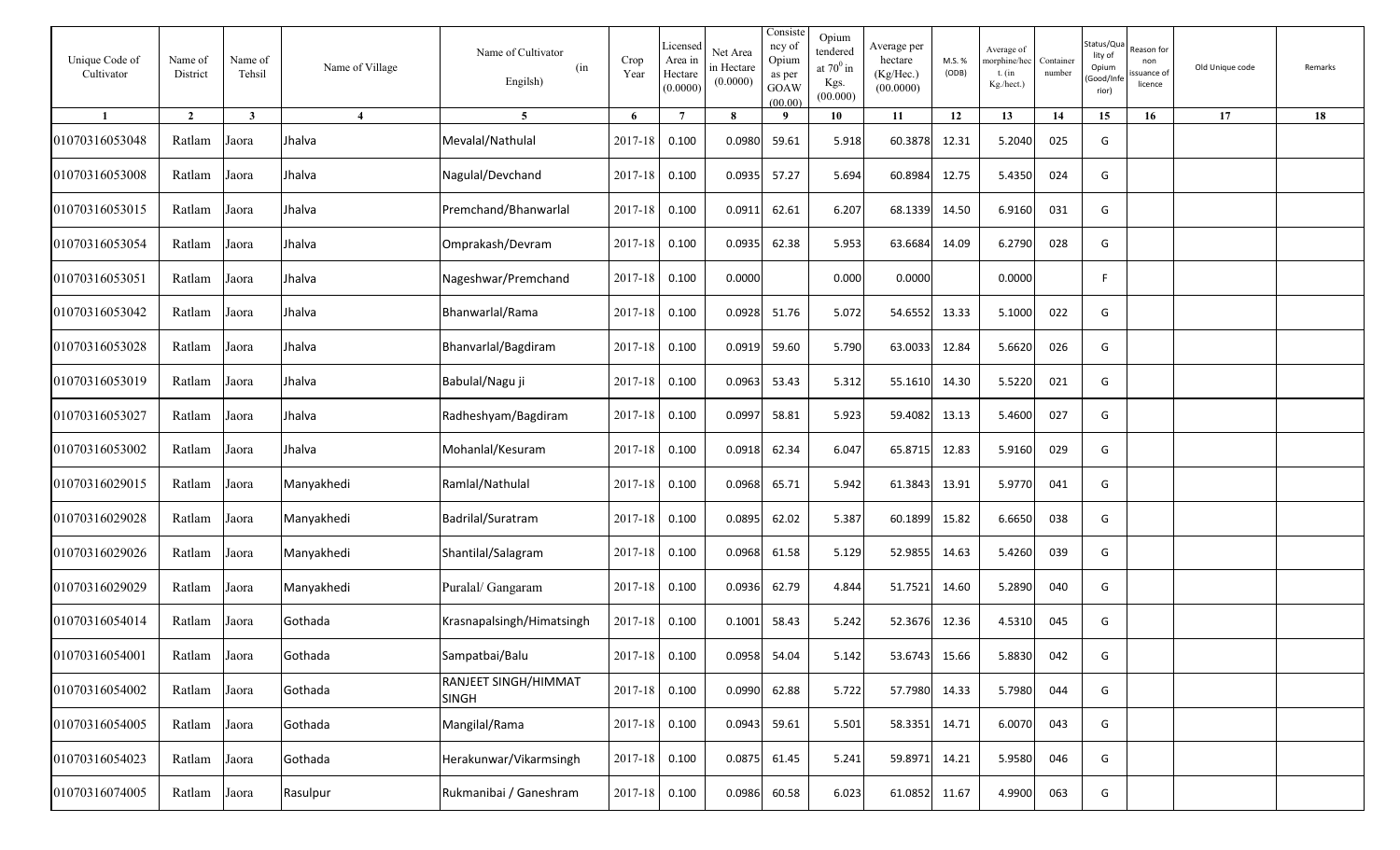| Unique Code of<br>Cultivator | Name of<br>District | Name of<br>Tehsil | Name of Village | Name of Cultivator<br>(in<br>Engilsh) | Crop<br>Year  | Licensed<br>Area in<br>Hectare<br>(0.0000) | Net Area<br>in Hectare<br>(0.0000) | Consiste<br>ncy of<br>Opium<br>as per<br>GOAW<br>(00.00) | Opium<br>tendered<br>at $70^0$ in<br>Kgs.<br>(00.000) | Average per<br>hectare<br>(Kg/Hec.)<br>(00.0000) | M.S. %<br>(ODB) | Average of<br>norphine/hec<br>$t.$ (in<br>Kg./hect.) | Container<br>number | Status/Qu<br>lity of<br>Opium<br>Good/Inf<br>rior) | eason for:<br>non<br>suance of<br>licence | Old Unique code | Remarks |
|------------------------------|---------------------|-------------------|-----------------|---------------------------------------|---------------|--------------------------------------------|------------------------------------|----------------------------------------------------------|-------------------------------------------------------|--------------------------------------------------|-----------------|------------------------------------------------------|---------------------|----------------------------------------------------|-------------------------------------------|-----------------|---------|
| $\mathbf{1}$                 | $\overline{2}$      | $\mathbf{3}$      | $\overline{4}$  | 5                                     | 6             | $\overline{7}$                             | 8                                  | - 9                                                      | 10                                                    | 11                                               | 12              | 13                                                   | 14                  | 15                                                 | 16                                        | 17              | 18      |
| 01070316074020               | Ratlam              | Jaora             | Rasulpur        | Mohanbai/ Nagulal                     | 2017-18       | 0.100                                      | 0.1016                             | 60.69                                                    | 6.329                                                 | 62.2933                                          | 12.49           | 5.4460                                               | 066                 | G                                                  |                                           |                 |         |
| 01070316074021               | Ratlam              | Jaora             | Rasulpur        | Sajjanbai/ Dhura                      | 2017-18       | 0.100                                      | 0.1008                             | 59.10                                                    | 5.944                                                 | 58.9683                                          | 13.18           | 5.4400                                               | 057                 | G                                                  |                                           |                 |         |
| 01070316074022               | Ratlam              | Jaora             | Rasulpur        | Ramchandra/ Veniram                   | 2017-18       | 0.100                                      | 0.1015                             | 62.61                                                    | 6.547                                                 | 64.5025                                          | 12.49           | 5.6400                                               | 062                 | G                                                  |                                           |                 |         |
| 01070316074014               | Ratlam              | Jaora             | Rasulpur        | Rajaram/Mevalal                       | 2017-18       | 0.100                                      | 0.0988                             | 60.33                                                    | 5.792                                                 | 58.6235                                          | 14.74           | 6.0480                                               | 058                 | G                                                  |                                           |                 |         |
| 01070316074010               | Ratlam              | Jaora             | Rasulpur        | Radheshyam/Bhagirath                  | 2017-18       | 0.100                                      | 0.0973                             | 61.99                                                    | 2.302                                                 | 23.6588                                          | 14.86           | 2.4620                                               | 061                 | G                                                  | 04                                        |                 |         |
| 01070316074019               | Ratlam              | Jaora             | Rasulpur        | Bhavarlal/Ambaram                     | 2017-18       | 0.100                                      | 0.0986                             | 58.08                                                    | 6.015                                                 | 61.0041                                          | 12.22           | 5.2190                                               | 056                 | G                                                  |                                           |                 |         |
| 01070316074009               | Ratlam              | Jaora             | Rasulpur        | Shobharam/Magniram                    | 2017-18       | 0.100                                      | 0.0983                             | 52.62                                                    | 2.105                                                 | 21.4140                                          | 11.76           | 1.7630                                               | 055                 | G                                                  | 04                                        |                 |         |
| 01070316074004               | Ratlam              | Jaora             | Rasulpur        | Sitabai/Suratram                      | 2017-18       | 0.100                                      | 0.0960                             | 62.92                                                    | 6.103                                                 | 63.5729                                          | 11.92           | 5.3050                                               | 064                 | G                                                  |                                           |                 |         |
| 01070316074015               | Ratlam              | Jaora             | Rasulpur        | Balmukand/Bherulal                    | 2017-18       | 0.100                                      | 0.1006                             | 62.83                                                    | 6.050                                                 | 60.1392                                          | 14.24           | 5.9940                                               | 059                 | G                                                  |                                           |                 |         |
| 01070316074006               | Ratlam              | Jaora             | Rasulpur        | Kanheyalal/ Shankarlal                | 2017-18       | 0.100                                      | 0.0975                             | 61.12                                                    | 6.129                                                 | 62.8615                                          | 13.65           | 6.0070                                               | 065                 | G                                                  |                                           |                 |         |
| 01070316074024               | Ratlam              | Jaora             | Rasulpur        | Fakirchand/Laxman                     | 2017-18       | 0.100                                      | 0.0990                             | 58.84                                                    | 5.590                                                 | 56.4646                                          | 12.93           | 5.1100                                               | 060                 | G                                                  |                                           |                 |         |
| 01070316026004               | Ratlam              | Jaora             | Rojana          | Punamchand/ Ammbaram                  | 2017-18       | 0.100                                      | 0.1006                             | 65.25                                                    | 6.833                                                 | 67.9225                                          | 13.16           | 6.2570                                               | 085                 | G                                                  |                                           |                 |         |
| 01070316026010               | Ratlam              | Jaora             | Rojana          | Kamlesh/ Jagnnatha                    | 2017-18       | 0.100                                      | 0.0996                             | 65.46                                                    | 6.415                                                 | 64.4076                                          | 13.47           | 6.0730                                               | 077                 | G                                                  |                                           |                 |         |
| 01070316026013               | Ratlam              | Jaora             | Rojana          | Dariyavbai/ Hiralal                   | 2017-18       | 0.100                                      | 0.0990                             | 66.31                                                    | 6.138                                                 | 62.0000                                          | 13.90           | 6.0330                                               | 086                 | G                                                  |                                           |                 |         |
| 01070316026016               | Ratlam              | Jaora             | Rojana          | Mangilal/ Prechand                    | 2017-18       | 0.100                                      | 0.0945                             | 67.25                                                    | 4.669                                                 | 49.4074                                          | 13.89           | 4.8040                                               | 092                 | G                                                  | 04                                        |                 |         |
| 01070316026017               | Ratlam              | Jaora             | Rojana          | Bahadursigh/Kiratsingh                | 2017-18 0.100 |                                            | 0.1022 56.91                       |                                                          | 5.650                                                 | 55.2838 13.44                                    |                 | 5.2010                                               | 071                 | G                                                  |                                           |                 |         |
| 01070316026021               | Ratlam              | Jaora             | Rojana          | Madanlal/ devram                      | 2017-18 0.100 |                                            | 0.1024 63.46                       |                                                          | 6.183                                                 | 60.3809 14.70                                    |                 | 6.2130                                               | 078                 | G                                                  |                                           |                 |         |
| 01070316026031               | Ratlam              | Jaora             | Rojana          | Ramibai/ Bhavarlal                    | 2017-18 0.100 |                                            | $0.1018$ 61.83                     |                                                          | 5.971                                                 | 58.6542 14.56                                    |                 | 5.9780                                               | 079                 | G                                                  |                                           |                 |         |
| 01070316026035               | Ratlam              | Jaora             | Rojana          | Nandibai/ Jagnnatha                   | 2017-18 0.100 |                                            | 0.0973 60.76                       |                                                          | 5.920                                                 | 60.8428 12.44                                    |                 | 5.2980                                               | 087                 | G                                                  |                                           |                 |         |
| 01070316026057               | Ratlam              | Jaora             | Rojana          | Dineshkumar/ Hariram                  | 2017-18 0.100 |                                            | 0.0951                             | 69.62                                                    | 6.475                                                 | 68.0862 13.56                                    |                 | 6.4620                                               | 093                 | G                                                  |                                           |                 |         |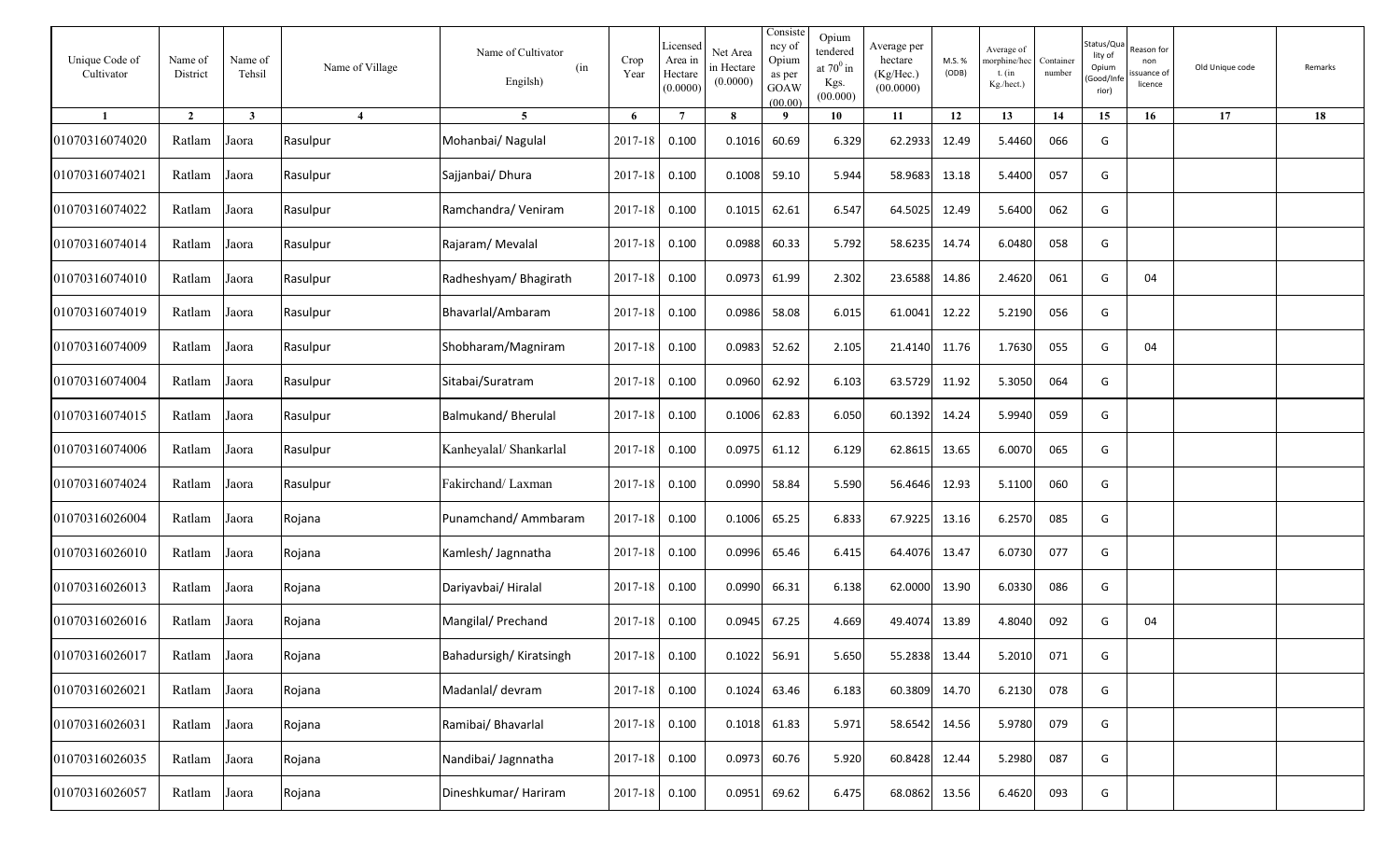| Unique Code of<br>Cultivator | Name of<br>District | Name of<br>Tehsil       | Name of Village | Name of Cultivator<br>(in<br>Engilsh) | Crop<br>Year  | Licensed<br>Area in<br>Hectare<br>(0.0000) | Net Area<br>in Hectare<br>(0.0000) | Consiste<br>ncy of<br>Opium<br>as per<br><b>GOAW</b><br>(00.00) | Opium<br>tendered<br>at $70^0$ in<br>Kgs.<br>(00.000) | Average per<br>hectare<br>(Kg/Hec.)<br>(00.0000) | M.S. %<br>(ODB) | Average of<br>norphine/hec<br>t. $(in$<br>Kg./hect.) | Container<br>number | Status/Qu<br>lity of<br>Opium<br>Good/Inf<br>rior) | eason for:<br>non<br>ssuance of<br>licence | Old Unique code | Remarks |
|------------------------------|---------------------|-------------------------|-----------------|---------------------------------------|---------------|--------------------------------------------|------------------------------------|-----------------------------------------------------------------|-------------------------------------------------------|--------------------------------------------------|-----------------|------------------------------------------------------|---------------------|----------------------------------------------------|--------------------------------------------|-----------------|---------|
| $\mathbf{1}$                 | $\overline{2}$      | $\overline{\mathbf{3}}$ | $\overline{4}$  | 5 <sup>5</sup>                        | 6             | $7\phantom{.0}$                            | 8                                  | 9                                                               | 10                                                    | 11                                               | 12              | 13                                                   | 14                  | 15                                                 | 16                                         | 17              | 18      |
| 01070316026063               | Ratlam              | Jaora                   | Rojana          | Ambaram/Rupa                          | 2017-18       | 0.100                                      | 0.0950                             | 65.79                                                           | 6.400                                                 | 67.3684                                          | 13.65           | 6.4370                                               | 080                 | G                                                  |                                            |                 |         |
| 01070316026074               | Ratlam              | Jaora                   | Rojana          | Ramprasad/Sriram                      | 2017-18       | 0.100                                      | 0.1005                             | 64.00                                                           | 6.720                                                 | 66.8657                                          | 13.08           | 6.1220                                               | 081                 | G                                                  |                                            |                 |         |
| 01070316026081               | Ratlam              | Jaora                   | Rojana          | Anjanabai / Babulal                   | 2017-18       | 0.100                                      | 0.0000                             |                                                                 | 0.000                                                 | 0.0000                                           |                 | 0.0000                                               |                     | F.                                                 |                                            |                 |         |
| 01070316026083               | Ratlam              | Jaora                   | Rojana          | Rekhabai/ Omprakash                   | 2017-18       | 0.100                                      | 0.0966                             | 63.69                                                           | 6.142                                                 | 63.5818                                          | 12.12           | 5.3940                                               | 094                 | G                                                  |                                            |                 |         |
| 01070316026090               | Ratlam              | Jaora                   | Rojana          | Mangilal/Sobharam                     | 2017-18       | 0.100                                      | 0.0908                             | 62.96                                                           | 3.975                                                 | 43.7775                                          | 15.45           | 4.7350                                               | 082                 | G                                                  | 04                                         |                 |         |
| 01070316026095               | Ratlam              | Jaora                   | Rojana          | Laxminarayan/Okarlal                  | 2017-18       | 0.100                                      | 0.0925                             | 75.71                                                           | 6.955                                                 | 75.1892                                          | 13.31           | 7.0050                                               | 097                 | G                                                  |                                            |                 |         |
| 01070316026119               | Ratlam              | Jaora                   | Rojana          | Ummedram/Ambaram                      | 2017-18       | 0.100                                      | 0.0994                             | 73.24                                                           | 7.167                                                 | 72.1026                                          | 12.30           | 6.2080                                               | 099                 | G                                                  |                                            |                 |         |
| 01070316026055               | Ratlam              | Jaora                   | Rojana          | Ramlal/Bagdiram                       | 2017-18       | 0.100                                      | 0.0987                             | 61.30                                                           | 3.293                                                 | 33.3637                                          | 14.13           | 3.3000                                               | 083                 | G                                                  | 04                                         |                 |         |
| 01070316026087               | Ratlam              | Jaora                   | Rojana          | Kisanlal/ Dhulachand                  | 2017-18       | 0.100                                      | 0.0000                             |                                                                 | 0.000                                                 | 0.0000                                           |                 | 0.0000                                               |                     | F.                                                 |                                            |                 |         |
| 01070316026002               | Ratlam              | Jaora                   | Rojana          | Arjun/ Bhavarlal                      | 2017-18       | 0.100                                      | 0.0941                             | 65.58                                                           | 6.417                                                 | 68.1934                                          | 12.37           | 5.9050                                               | 095                 | G                                                  |                                            |                 |         |
| 01070316026009               | Ratlam              | Jaora                   | Rojana          | Dhapubai/ Nandalal                    | 2017-18       | 0.100                                      | 0.1000                             | 66.52                                                           | 5.331                                                 | 53.3100                                          | 15.02           | 5.6050                                               | 090                 | G                                                  |                                            |                 |         |
| 01070316026015               | Ratlam              | Jaora                   | Rojana          | Ramprasad/Tulasiram                   | 2017-18       | 0.100                                      | 0.0984                             | 65.28                                                           | 5.996                                                 | 60.9350                                          | 14.35           | 6.1210                                               | 084                 | G                                                  |                                            |                 |         |
| 01070316026103               | Ratlam              | Jaora                   | Rojana          | Jagnnath/ Gopal                       | 2017-18       | 0.100                                      | 0.0990                             | 59.10                                                           | 2.541                                                 | 25.6667                                          | 15.40           | 2.7670                                               | 072                 | G                                                  | 04                                         |                 |         |
| 01070316026001               | Ratlam              | Jaora                   | Rojana          | Mohanlal/ Kalulal                     | 2017-18       | 0.100                                      | 0.0000                             |                                                                 | 0.000                                                 | 0.0000                                           |                 | 0.0000                                               |                     | F                                                  |                                            |                 |         |
| 01070316026005               | Ratlam              | Jaora                   | Rojana          | Sampatbai/ Ratanlal                   | 2017-18       | 0.100                                      | 0.1007                             | 54.57                                                           | 4.584                                                 | 45.5214                                          | 14.04           | 4.4740                                               | 070                 | G                                                  | 04                                         |                 |         |
| 01070316026007               | Ratlam Jaora        |                         | Rojana          | Lilabai/Ganeshram                     | 2017-18 0.100 |                                            | 0.1016                             | 62.04                                                           | 5.805                                                 | 57.1358 13.52                                    |                 | 5.4070                                               | 088                 | G                                                  |                                            |                 |         |
| 01070316026014               | Ratlam Jaora        |                         | Rojana          | Shreeram/Ramlal                       | 2017-18       | 0.100                                      | 0.0944                             | 60.14                                                           | 4.562                                                 | 48.3263 14.38                                    |                 | 4.8650                                               | 073                 | G                                                  | 04                                         |                 |         |
| 01070316026038               | Ratlam Jaora        |                         | Rojana          | Ghanshyam/Nagu                        | $2017 - 18$   | 0.100                                      | 0.0969                             | 64.02                                                           | 6.311                                                 | 65.1290 12.40                                    |                 | 5.6530                                               | 089                 | G                                                  |                                            |                 |         |
| 01070316026052               | Ratlam              | Jaora                   | Rojana          | Badrilal/Ganeshram                    | 2017-18       | 0.100                                      | 0.0000                             |                                                                 | 0.000                                                 | 0.0000                                           |                 | 0.0000                                               |                     | F.                                                 |                                            |                 |         |
| 01070316026120               | Ratlam              | Jaora                   | Rojana          | Bapulal/Laxmichand                    | 2017-18       | 0.100                                      | 0.0970                             | 64.71                                                           | 6.351                                                 | 65.4742                                          | 12.32           | 5.6460                                               | 091                 | G                                                  |                                            |                 |         |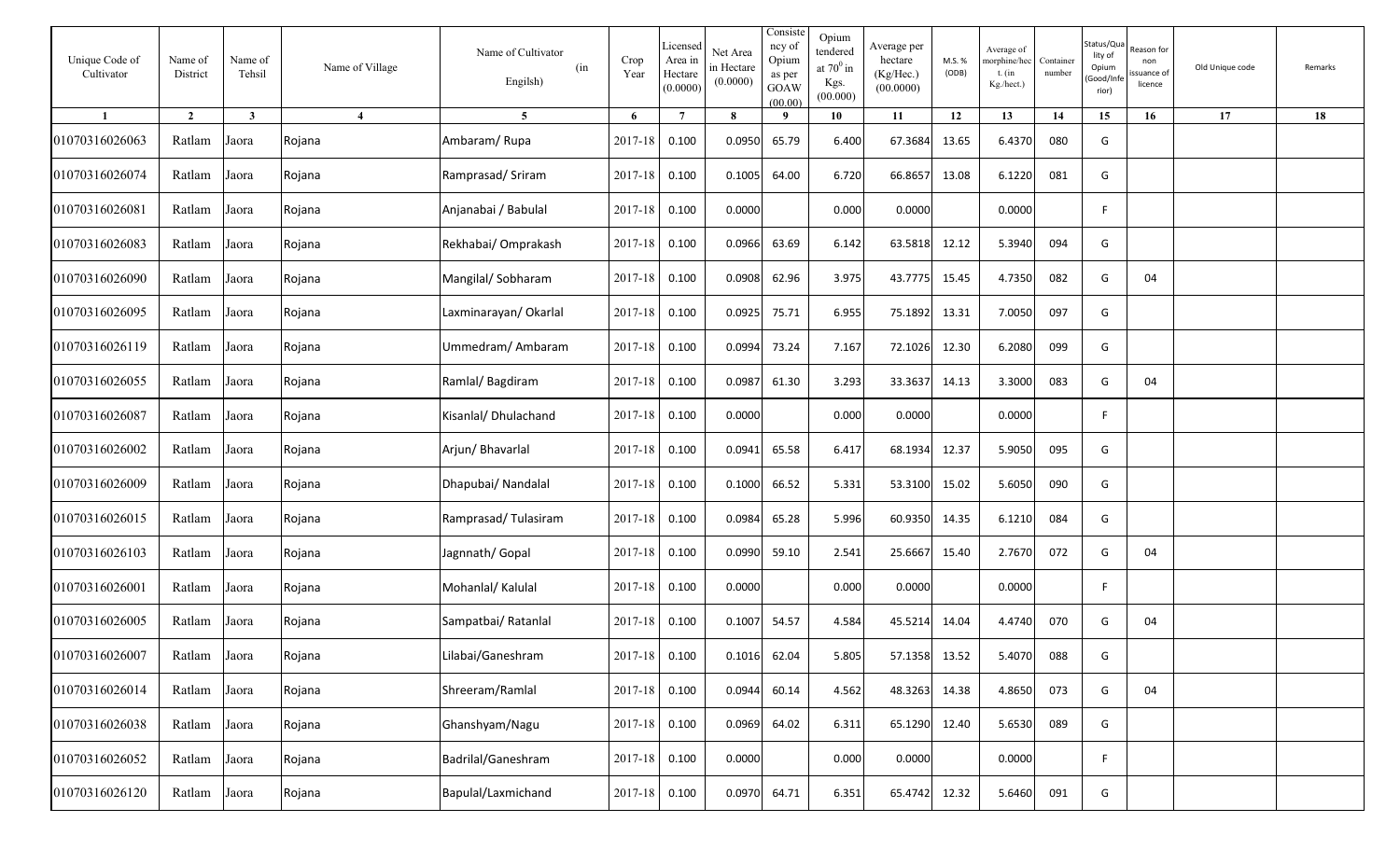| Unique Code of<br>Cultivator | Name of<br>District | Name of<br>Tehsil | Name of Village | Name of Cultivator<br>(in<br>Engilsh) | Crop<br>Year  | Licensed<br>Area in<br>Hectare<br>(0.0000) | Net Area<br>in Hectare<br>(0.0000) | Consiste<br>ncy of<br>Opium<br>as per<br>GOAW<br>(00.00) | Opium<br>tendered<br>at $70^0$ in<br>Kgs.<br>(00.000) | Average per<br>hectare<br>(Kg/Hec.)<br>(00.0000) | M.S. %<br>(ODB) | Average of<br>norphine/hec<br>$t.$ (in<br>Kg./hect.) | Container<br>number | Status/Qu<br>lity of<br>Opium<br>Good/Inf<br>rior) | eason for:<br>non<br>suance of<br>licence | Old Unique code | Remarks |
|------------------------------|---------------------|-------------------|-----------------|---------------------------------------|---------------|--------------------------------------------|------------------------------------|----------------------------------------------------------|-------------------------------------------------------|--------------------------------------------------|-----------------|------------------------------------------------------|---------------------|----------------------------------------------------|-------------------------------------------|-----------------|---------|
| $\blacksquare$               | $\overline{2}$      | $\mathbf{3}$      | $\overline{4}$  | $\overline{5}$                        | 6             | $\overline{7}$                             | 8                                  | - 9                                                      | 10                                                    | 11                                               | 12              | 13                                                   | 14                  | 15                                                 | 16                                        | 17              | 18      |
| 01070316026125               | Ratlam              | Jaora             | Rojana          | Rami bai/ Lalchand                    | 2017-18       | 0.100                                      | 0.1000                             | 58.52                                                    | 5.242                                                 | 52.4200                                          | 16.29           | 5.9770                                               | 074                 | G                                                  |                                           |                 |         |
| 01070316026126               | Ratlam              | Jaora             | Rojana          | Sitabai/ Mangilal                     | 2017-18       | 0.100                                      | 0.1024                             | 63.43                                                    | 6.724                                                 | 65.6641                                          | 12.17           | 5.5940                                               | 096                 | G                                                  |                                           |                 |         |
| 01070316026132               | Ratlam              | Jaora             | Rojana          | Ramgopal/Devram                       | 2017-18       | 0.100                                      | 0.0988                             | 64.09                                                    | 6.089                                                 | 61.6296                                          | 14.17           | 6.1130                                               | 075                 | G                                                  |                                           |                 |         |
| 01070316026141               | Ratlam              | Jaora             | Rojana          | Subhadra bai/ Ghanshyam               | 2017-18       | 0.100                                      | 0.0999                             | 73.56                                                    | 3.678                                                 | 36.8168                                          | 14.31           | 3.6880                                               | 098                 | G                                                  | 04                                        |                 |         |
| 01070316026018               | Ratlam              | Jaora             | Rojana          | Radheshyam/Bherulal                   | 2017-18       | 0.100                                      | 0.0967                             | 65.45                                                    | 6.236                                                 | 64.4881                                          | 12.35           | 5.5750                                               | 076                 | G                                                  |                                           |                 |         |
| 01070316026147               | Ratlam              | Jaora             | Rojana          | Umasankar/Kacharulal                  | 2017-18       | 0.100                                      | 0.0993                             | 59.69                                                    | 5.841                                                 | 58.8218                                          | 12.43           | 5.1180                                               | 112                 | G                                                  |                                           |                 |         |
| 01070316026116               | Ratlam              | Jaora             | Rojana          | Bherulal /Champalal                   | 2017-18       | 0.100                                      | 0.0991                             | 61.75                                                    | 5.593                                                 | 56.4379                                          | 13.04           | 5.1510                                               | 106                 | G                                                  |                                           |                 |         |
| 01070316026089               | Ratlam              | Jaora             | Rojana          | Babulal/Kaveribai                     | 2017-18       | 0.100                                      | 0.0986                             | 57.05                                                    | 5.746                                                 | 58.2759                                          | 12.41           | 5.0620                                               | 107                 | G                                                  |                                           |                 |         |
| 01070316026127               | Ratlam              | Jaora             | Rojana          | Sodrabai/ Chaganlal                   | 2017-18       | 0.100                                      | 0.0965                             | 59.12                                                    | 5.464                                                 | 56.6218                                          | 13.28           | 5.2640                                               | 101                 | G                                                  |                                           |                 |         |
| 01070316026123               | Ratlam              | Jaora             | Rojana          | Kachru/Devram                         | 2017-18       | 0.100                                      | 0.0856                             | 60.88                                                    | 4.949                                                 | 57.8154                                          | 12.89           | 5.2160                                               | 108                 | G                                                  |                                           |                 |         |
| 01070316026092               | Ratlam              | Jaora             | Rojana          | Champalal/Tulsiram                    | 2017-18       | 0.100                                      | 0.1025                             | 57.65                                                    | 5.724                                                 | 55.8439                                          | 12.65           | 4.9450                                               | 109                 | G                                                  |                                           |                 |         |
| 01070316026135               | Ratlam              | Jaora             | Rojana          | Laxmibai/ Balaram                     | 2017-18       | 0.100                                      | 0.1007                             | 58.23                                                    | 6.064                                                 | 60.2185                                          | 12.90           | 5.4380                                               | 113                 | G                                                  |                                           |                 |         |
| 01070316026051               | Ratlam              | Jaora             | Rojana          | Kasturibai /Ramkisan                  | 2017-18       | 0.100                                      | 0.0978                             | 61.44                                                    | 5.793                                                 | 59.2331                                          | 13.28           | 5.5060                                               | 114                 | G                                                  |                                           |                 |         |
| 01070316026064               | Ratlam              | Jaora             | Rojana          | Madhosingh/Bherusingh                 | 2017-18       | 0.100                                      | 0.0992                             | 62.50                                                    | 2.786                                                 | 28.0847                                          | 13.28           | 2.6100                                               | 124                 | G                                                  | 04                                        |                 |         |
| 01070316026077               | Ratlam              | Jaora             | Rojana          | Kanhaiyalal/Karulal                   | 2017-18       | 0.100                                      | 0.1009                             | 60.80                                                    | 5.976                                                 | 59.2270                                          | 11.89           | 4.9290                                               | 115                 | G                                                  |                                           |                 |         |
| 01070316026044               | Ratlam              | Jaora             | Rojana          | Chainkunwar/Mohansingh                | 2017-18 0.100 |                                            | 0.0990                             | 60.82                                                    | 5.613                                                 | 56.6970 11.77                                    |                 | 4.6710                                               | 116                 | G                                                  |                                           |                 |         |
| 01070316026042               | Ratlam              | Jaora             | Rojana          | Khemraj/Nagu                          | 2017-18 0.100 |                                            | 0.0950 62.97                       |                                                          | 5.730                                                 | 60.3158 11.96                                    |                 | 5.0500                                               | 125                 | G                                                  |                                           |                 |         |
| 01070316026136               | Ratlam              | Jaora             | Rojana          | Kaluram/Nathuram                      | 2017-18 0.100 |                                            |                                    | 0.0966 61.96                                             | 6.019                                                 | 62.3085 11.73                                    |                 | 5.1160                                               | 126                 | G                                                  |                                           |                 |         |
| 01070316026020               | Ratlam              | Jaora             | Rojana          | Mangilal/Amritram                     | 2017-18 0.100 |                                            | 0.0959 58.73                       |                                                          | 6.058                                                 | 63.1700                                          | 13.14           | 5.8100                                               | 110                 | G                                                  |                                           |                 |         |
| 01070316026019               | Ratlam              | Jaora             | Rojana          | Ramnarayan/Shreeram                   | 2017-18 0.100 |                                            | 0.1007                             | 54.64                                                    | 5.464                                                 | 54.2602 14.22                                    |                 | 5.4010                                               | 100                 | G                                                  |                                           |                 |         |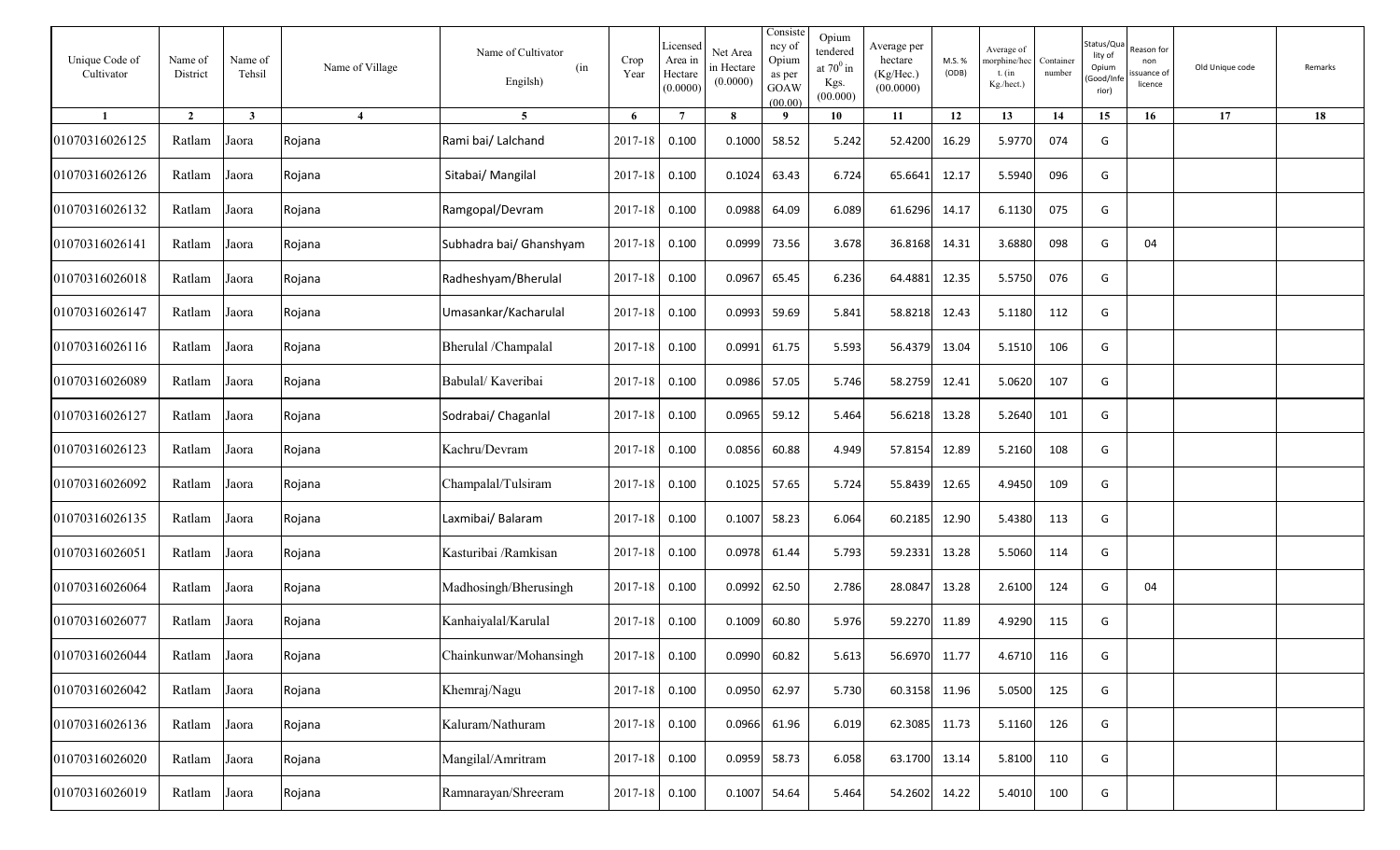| Unique Code of<br>Cultivator | Name of<br>District | Name of<br>Tehsil | Name of Village       | Name of Cultivator<br>(in<br>Engilsh) | Crop<br>Year  | Licensed<br>Area in<br>Hectare<br>(0.0000) | Net Area<br>in Hectare<br>(0.0000) | Consiste<br>ncy of<br>Opium<br>as per<br>GOAW<br>(00.00) | Opium<br>tendered<br>at $70^0\,\mathrm{in}$<br>Kgs.<br>(00.000) | Average per<br>hectare<br>(Kg/Hec.)<br>(00.0000) | M.S. %<br>(ODB) | Average of<br>norphine/hec<br>t. $(in$<br>Kg./hect.) | Container<br>number | Status/Qu<br>lity of<br>Opium<br>Good/Inf<br>rior) | eason for:<br>non<br>ssuance of<br>licence | Old Unique code | Remarks |
|------------------------------|---------------------|-------------------|-----------------------|---------------------------------------|---------------|--------------------------------------------|------------------------------------|----------------------------------------------------------|-----------------------------------------------------------------|--------------------------------------------------|-----------------|------------------------------------------------------|---------------------|----------------------------------------------------|--------------------------------------------|-----------------|---------|
|                              | $\overline{2}$      | $\mathbf{3}$      | $\boldsymbol{\Delta}$ | $\overline{5}$                        | 6             | $\overline{7}$                             | $\mathbf{8}$                       | $\mathbf{o}$                                             | 10                                                              | 11                                               | 12              | 13                                                   | 14                  | 15                                                 | 16                                         | 17              | 18      |
| 01070316026110               | Ratlam              | Jaora             | Rojana                | Salagram/Mangilal                     | 2017-18       | 0.100                                      | 0.0655                             | 61.91                                                    | 3.573                                                           | 54.5496                                          | 13.58           | 5.1860                                               | 117                 | G                                                  |                                            |                 |         |
| 01070316026028               | Ratlam              | Jaora             | Rojana                | Jankidas/Govardhandas                 | 2017-18       | 0.100                                      | 0.1005                             | 52.34                                                    | 3.768                                                           | 37.4925                                          | 13.62           | 3.5750                                               | 102                 | G                                                  | 04                                         |                 |         |
| 01070316026097               | Ratlam              | Jaora             | Rojana                | Bankatlal/Ramprasad d.p.<br>Geetabai  | 2017-18       | 0.100                                      | 0.0996                             | 60.49                                                    | 6.282                                                           | 63.0723                                          | 12.28           | 5.4220                                               | 118                 | G                                                  |                                            |                 |         |
| 01070316026101               | Ratlam              | Jaora             | Rojana                | Pilubai/Ramlal                        | 2017-18       | 0.100                                      | 0.0966                             | 61.91                                                    | 6.005                                                           | 62.1636                                          | 12.26           | 5.3350                                               | 120                 | G                                                  |                                            |                 |         |
| 01070316026122               | Ratlam              | Jaora             | Rojana                | Nandkishor/Ambaram                    | 2017-18       | 0.100                                      | 0.0998                             | 62.79                                                    | 6.082                                                           | 60.9419                                          | 12.90           | 5.5030                                               | 121                 | G                                                  |                                            |                 |         |
| 01070316026124               | Ratlam              | Jaora             | Rojana                | Ramsingh/Dulesingh                    | 2017-18       | 0.100                                      | 0.0957                             | 56.51                                                    | 2.067                                                           | 21.5987                                          | 14.07           | 2.1270                                               | 103                 | G                                                  | 04                                         |                 |         |
| 01070316026155               | Ratlam              | Jaora             | Rojana                | Mohanlal / Hiralal                    | 2017-18       | 0.100                                      | 0.0988                             | 58.61                                                    | 3.207                                                           | 32.4595                                          | 15.82           | 3.5940                                               | 122                 | G                                                  | 04                                         |                 |         |
| 01070316026128               | Ratlam              | Jaora             | Rojana                | Kalabai/Mangilal                      | 2017-18       | 0.100                                      | 0.0995                             | 58.68                                                    | 5.927                                                           | 59.5678                                          | 12.95           | 5.4000                                               | 104                 | G                                                  |                                            |                 |         |
| 01070316026079               | Ratlam              | Jaora             | Rojana                | Raghuvirsingh/Kiratsingh              | 2017-18       | 0.100                                      | 0.0926                             | 59.03                                                    | 4.528                                                           | 48.8985                                          | 12.99           | 4.4470                                               | 123                 | G                                                  | 04                                         |                 |         |
| 01070316026121               | Ratlam              | Jaora             | Rojana                | Bansilal/Bagdiram                     | 2017-18       | 0.100                                      | 0.1001                             | 59.55                                                    | 6.380                                                           | 63.7363                                          | 12.54           | 5.5950                                               | 119                 | G                                                  |                                            |                 |         |
| 01070316026023               | Ratlam              | Jaora             | Rojana                | Kamlabai/ Laxmichand                  | 2017-18       | 0.100                                      | 0.0876                             | 65.95                                                    | 5.728                                                           | 65.3881                                          | 13.46           | 6.1610                                               | 127                 | G                                                  |                                            |                 |         |
| 01070316026102               | Ratlam              | Jaora             | Rojana                | Nandibai/Ramnarayan                   | 2017-18       | 0.100                                      | 0.0975                             | 63.31                                                    | 6.331                                                           | 64.9333                                          | 12.21           | 5.5500                                               | 128                 | G                                                  |                                            |                 |         |
| 01070316026145               | Ratlam              | Jaora             | Rojana                | Pannalal/Bagdiram                     | 2017-18       | 0.100                                      | 0.0995                             | 59.68                                                    | 5.772                                                           | 58.0101                                          | 13.34           | 5.4170                                               | 105                 | G                                                  |                                            |                 |         |
| 01070316026094               | Ratlam              | Jaora             | Rojana                | Badrilal/Bagdiram                     | 2017-18       | 0.100                                      | 0.0975                             | 64.17                                                    | 2.759                                                           | 28.2974                                          | 15.21           | 3.0130                                               | 129                 | G                                                  | 04                                         |                 |         |
| 01070316026022               | Ratlam              | Jaora             | Rojana                | Prayagbai/Nathu                       | 2017-18       | 0.100                                      | 0.1008                             | 58.18                                                    | 5.344                                                           | 53.0159                                          | 13.30           | 4.9360                                               | 111                 | G                                                  |                                            |                 |         |
| 01070316013012               | Ratlam              | Jaora             | Nayanagar             | Balmukand/Ramratan                    | 2017-18 0.100 |                                            |                                    | 0.1033 56.96                                             | 5.525                                                           | 53.4850 12.76                                    |                 | 4.7770                                               | 200                 | G                                                  |                                            |                 |         |
| 01070316013014               | Ratlam              | Jaora             | Nayanagar             | RUKMAN BAI/MOHANLAL                   | 2017-18 0.100 |                                            | 0.0988                             | 39.61                                                    | 4.085                                                           | 41.3462 14.11                                    |                 | 4.0840                                               | $S-2$               | G                                                  | 04                                         |                 |         |
| 01070316030003               | Ratlam              | Jaora             | Nandawta              | Bhanwarlal /onkarlal                  | 2017-18 0.100 |                                            | 0.0885                             | 60.40                                                    | 5.039                                                           | 56.9379 12.57                                    |                 | 5.0100                                               | 202                 | G                                                  |                                            |                 |         |
| 01070316030007               | Ratlam              | Jaora             | Nandawta              | Mohanlal/Bhuvan                       | 2017-18 0.100 |                                            | 0.0937                             | 57.81                                                    | 5.038                                                           | 53.7673 12.11                                    |                 | 4.5580                                               | 201                 | G                                                  |                                            |                 |         |
| 01070316030008               | Ratlam              | Jaora             | Nandawta              | Laxmibai/Rajaram                      | 2017-18 0.100 |                                            | 0.0900                             | 61.61                                                    | 5.818                                                           | 64.6444                                          | 12.48           | 5.6470                                               | 203                 | G                                                  |                                            | 01070316026152  |         |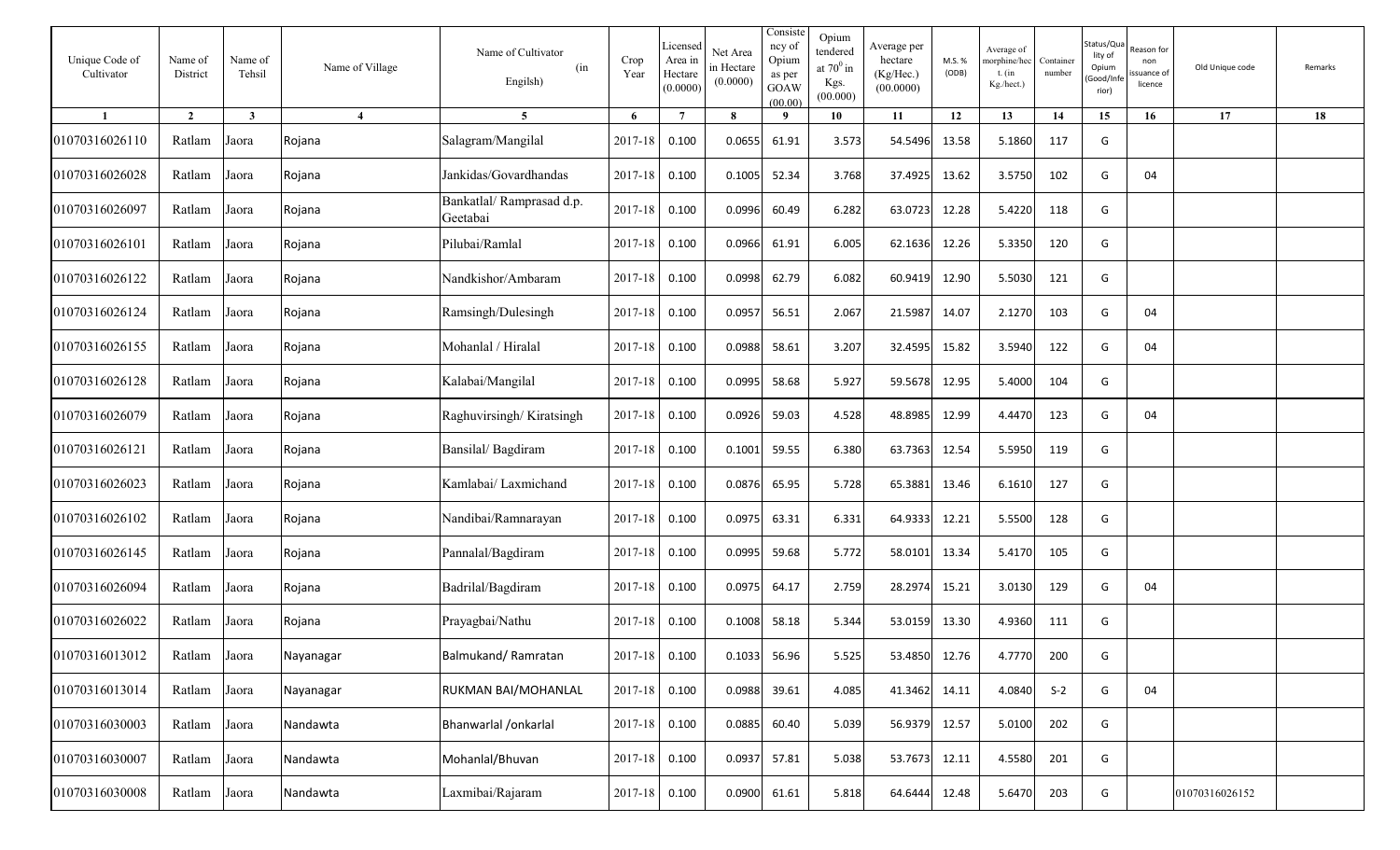| Unique Code of<br>Cultivator | Name of<br>District | Name of<br>Tehsil       | Name of Village       | Name of Cultivator<br>(in<br>Engilsh) | Crop<br>Year  | Licensed<br>Area in<br>Hectare<br>(0.0000) | Net Area<br>in Hectare<br>(0.0000) | Consiste<br>ncy of<br>Opium<br>as per<br>GOAW<br>(00.00) | Opium<br>tendered<br>at $70^0$ in<br>Kgs.<br>(00.000) | Average per<br>hectare<br>(Kg/Hec.)<br>(00.0000) | M.S. %<br>(ODB) | Average of<br>norphine/hec<br>t. (in<br>Kg./hect.) | Container<br>number | Status/Qu<br>lity of<br>Opium<br>Good/Inf<br>rior) | eason for:<br>non<br>suance of<br>licence | Old Unique code | Remarks |
|------------------------------|---------------------|-------------------------|-----------------------|---------------------------------------|---------------|--------------------------------------------|------------------------------------|----------------------------------------------------------|-------------------------------------------------------|--------------------------------------------------|-----------------|----------------------------------------------------|---------------------|----------------------------------------------------|-------------------------------------------|-----------------|---------|
|                              | $\overline{2}$      | $\overline{\mathbf{3}}$ | $\boldsymbol{\Delta}$ | $5\overline{)}$                       | 6             | $\overline{7}$                             | $\bf{8}$                           |                                                          | 10                                                    | 11                                               | 12              | 13                                                 | 14                  | 15                                                 | 16                                        | 17              | 18      |
| 01070316003001               | Ratlam              | Jaora                   | Kerwasa               | Digpalsingh/Datarsingh                | 2017-18       | 0.100                                      | 0.0990                             | 63.42                                                    | 6.061                                                 | 61.2222                                          | 12.98           | 5.5630                                             | 050                 | G                                                  |                                           |                 |         |
| 01070316049001               | Ratlam              | Jaora                   | Pirhingoriya          | Lilabai/Ramchandra                    | 2017-18       | 0.100                                      | 0.0924                             | 61.25                                                    | 6.335                                                 | 68.5606                                          | 12.98           | 6.2290                                             | 052                 | G                                                  |                                           |                 |         |
| 01070316049005               | Ratlam              | Jaora                   | Pirhingoriya          | Parmanand/Amaratram                   | 2017-18       | 0.100                                      | 0.0940                             | 59.29                                                    | 6.014                                                 | 63.9787                                          | 15.55           | 6.9640                                             | 053                 | G                                                  |                                           |                 |         |
| 01070316037002               | Ratlam              | Jaora                   | Ringnod               | Abhaykumar/Laxmilal                   | 2017-18       | 0.100                                      | 0.0964                             | 61.89                                                    | 6.348                                                 | 65.8506                                          | 12.46           | 5.7440                                             | 054                 | G                                                  |                                           |                 |         |
| 01070316032010               | Ratlam              | Jaora                   | Gondisankar           | Nagusingh/Ratansingh                  | 2017-18       | 0.100                                      | 0.0960                             | 57.55                                                    | 5.739                                                 | 59.7813                                          | 13.45           | 5.6280                                             | 067                 | G                                                  |                                           |                 |         |
| 01070316032025               | Ratlam              | Jaora                   | Gondisankar           | Premsankar/Dhuralal                   | 2017-18       | 0.100                                      | 0.0957                             | 59.66                                                    | 5.949                                                 | 62.1630                                          | 14.25           | 6.2010                                             | 068                 | G                                                  |                                           |                 |         |
| 01070316032016               | Ratlam              | Jaora                   | Gondisankar           | Jhujhar / Nanuram                     | 2017-18       | 0.100                                      | 0.0945                             | 59.47                                                    | 6.142                                                 | 64.9947                                          | 12.70           | 5.7780                                             | 069                 | G                                                  |                                           |                 |         |
| 01070316038029               | Ratlam              | Jaora                   | Mundlaram             | Datarsingh/Rupsingh                   | 2017-18       | 0.100                                      | 0.1042                             | 52.08                                                    | 5.483                                                 | 52.6200                                          | 12.96           | 4.7740                                             | 158                 | G                                                  |                                           |                 |         |
| 01070316038015               | Ratlam              | Jaora                   | Mundlaram             | Shobharam/Sevaram                     | 2017-18       | 0.100                                      | 0.0933                             | 59.09                                                    | 5.158                                                 | 55.2840                                          | 13.78           | 5.3320                                             | 159                 | G                                                  |                                           | 01070316074027  |         |
| 01070316078006               | Ratlam              | Jaora                   | Ranayara Ringnod      | Gulabsingh/Mohansingh                 | 2017-18       | 0.100                                      | 0.1034                             | 54.69                                                    | 4.985                                                 | 48.2108                                          | 14.70           | 4.9600                                             | 047                 | G                                                  |                                           |                 |         |
| 01070316048019               | Ratlam              | Jaora                   | Bandwa                | Sajjankunwar/Narayansingh             | 2017-18       | 0.100                                      | 0.0972                             | 56.52                                                    | 5.620                                                 | 57.8189                                          | 13.43           | 5.4350                                             | 166                 | G                                                  |                                           |                 |         |
| 01070316011019               | Ratlam              | Jaora                   | Lalakheda             | Pilubai/Badrilal                      | 2017-18       | 0.100                                      | 0.0000                             |                                                          | 0.000                                                 | 0.0000                                           |                 | 0.0000                                             |                     | N                                                  |                                           |                 |         |
| 01070316077029               | Ratlam              | Jaora                   | Netavali              | Shankarlal/Nathu bhil                 | 2017-18       | 0.100                                      | 0.0930                             | 58.59                                                    | 5.533                                                 | 59.4946                                          | 13.64           | 5.6800                                             | 153                 | G                                                  |                                           |                 |         |
| 01070316077021               | Ratlam              | Jaora                   | Netavali              | Jankilal/Bapulal                      | 2017-18       | 0.100                                      | 0.0952                             | 63.28                                                    | 6.093                                                 | 64.0021                                          | 12.23           | 5.4790                                             | 155                 | G                                                  |                                           |                 |         |
| 01070316077017               | Ratlam              | Jaora                   | Netavali              | Dharasingh/Chandusingh                | 2017-18       | 0.100                                      | 0.0950                             | 60.18                                                    | 6.035                                                 | 63.5263                                          | 13.13           | 5.8390                                             | 154                 | G                                                  |                                           |                 |         |
| 01070319219014               | Ratlam              | Piploda                 | Bilandpur             | Deubai/ Jagdish                       | 2017-18       | 0.100                                      | 0.0973                             | 61.84                                                    | 6.785                                                 | 69.7328                                          | 12.27           | 5.9890                                             | 171                 | G                                                  |                                           |                 |         |
| 01070319219018               | Ratlam              | Piploda                 | <b>Bilandpur</b>      | Hiralal/Kaluram                       | 2017-18       | 0.100                                      | 0.0944                             | 59.32                                                    | 6.051                                                 | 64.0996                                          | 12.88           | 5.7790                                             | 168                 | G                                                  |                                           |                 |         |
| 01070319219003               | Ratlam Piploda      |                         | Bilandpur             | Kisanlal/Kaluram                      | 2017-18 0.100 |                                            | 0.0982 62.46                       |                                                          | 6.442                                                 | 65.6008                                          | 13.38           | 6.1440                                             | 172                 | G                                                  |                                           |                 |         |
| 01070319219011               | Ratlam              | Piploda                 | Bilandpur             | Gangaram/Babru                        | 2017-18 0.100 |                                            | 0.0960                             | 64.12                                                    | 6.238                                                 | 64.9792                                          | 12.90           | 5.8680                                             | 173                 | G                                                  |                                           |                 |         |
| 01070319219006               | Ratlam              | Piploda                 | Bilandpur             | Catara/Varda                          | 2017-18 0.100 |                                            | 0.0927                             | 58.93                                                    | 5.960                                                 | 64.2934 12.95                                    |                 | 5.8290                                             | 167                 | G                                                  |                                           |                 |         |
| 01070319219010               | Ratlam              | Piploda                 | Bilandpur             | Aatmaram/Bhera                        | 2017-18       | 0.100                                      | 0.0988                             | 56.46                                                    | 6.138                                                 | 62.1255                                          | 13.39           | 5.8230                                             | 169                 | G                                                  |                                           |                 |         |
| 01070319219024               | Ratlam              | Piploda                 | Bilandpur             | Bapulal/Kaluram                       | 2017-18 0.100 |                                            | 0.1000                             | 59.79                                                    | 6.124                                                 | 61.2400 14.22                                    |                 | 6.0960                                             | 170                 | G                                                  |                                           |                 |         |
| 01070319205001               | Ratlam              | Piploda                 | Talidana              | Salgram/Vardichand                    | 2017-18 0.100 |                                            | 0.0998 62.41                       |                                                          | 6.722                                                 | 67.3547                                          | 12.75           | 6.0120                                             | 160                 | G                                                  |                                           |                 |         |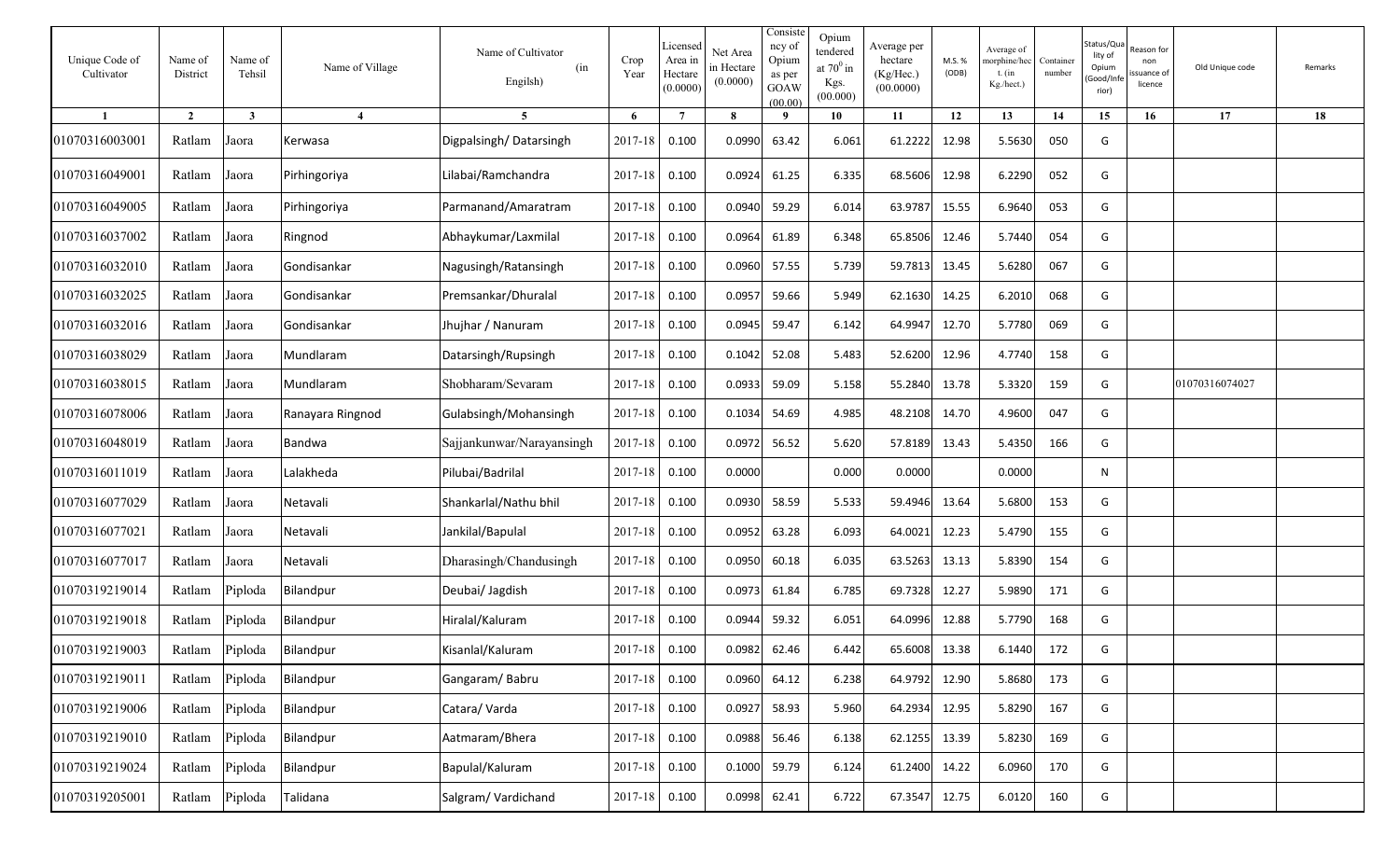| Unique Code of<br>Cultivator | Name of<br>District | Name of<br>Tehsil | Name of Village | Name of Cultivator<br>(in<br>Engilsh) | Crop<br>Year | Licensed<br>Area in<br>Hectare<br>(0.0000) | Net Area<br>n Hectare<br>(0.0000) | Consiste<br>ncy of<br>Opium<br>as per<br><b>GOAW</b><br>(00.00) | Opium<br>tendered<br>at $70^0$ in<br>Kgs.<br>(00.000) | Average per<br>hectare<br>(Kg/Hec.)<br>(00.0000) | M.S. %<br>(ODB) | Average of<br>norphine/hec<br>t. $(in$<br>Kg./hect.) | Container<br>number | Status/Qua<br>lity of<br>Opium<br>Good/Inf<br>rior) | ≀eason for<br>non<br>ssuance of<br>licence | Old Unique code | Remarks |
|------------------------------|---------------------|-------------------|-----------------|---------------------------------------|--------------|--------------------------------------------|-----------------------------------|-----------------------------------------------------------------|-------------------------------------------------------|--------------------------------------------------|-----------------|------------------------------------------------------|---------------------|-----------------------------------------------------|--------------------------------------------|-----------------|---------|
| $\mathbf{1}$                 | $\overline{2}$      | $\mathbf{3}$      | $\overline{4}$  | $5^{\circ}$                           | 6            | $7\phantom{.0}$                            | 8                                 | - 9                                                             | 10                                                    | 11                                               | 12              | 13                                                   | 14                  | 15                                                  | 16                                         | 17              | 18      |
| 01070319212004               | Ratlam              | Piploda           | Chipiya         | Chandrashekhar/Chaganlal              | 2017-18      | 0.100                                      | 0.0974                            | 62.45                                                           | 6.307                                                 | 64.7536                                          | 12.73           | 5.7710                                               | 143                 | G                                                   |                                            |                 |         |
| 01070319212031               | Ratlam              | Piploda           | Chipiya         | Ramnarayan/Bhavarlal                  | 2017-18      | 0.100                                      | 0.0986                            | 67.88                                                           | 6.953                                                 | 70.5172                                          | 12.64           | 6.2390                                               | 149                 | G                                                   |                                            |                 |         |
| 01070319212038               | Ratlam              | Piploda           | Chipiya         | Kanhaiyalal/Babru                     | 2017-18      | 0.100                                      | 0.0966                            | 69.07                                                           | 6.670                                                 | 69.0476                                          | 13.42           | 6.4870                                               | 150                 | G                                                   |                                            |                 |         |
| 01070319212050               | Ratlam              | Piploda           | Chipiya         | Sobharam/Kanhaiyalal                  | 2017-18      | 0.100                                      | 0.1011                            | 59.79                                                           | 5.629                                                 | 55.6775                                          | 12.79           | 4.9850                                               | 137                 | G                                                   |                                            |                 |         |
| 01070319212057               | Ratlam              | Piploda           | Chipiya         | Bherulal/Bagdiram                     | 2017-18      | 0.100                                      | 0.0950                            | 62.84                                                           | 6.051                                                 | 63.6947                                          | 12.17           | 5.4260                                               | 142                 | G                                                   |                                            |                 |         |
| 01070319212058               | Ratlam              | Piploda           | Chipiya         | Mohanlal/Nandaram                     | 2017-18      | 0.100                                      | 0.0959                            | 59.48                                                           | 5.923                                                 | 61.7623                                          | 11.40           | 4.9280                                               | 136                 | G                                                   |                                            |                 |         |
| 01070319212063               | Ratlam              | Piploda           | Chipiya         | Laxminarayan/Kawarlal                 | 2017-18      | 0.100                                      | 0.0951                            | 60.73                                                           | 5.978                                                 | 62.8601                                          | 12.78           | 5.6230                                               | 138                 | G                                                   |                                            |                 |         |
| 01070319212002               | Ratlam              | Piploda           | Chipiya         | Kisanlal/Ambaram                      | 2017-18      | 0.100                                      | 0.0953                            | 59.21                                                           | 5.989                                                 | 62.8437                                          | 12.45           | 5.4770                                               | 139                 | G                                                   |                                            |                 |         |
| 01070319212023               | Ratlam              | Piploda           | Chipiya         | Ramchandra/Pyarchand                  | 2017-18      | 0.100                                      | 0.0984                            | 68.88                                                           | 7.006                                                 | 71.1992                                          | 12.25           | 6.1050                                               | 151                 | G                                                   |                                            |                 |         |
| 01070319212007               | Ratlam              | Piploda           | Chipiya         | Basantibai/Nanda                      | 2017-18      | 0.100                                      | 0.0969                            | 64.27                                                           | 6.060                                                 | 62.5387                                          | 12.63           | 5.5290                                               | 141                 | G                                                   |                                            |                 |         |
| 01070319212003               | Ratlam              | Piploda           | Chipiya         | Balaram/Ganesh                        | 2017-18      | 0.100                                      | 0.0961                            | 63.91                                                           | 6.400                                                 | 66.5973                                          | 11.70           | 5.4540                                               | 147                 | G                                                   |                                            |                 |         |
| 01070319212044               | Ratlam              | Piploda           | Chipiya         | Shreeram/Nanda                        | 2017-18      | 0.100                                      | 0.0994                            | 60.31                                                           | 6.341                                                 | 63.7928                                          | 12.09           | 5.3990                                               | 135                 | G                                                   |                                            |                 |         |
| 01070319212049               | Ratlam              | Piploda           | Chipiya         | Chenram/ Pyarchand                    | 2017-18      | 0.100                                      | 0.0994                            | 69.19                                                           | 7.097                                                 | 71.3984                                          | 12.04           | 6.0170                                               | 148                 | G                                                   |                                            |                 |         |
| 01070319212030               | Ratlam              | Piploda           | Chipiya         | Balaram/Gashi                         | 2017-18      | 0.100                                      | 0.0809                            | 61.89                                                           | 5.093                                                 | 62.9543                                          | 13.67           | 6.0240                                               | 140                 | G                                                   |                                            |                 |         |
| 01070319212024               | Ratlam              | Piploda           | Chipiya         | Mohanbai/Moti                         | 2017-18      | 0.100                                      | 0.0816                            | 58.24                                                           | 5.034                                                 | 61.6912                                          | 13.14           | 5.6740                                               | 130                 | G                                                   |                                            |                 |         |
| 01070319212046               | Ratlam              | Piploda           | Chipiya         | Nandkisor/Bherulal                    | 2017-18      | 0.100                                      | 0.0985                            | 59.58                                                           | 5.958                                                 | 60.4873                                          | 12.91           | 5.4660                                               | 134                 | G                                                   |                                            |                 |         |
| 01070319212017               | Ratlam              | Piploda           | Chipiya         | Dinesh /Ganeshram                     | 2017-18      | 0.100                                      | 0.0991                            | 59.04                                                           | 6.014                                                 | 60.6862                                          | 12.11           | 5.1440                                               | 133                 | G                                                   |                                            |                 |         |
| 01070319212020               | Ratlam              | Piploda           | Chipiya         | Shayamabai /Champalal                 | 2017-18      | 0.100                                      | 0.0997                            | 58.68                                                           | 5.985                                                 | 60.0301                                          | 13.94           | 5.8580                                               | 131                 | G                                                   |                                            |                 |         |
| 01070319212034               | Ratlam              | Piploda           | Chipiya         | Shayamubai/Nathu                      | 2017-18      | 0.100                                      | 0.0946                            | 63.14                                                           | 6.107                                                 | 64.5560                                          | 11.47           | 5.1830                                               | 144                 | G                                                   |                                            |                 |         |
| 01070319212013               | Ratlam              | Piploda           | Chipiya         | Jagdish/Kisan                         | 2017-18      | 0.100                                      | 0.0968                            | 58.04                                                           | 6.069                                                 | 62.6963                                          | 11.96           | 5.2490                                               | 132                 | G                                                   |                                            |                 |         |
| 01070319212065               | Ratlam              | Piploda           | Chipiya         | Bhagvansingh/Raghunathsing            | 2017-18      | 0.100                                      | 0.0963                            | 65.51                                                           | 6.383                                                 | 66.2825                                          | 13.07           | 6.0640                                               | 145                 | G                                                   |                                            |                 |         |
| 01070319212045               | Ratlam              | Piploda           | Chipiya         | Rameshwar / Bhagatram                 | 2017-18      | 0.100                                      | 0.0990                            | 65.20                                                           | 6.548                                                 | 66.1414                                          | 12.38           | 5.7320                                               | 146                 | G                                                   |                                            |                 |         |
| 01070319204008               | Ratlam              | Piploda           | Dudhakhedi      | Kanchanbai/Hiralal                    | 2017-18      | 0.100                                      | 0.0934                            | 62.38                                                           | 6.425                                                 | 68.7901                                          | 12.98           | 6.2500                                               | 194                 | G                                                   |                                            |                 |         |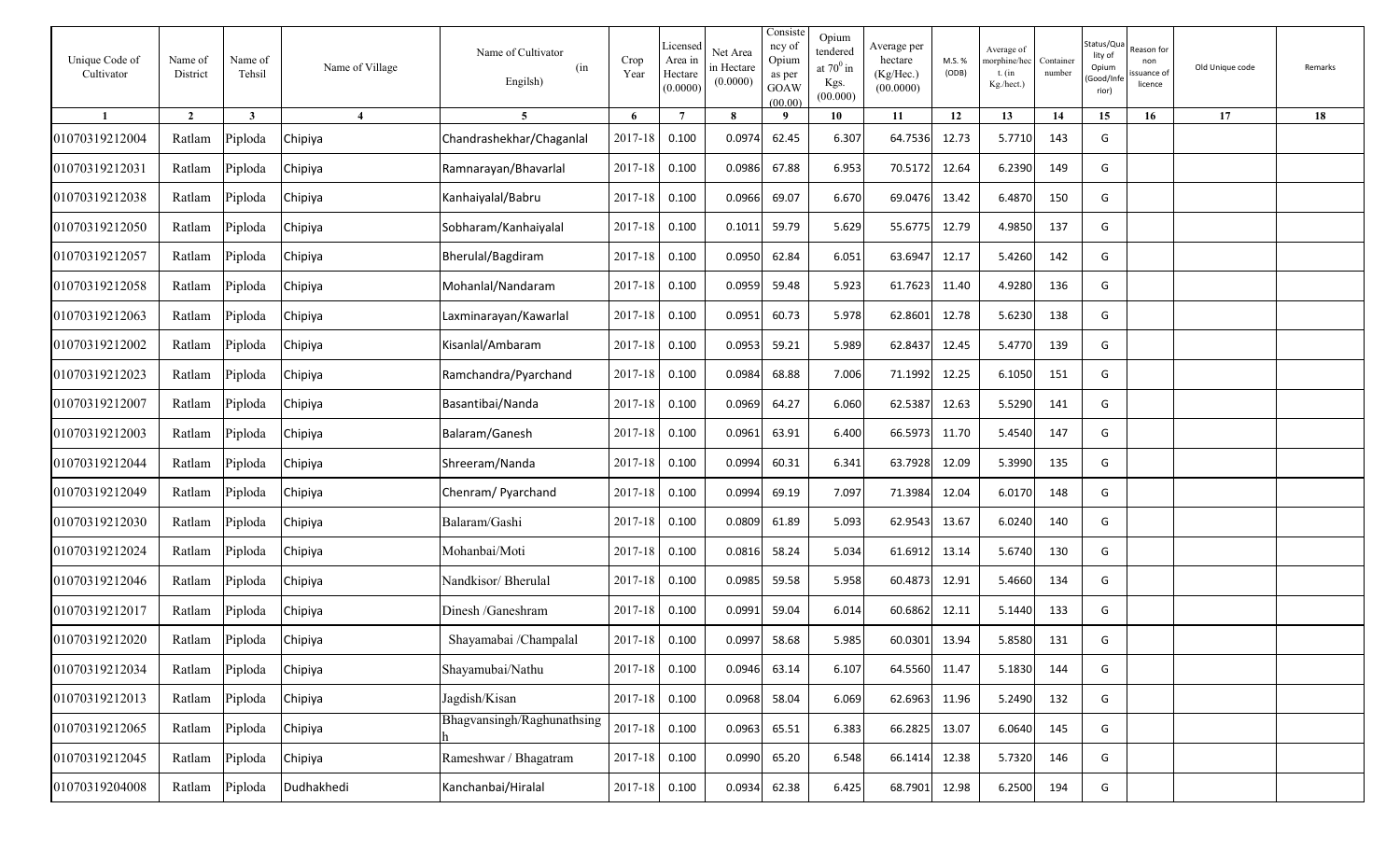| Unique Code of<br>Cultivator | Name of<br>District | Name of<br>Tehsil | Name of Village        | Name of Cultivator<br>(in<br>Engilsh) | Crop<br>Year  | Licensed<br>Area in<br>Hectare<br>(0.0000) | Net Area<br>in Hectare<br>(0.0000) | Consiste<br>ncy of<br>Opium<br>as per<br>GOAW<br>(00.00) | Opium<br>tendered<br>at $70^0$ in<br>Kgs.<br>(00.000) | Average per<br>hectare<br>(Kg/Hec.)<br>(00.0000) | M.S. %<br>(ODB) | Average of<br>norphine/hec<br>t. $(in$<br>Kg./hect.) | Container<br>number | Status/Qua<br>lity of<br>Opium<br>Good/Inf<br>rior) | ≀eason for<br>non<br>ssuance of<br>licence | Old Unique code | Remarks |
|------------------------------|---------------------|-------------------|------------------------|---------------------------------------|---------------|--------------------------------------------|------------------------------------|----------------------------------------------------------|-------------------------------------------------------|--------------------------------------------------|-----------------|------------------------------------------------------|---------------------|-----------------------------------------------------|--------------------------------------------|-----------------|---------|
|                              | $\overline{2}$      | $\mathbf{3}$      | $\boldsymbol{\Lambda}$ | $\overline{5}$                        | 6             | $\overline{7}$                             | 8                                  | - 9                                                      | 10                                                    | 11                                               | 12              | 13                                                   | 14                  | 15                                                  | 16                                         | 17              | 18      |
| 01070319204012               | Ratlam              | Piploda           | Dudhakhedi             | Jagdish/Nanda                         | 2017-18       | 0.100                                      | 0.0965                             | 60.35                                                    | 6.440                                                 | 66.7358                                          | 12.18           | 5.6900                                               | 193                 | G                                                   |                                            |                 |         |
| 01070319204023               | Ratlam              | Piploda           | Dudhakhedi             | Durgabai / Bherudash                  | $2017 - 18$   | 0.100                                      | 0.0989                             | 60.78                                                    | 6.217                                                 | 62.8615                                          | 13.29           | 5.8480                                               | 196                 | G                                                   |                                            |                 |         |
| 01070319204044               | Ratlam              | Piploda           | Dudhakhedi             | Champalal/Rupa                        | 2017-18       | 0.100                                      | 0.0957                             | 57.23                                                    | 5.494                                                 | 57.4086                                          | 11.83           | 4.7540                                               | 192                 | G                                                   |                                            |                 |         |
| 01070319204003               | Ratlam              | Piploda           | Dudhakhedi             | Padambai/Bhagwan                      | 2017-18       | 0.100                                      | 0.0979                             | 62.04                                                    | 6.355                                                 | 64.9132                                          | 12.35           | 5.6110                                               | 195                 | G                                                   |                                            |                 |         |
| 01070319204040               | Ratlam              | Piploda           | Dudhakhedi             | Ramchandradas/Bansidas                | 2017-18       | 0.100                                      | 0.0985                             | 51.77                                                    | 5.170                                                 | 52.4873                                          | 12.67           | 4.6550                                               | 190                 | G                                                   |                                            |                 |         |
| 01070319204054               | Ratlam              | Piploda           | Dudhakhedi             | Rameshwar/ Sukhadev                   | $2017 - 18$   | 0.100                                      | 0.0965                             | 59.02                                                    | 6.003                                                 | 62.2073                                          | 12.91           | 5.6220                                               | 197                 | G                                                   |                                            |                 |         |
| 01070319204018               | Ratlam              | Piploda           | Dudhakhedi             | Kanchanbai/Prathaviraj                | 2017-18       | 0.100                                      | 0.0948                             | 60.82                                                    | 2.415                                                 | 25.4747                                          | 12.27           | 2.1880                                               | 191                 | G                                                   | 04                                         |                 |         |
| 01070319195028               | Ratlam              | Piploda           | Maukhedi               | Ratanbai/Ramlal                       | 2017-18       | 0.100                                      | 0.0990                             | 59.58                                                    | 6.111                                                 | 61.7273                                          | 13.83           | 5.9760                                               | 189                 | G                                                   |                                            |                 |         |
| 01070319195038               | Ratlam              | Piploda           | Maukhedi               | Omkunwar/Dhuribai                     | 2017-18       | 0.100                                      | 0.0976                             | 55.15                                                    | 5.594                                                 | 57.3156                                          | 13.76           | 5.5200                                               | 188                 | G                                                   |                                            |                 |         |
| 01070319201015               | Ratlam              | Piploda           | Sakkarkhedi            | Nagusingh/Ramsingh                    | 2017-18       | 0.100                                      | 0.0949                             | 58.74                                                    | 5.673                                                 | 59.7787                                          | 11.71           | 4.9000                                               | 198                 | G                                                   |                                            |                 |         |
| 01070319201011               | Ratlam              | Piploda           | Sakkarkhedi            | Kamlabai/ Bhagirath                   | 2017-18       | 0.100                                      | 0.0982                             | 61.15                                                    | 6.141                                                 | 62.5356                                          | 13.15           | 5.7570                                               | 199                 | G                                                   |                                            |                 |         |
| 01070319209001               | Ratlam              | Piploda           | Jethana                | Sare kunwar bai/ Shankarlal           | 2017-18       | 0.100                                      | 0.1015                             | 59.64                                                    | 6.518                                                 | 64.2167                                          | 13.62           | 6.1220                                               | 250                 | G                                                   |                                            |                 |         |
| 01070319209025               | Ratlam              | Piploda           | Jethana                | Mohan/ Uma                            | 2017-18       | 0.100                                      | 0.1022                             | 61.22                                                    | 6.542                                                 | 64.0117                                          | 13.88           | 6.2190                                               | 251                 | G                                                   |                                            |                 |         |
| 01070319209027               | Ratlam              | Piploda           | Jethana                | Javaharlal/Mohanlal                   | 2017-18       | 0.100                                      | 0.0974                             | 57.16                                                    | 5.822                                                 | 59.7741                                          | 13.70           | 5.7320                                               | 232                 | G                                                   |                                            |                 |         |
| 01070319209084               | Ratlam              | Piploda           | Jethana                | Nirbhayram/Mannalal                   | $2017 - 18$   | 0.100                                      | 0.0995                             | 54.39                                                    | 5.773                                                 | 58.0201                                          | 11.53           | 4.6830                                               | 228                 | G                                                   |                                            |                 |         |
| 01070319209086               | Ratlam              | Piploda           | Jethana                | Kanheyalal/ Chatarbhuj                | $2017 - 18$   | 0.100                                      | 0.0990                             | 56.52                                                    | 5.773                                                 | 58.3131                                          | 12.19           | 4.9760                                               | 233                 | G                                                   |                                            |                 |         |
| 01070319209092               | Ratlam              | Piploda           | Jethana                | Rughnath/Kacharu                      | 2017-18       | 0.100                                      | 0.0983                             | 57.50                                                    | 5.996                                                 | 60.9969                                          | 12.59           | 5.3760                                               | 234                 | G                                                   |                                            |                 |         |
| 01070319209104               |                     | Ratlam Piploda    | Jethana                | Bherulal/Balaram                      | 2017-18       | 0.100                                      | 0.0952                             | 58.81                                                    | 5.805                                                 | 60.9769                                          | 13.54           | 5.7800                                               | 252                 | G                                                   |                                            |                 |         |
| 01070319209123               | Ratlam              | Piploda           | Jethana                | Ratanlal/Chatarbhuj                   | 2017-18 0.100 |                                            |                                    | 0.1000 56.93                                             | 5.921                                                 | 59.2100 13.58                                    |                 | 5.6280                                               | 231                 | G                                                   |                                            |                 |         |
| 01070319209044               |                     | Ratlam Piploda    | Jethana                | Kaniram/Nanda                         | 2017-18 0.100 |                                            |                                    | 0.1008 56.29                                             | 5.782                                                 | 57.3611 10.73                                    |                 | 4.3080                                               | 227                 | G                                                   |                                            |                 |         |
| 01070319209082               | Ratlam              | Piploda           | Jethana                | Madanlal/Kaniram                      | 2017-18 0.100 |                                            |                                    | 0.0988 51.64                                             | 5.171                                                 | 52.3381 12.82                                    |                 | 4.6970                                               | 226                 | G                                                   |                                            |                 |         |
| 01070319209113               | Ratlam              | Piploda           | Jethana                | Narayanlal/Mannalal                   | 2017-18 0.100 |                                            |                                    | 0.0966 57.73                                             | 6.144                                                 | 63.6025                                          | 12.00           | 5.3430                                               | 235                 | G                                                   |                                            |                 |         |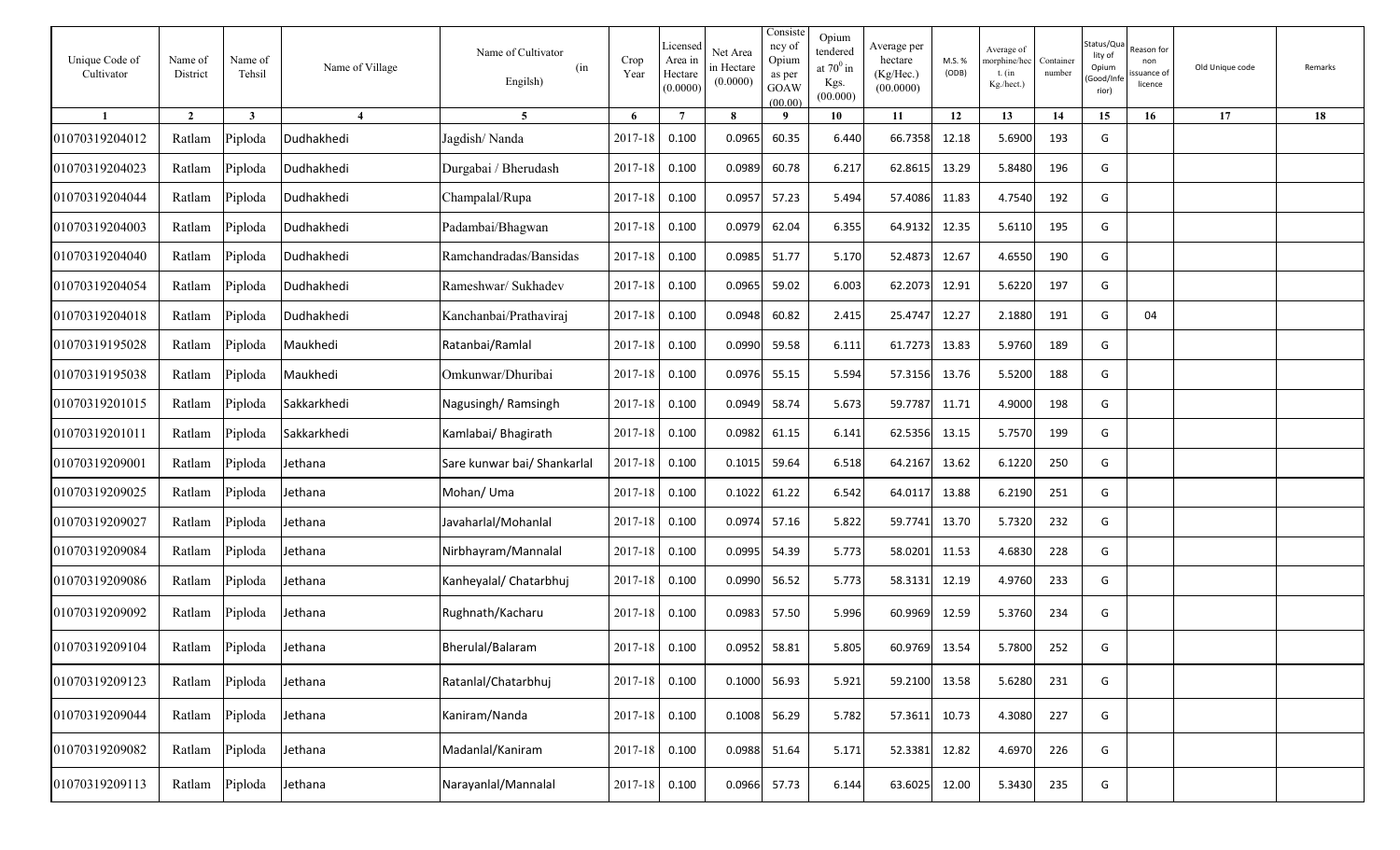| Unique Code of<br>Cultivator | Name of<br>District | Name of<br>Tehsil | Name of Village | Name of Cultivator<br>(in<br>Engilsh) | Crop<br>Year  | Licensed<br>Area in<br>Hectare<br>(0.0000) | Net Area<br>in Hectare<br>(0.0000) | Consiste<br>ncy of<br>Opium<br>as per<br><b>GOAW</b><br>(00.00) | Opium<br>tendered<br>at $70^0$ in<br>Kgs.<br>(00.000) | Average per<br>hectare<br>(Kg/Hec.)<br>(00.0000) | M.S. %<br>(ODB) | Average of<br>norphine/hec<br>$t.$ (in<br>Kg./hect.) | Container<br>number | Status/Qua<br>lity of<br>Opium<br>Good/Inf<br>rior) | रeason for<br>non<br>ssuance of<br>licence | Old Unique code | Remarks |
|------------------------------|---------------------|-------------------|-----------------|---------------------------------------|---------------|--------------------------------------------|------------------------------------|-----------------------------------------------------------------|-------------------------------------------------------|--------------------------------------------------|-----------------|------------------------------------------------------|---------------------|-----------------------------------------------------|--------------------------------------------|-----------------|---------|
| $\mathbf{1}$                 | $\overline{2}$      | $\mathbf{3}$      | $\overline{4}$  | $5^{\circ}$                           | 6             | $\overline{7}$                             | 8                                  | 9                                                               | 10                                                    | 11                                               | 12              | 13                                                   | 14                  | 15                                                  | 16                                         | 17              | 18      |
| 01070319209006               | Ratlam              | Piploda           | Jethana         | Prabulal/ Chatarbhuj                  | 2017-18       | 0.100                                      | 0.0000                             |                                                                 | 0.000                                                 | 0.0000                                           |                 | 0.0000                                               |                     | F                                                   |                                            |                 |         |
| 01070319209049               | Ratlam              | Piploda           | Jethana         | Pyaribai/ Radhakisan                  | 2017-18       | 0.100                                      | 0.0985                             | 50.37                                                           | 5.404                                                 | 54.8629                                          | 13.22           | 5.0770                                               | 225                 | G                                                   |                                            |                 |         |
| 01070319209089               | Ratlam              | Piploda           | Jethana         | Nagulal/Bhera                         | 2017-18       | 0.100                                      | 0.1024                             | 56.80                                                           | 6.402                                                 | 62.5195                                          | 12.27           | 5.3700                                               | 236                 | G                                                   |                                            |                 |         |
| 01070319209096               | Ratlam              | Piploda           | Jethana         | Balu/ Kaniram                         | 2017-18       | 0.100                                      | 0.0999                             | 55.62                                                           | 5.848                                                 | 58.5385                                          | 11.72           | 4.8030                                               | 237                 | G                                                   |                                            |                 |         |
| 01070319209110               | Ratlam              | Piploda           | Jethana         | Kamalsingh/Bapulal                    | 2017-18       | 0.100                                      | 0.0981                             | 59.78                                                           | 6.482                                                 | 66.0754                                          | 12.36           | 5.7170                                               | 253                 | G                                                   |                                            |                 |         |
| 01070319209121               | Ratlam              | Piploda           | Jethana         | Kisanlal/Biharilal                    | 2017-18       | 0.100                                      | 0.1012                             | 57.69                                                           | 6.362                                                 | 62.8656                                          | 10.92           | 4.8060                                               | 254                 | G                                                   |                                            |                 |         |
| 01070319209029               | Ratlam              | Piploda           | Jethana         | Dhuribai/ Amarji                      | 2017-18       | 0.100                                      | 0.0971                             | 55.77                                                           | 5.760                                                 | 59.3203                                          | 11.10           | 4.6090                                               | 238                 | G                                                   |                                            |                 |         |
| 01070319209055               | Ratlam              | Piploda           | Jethana         | Sukhadev/Bagdiram                     | 2017-18       | 0.100                                      | 0.0990                             | 57.39                                                           | 5.862                                                 | 59.2121                                          | 12.27           | 5.0860                                               | 255                 | G                                                   |                                            |                 |         |
| 01070319209116               | Ratlam              | Piploda           | Jethana         | Ramchandra/ Pannalal                  | 2017-18       | 0.100                                      | 0.0952                             | 57.17                                                           | 5.717                                                 | 60.0525                                          | 11.54           | 4.8510                                               | 249                 | G                                                   |                                            |                 |         |
| 01070319209140               | Ratlam              | Piploda           | Jethana         | Hiralal/Ramlal                        | 2017-18       | 0.100                                      | 0.0942                             | 55.29                                                           | 5.450                                                 | 57.8556                                          | 12.28           | 4.9730                                               | 230                 | G                                                   |                                            |                 |         |
| 01070319209003               | Ratlam              | Piploda           | Jethana         | Bhanwarlal / Kachru                   | 2017-18       | 0.100                                      | 0.1013                             | 58.64                                                           | 6.216                                                 | 61.3623                                          | 12.07           | 5.1840                                               | 256                 | G                                                   |                                            |                 |         |
| 01070319209135               | Ratlam              | Piploda           | Jethana         | Chatarbhuj/ Guman                     | 2017-18       | 0.100                                      | 0.0000                             |                                                                 | 0.000                                                 | 0.0000                                           |                 | 0.0000                                               |                     | F.                                                  |                                            |                 |         |
| 01070319209031               | Ratlam              | Piploda           | Jethana         | Gebilal/ Gulabbai                     | 2017-18       | 0.100                                      | 0.1005                             | 54.61                                                           | 5.796                                                 | 57.6716                                          | 13.64           | 5.5070                                               | 239                 | G                                                   |                                            |                 |         |
| 01070319209016               | Ratlam              | Piploda           | Jethana         | Shankarlal / Heeralal                 | 2017-18       | 0.100                                      | 0.1015                             | 50.92                                                           | 5.558                                                 | 54.7586                                          | 10.49           | 4.0210                                               | 224                 | G                                                   |                                            |                 |         |
| 01070319209129               | Ratlam              | Piploda           | Jethana         | Mangunath/Ramnath                     | 2017-18       | 0.100                                      | 0.1004                             | 56.40                                                           | 5.809                                                 | 57.8586                                          | 11.54           | 4.6740                                               | 257                 | G                                                   |                                            |                 |         |
| 01070319209102               |                     | Ratlam Piploda    | Jethana         | Bhanwarlal/ Amra                      | 2017-18 0.100 |                                            | 0.0924                             | 56.61                                                           | 5.742                                                 | 62.1429 11.82                                    |                 | 5.1420                                               | 240                 | G                                                   |                                            |                 |         |
| 01070319209028               |                     | Ratlam Piploda    | Jethana         | Basantibai / Bhanvarlal               | 2017-18 0.100 |                                            | 0.0996 58.33                       |                                                                 | 6.241                                                 | 62.6606                                          | 12.38           | 5.4300                                               | 258                 | G                                                   |                                            |                 |         |
| 01070319209115               |                     | Ratlam Piploda    | Jethana         | Shantibai/Shankarlal                  | 2017-18 0.100 |                                            | 0.1005                             | 58.97                                                           | 6.360                                                 | 63.2836                                          | 13.31           | 5.8960                                               | 263                 | G                                                   |                                            |                 |         |
| 01070319209063               |                     | Ratlam Piploda    | Jethana         | Kaniram/Bhera                         | 2017-18       | 0.100                                      | 0.1021                             | 59.31                                                           | 6.405                                                 | 62.7326                                          | 12.36           | 5.4280                                               | 248                 | G                                                   |                                            |                 |         |
| 01070319209131               |                     | Ratlam Piploda    | Jethana         | Tejram/Bhagirath                      | 2017-18       | 0.100                                      | 0.0980                             | 54.54                                                           | 5.579                                                 | 56.9286                                          | 11.94           | 4.7580                                               | 229                 | G                                                   |                                            |                 |         |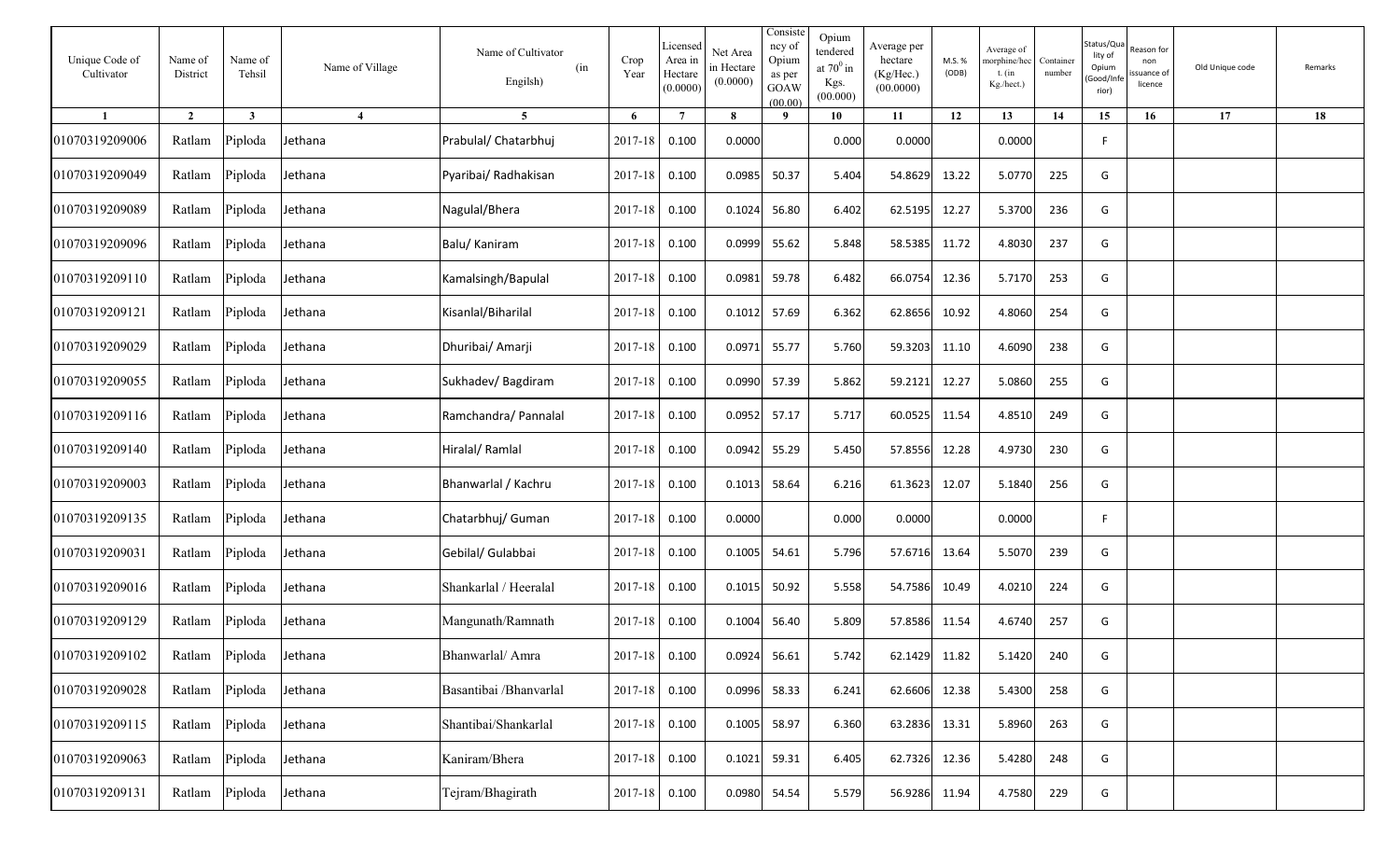| Unique Code of<br>Cultivator | Name of<br>District | Name of<br>Tehsil       | Name of Village | Name of Cultivator<br>(in<br>Engilsh) | Crop<br>Year  | Licensed<br>Area in<br>Hectare<br>(0.0000) | Net Area<br>in Hectare<br>(0.0000) | Consiste<br>ncy of<br>Opium<br>as per<br><b>GOAW</b><br>(00.00) | Opium<br>tendered<br>at $70^0$ in<br>Kgs.<br>(00.000) | Average per<br>hectare<br>(Kg/Hec.)<br>(00.0000) | M.S. %<br>(ODB) | Average of<br>norphine/hec<br>t. $(in$<br>Kg./hect.) | Container<br>number | Status/Qu<br>lity of<br>Opium<br>Good/Inf<br>rior) | ≀eason for<br>non<br>ssuance of<br>licence | Old Unique code | Remarks            |
|------------------------------|---------------------|-------------------------|-----------------|---------------------------------------|---------------|--------------------------------------------|------------------------------------|-----------------------------------------------------------------|-------------------------------------------------------|--------------------------------------------------|-----------------|------------------------------------------------------|---------------------|----------------------------------------------------|--------------------------------------------|-----------------|--------------------|
| $\mathbf{1}$                 | $\overline{2}$      | $\overline{\mathbf{3}}$ | $\overline{4}$  | 5 <sup>5</sup>                        | 6             | $7\phantom{.0}$                            | 8                                  | 9                                                               | 10                                                    | 11                                               | 12              | 13                                                   | 14                  | 15                                                 | 16                                         | 17              | 18                 |
| 01070319209041               | Ratlam              | Piploda                 | Jethana         | Mangubai/Dhuljee                      | 2017-18       | 0.100                                      | 0.1000                             | 59.34                                                           | 6.104                                                 | 61.0400                                          | 13.41           | 5.7290                                               | 259                 | G                                                  |                                            |                 |                    |
| 01070319209050               | Ratlam              | Piploda                 | Jethana         | Shyani bai/Mannalal                   | 2017-18       | 0.100                                      | 0.1011                             | 55.65                                                           | 5.963                                                 | 58.9812                                          | 13.41           | 5.5360                                               | 241                 | G                                                  |                                            |                 |                    |
| 01070319209020               | Ratlam              | Piploda                 | Jethana         | Sitabai/Bagdiram                      | 2017-18       | 0.100                                      | 0.0990                             | 56.71                                                           | 5.849                                                 | 59.0808                                          | 11.50           | 4.7560                                               | 242                 | G                                                  |                                            |                 |                    |
| 01070319209034               | Ratlam              | Piploda                 | Iethana         | Shantilal/Motilal                     | 2017-18       | 0.100                                      | 0.0827                             | 53.88                                                           | 4.526                                                 | 54.7279                                          | 14.48           | 5.5470                                               | 243                 | G                                                  |                                            |                 |                    |
| 01070319209133               | Ratlam              | Piploda                 | lethana         | Mohanlal/Kaniram                      | 2017-18       | 0.100                                      | 0.0944                             | 55.62                                                           | 5.951                                                 | 63.0403                                          | 11.83           | 5.2210                                               | 244                 | G                                                  |                                            |                 |                    |
| 01070319209126               | Ratlam              | Piploda                 | lethana         | Bhuvanlal/Shobharam                   | 2017-18       | 0.100                                      | 0.0878                             | 53.45                                                           | 5.009                                                 | 57.0501                                          | 11.66           | 4.6560                                               | 245                 | G                                                  |                                            |                 |                    |
| 01070319209127               | Ratlam              | Piploda                 | ethana          | Nagunath/Karunath                     | 2017-18       | 0.100                                      | 0.1021                             | 50.75                                                           | 5.372                                                 | 52.6151                                          | 14.62           | 5.3850                                               | 223                 | G                                                  |                                            |                 | <b>NAME CHANGE</b> |
| 01070319209094               | Ratlam              | Piploda                 | Jethana         | Mannalal/Bhera                        | 2017-18       | 0.100                                      | 0.0961                             | 59.82                                                           | 5.794                                                 | 60.2914                                          | 11.30           | 4.7690                                               | 260                 | G                                                  |                                            |                 |                    |
| 01070319209002               | Ratlam              | Piploda                 | Jethana         | Bhanwarlal/Guman                      | 2017-18       | 0.100                                      | 0.0980                             | 54.05                                                           | 5.390                                                 | 55.0000                                          | 12.04           | 4.6350                                               | 222                 | G                                                  |                                            |                 |                    |
| 01070319209023               | Ratlam              | Piploda                 | Iethana         | Nagusingh/Gumansingh                  | 2017-18       | 0.100                                      | 0.0969                             | 57.38                                                           | 5.886                                                 | 60.7430                                          | 13.14           | 5.5870                                               | 246                 | G                                                  |                                            |                 |                    |
| 01070319209015               | Ratlam              | Piploda                 | Jethana         | Balaram/Chatarbhuj                    | 2017-18       | 0.100                                      | 0.0973                             | 56.40                                                           | 5.592                                                 | 57.4717                                          | 13.14           | 5.2860                                               | 247                 | G                                                  |                                            |                 |                    |
| 01070319209085               | Ratlam              | Piploda                 | Jethana         | Mansingh/Kanji                        | 2017-18       | 0.100                                      | 0.0979                             | 57.01                                                           | 5.758                                                 | 58.8151                                          | 12.95           | 5.3320                                               | 261                 | G                                                  |                                            |                 |                    |
| 01070319209059               | Ratlam              | Piploda                 | Jethana         | Kantibai/Gopinath                     | 2017-18       | 0.100                                      | 0.1030                             | 61.19                                                           | 6.512                                                 | 63.2233                                          | 13.14           | 5.8160                                               | 262                 | G                                                  |                                            |                 | <b>NAME CHANGE</b> |
| 01070319207002               | Ratlam              | Piploda                 | Jhanjakhedi     | Rukmanbai/ Motilal                    | 2017-18       | 0.100                                      | 0.0980                             | 56.52                                                           | 6.120                                                 | 62.4490                                          | 11.18           | 4.8880                                               | 296                 | G                                                  |                                            |                 |                    |
| 01070319207025               | Ratlam              | Piploda                 | Jhanjakhedi     | Abbas ali/ Chote khan                 | 2017-18       | 0.100                                      | 0.1013                             | 56.32                                                           | 6.050                                                 | 59.7236                                          | 12.43           | 5.1970                                               | 295                 | G                                                  |                                            |                 |                    |
| 01070319207020               | Ratlam Piploda      |                         | Jhanjakhedi     | Pappulal/Devram                       | 2017-18 0.100 |                                            | 0.1002                             | 57.44                                                           | 6.433                                                 | 64.2016 11.28                                    |                 | 5.0700                                               | 297                 | G                                                  |                                            |                 |                    |
| 01070319207033               | Ratlam Piploda      |                         | Jhanjakhedi     | Parvatibai/Ratanlal                   | 2017-18       | 0.100                                      | 0.0982                             | 60.95                                                           | 6.165                                                 | 62.7800                                          | 10.98           | 4.8250                                               | 298                 | G                                                  |                                            |                 |                    |
| 01070319216001               | Ratlam Piploda      |                         | Kalukheda       | Bagdiram/Kesoram                      | $2017 - 18$   | 0.100                                      | 0.0000                             |                                                                 | 0.000                                                 | 0.0000                                           |                 | 0.0000                                               |                     | N                                                  |                                            |                 |                    |
| 01070319216048               | Ratlam Piploda      |                         | Kalukheda       | Chandabai/Ramlal                      | 2017-18       | 0.100                                      | 0.1034                             | 62.38                                                           | 6.461                                                 | 62.4855                                          | 12.95           | 5.6640                                               | 267                 | G                                                  |                                            |                 |                    |
| 01070319216083               | Ratlam Piploda      |                         | Kalukheda       | Bhagirath/Bhuvan                      | 2017-18       | 0.100                                      | 0.0939                             | 43.78                                                           | 2.070                                                 | 22.0447                                          | 14.18           | 2.1880                                               | $S-5$               | G                                                  | 04                                         |                 |                    |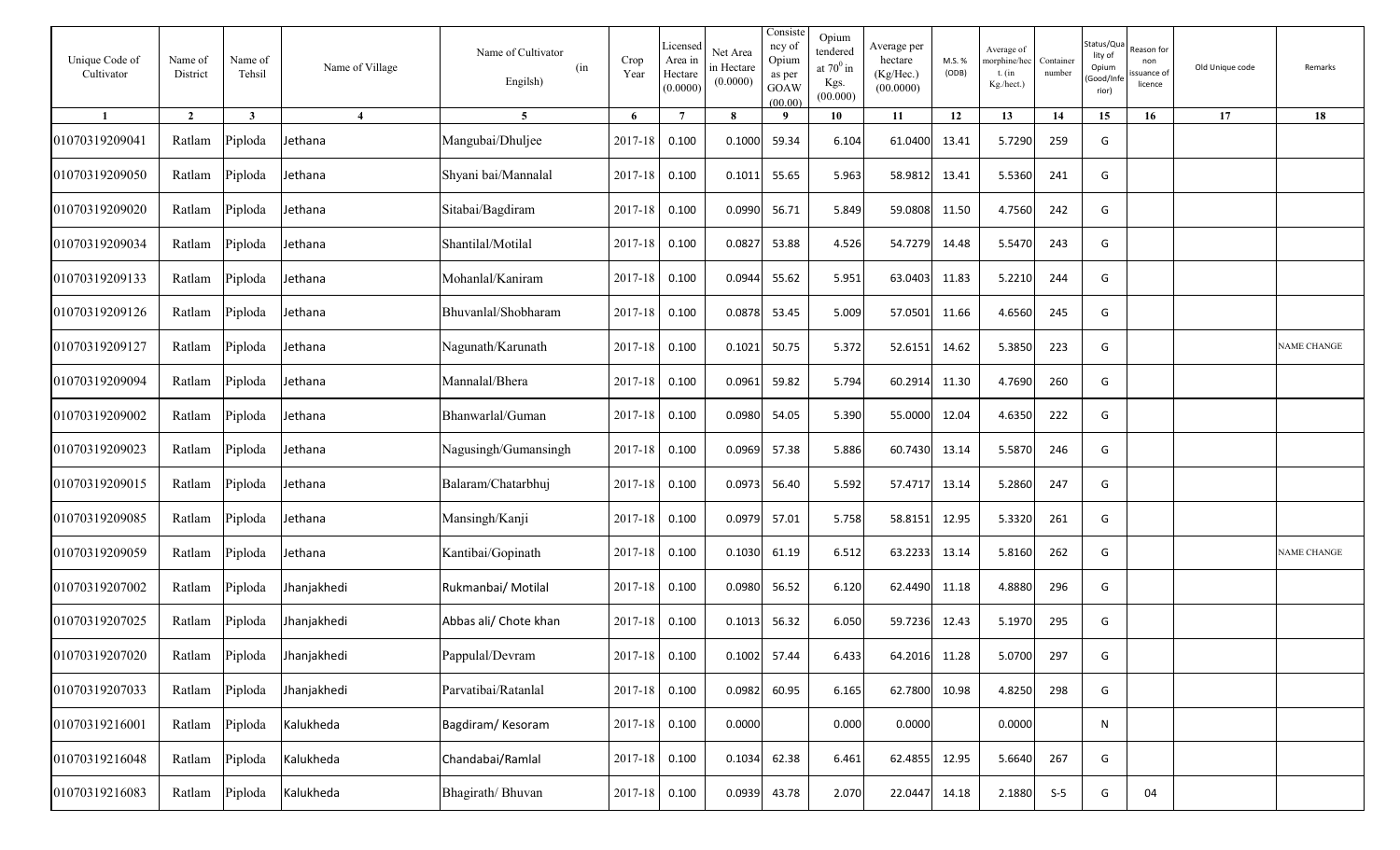| Unique Code of<br>Cultivator | Name of<br>District | Name of<br>Tehsil | Name of Village         | Name of Cultivator<br>(in<br>Engilsh) | Crop<br>Year  | Licensed<br>Area in<br>Hectare<br>(0.0000) | Net Area<br>in Hectare<br>(0.0000) | Consiste<br>ncy of<br>Opium<br>as per<br>GOAW<br>(00.00) | Opium<br>tendered<br>at $70^0$ in<br>Kgs.<br>(00.000) | Average per<br>hectare<br>(Kg/Hec.)<br>(00.0000) | M.S. %<br>(ODB) | Average of<br>norphine/hec<br>t. $(in$<br>Kg./hect.) | Container<br>number | Status/Qua<br>lity of<br>Opium<br>Good/Inf<br>rior) | रeason for<br>non<br>ssuance of<br>licence | Old Unique code | Remarks |
|------------------------------|---------------------|-------------------|-------------------------|---------------------------------------|---------------|--------------------------------------------|------------------------------------|----------------------------------------------------------|-------------------------------------------------------|--------------------------------------------------|-----------------|------------------------------------------------------|---------------------|-----------------------------------------------------|--------------------------------------------|-----------------|---------|
| -1                           | $\overline{2}$      | $\mathbf{3}$      | $\overline{\mathbf{4}}$ | 5 <sup>5</sup>                        | 6             | $\overline{7}$                             | 8                                  | -9                                                       | 10                                                    | 11                                               | 12              | 13                                                   | 14                  | 15                                                  | 16                                         | 17              | 18      |
| 01070319216008               | Ratlam              | Piploda           | Kalukheda               | Surendrasingh/Himmatsingh             | 2017-18       | 0.100                                      | 0.0912                             | 62.90                                                    | 5.742                                                 | 62.9605                                          | 12.24           | 5.3940                                               | 268                 | G                                                   |                                            |                 |         |
| 01070319216033               | Ratlam              | Piploda           | Kalukheda               | Shantilal/Ratanlal                    | 2017-18       | 0.100                                      | 0.0954                             | 55.32                                                    | 4.765                                                 | 49.9476                                          | 12.83           | 4.4860                                               | 266                 | G                                                   | 04                                         |                 |         |
| 01070319226010               | Ratlam              | Piploda           | <b>Bagiya</b>           | Bhanwaribai/Sitaram                   | 2017-18       | 0.100                                      | 0.0995                             | 59.90                                                    | 5.092                                                 | 51.1759                                          | 11.95           | 4.2800                                               | 265                 | G                                                   | 04                                         |                 |         |
| 01070319226009               | Ratlam              | Piploda           | <b>Bagiya</b>           | Kacharulal/Bhanwarlal                 | 2017-18       | 0.100                                      | 0.1010                             | 58.79                                                    | 5.854                                                 | 57.9604                                          | 12.64           | 5.1280                                               | 264                 | G                                                   |                                            | 01070319208069  |         |
| 01070319215004               | Ratlam              | Piploda           | Kanser                  | Kanwarlal/Dola                        | 2017-18       | 0.100                                      | 0.0965                             | 60.49                                                    | 6.230                                                 | 64.5596                                          | 13.51           | 6.1060                                               | 345                 | G                                                   |                                            |                 |         |
| 01070319215008               | Ratlam              | Piploda           | Kanser                  | Gitabai/ Ramchandra                   | 2017-18       | 0.100                                      | 0.0990                             | 60.85                                                    | 6.728                                                 | 67.9596                                          | 12.44           | 5.9180                                               | 346                 | G                                                   |                                            |                 |         |
| 01070319215013               | Ratlam              | Piploda           | Kanser                  | Rukamanibai/Aasaram                   | $2017 - 18$   | 0.100                                      | 0.1000                             | 61.82                                                    | 6.535                                                 | 65.3500                                          | 13.51           | 6.1800                                               | 348                 | G                                                   |                                            |                 |         |
| 01070319215016               | Ratlam              | Piploda           | Kanser                  | Kisan/Kacharu                         | $2017 - 18$   | 0.100                                      | 0.0985                             | 61.98                                                    | 6.508                                                 | 66.0711                                          | 12.17           | 5.6290                                               | 349                 | G                                                   |                                            |                 |         |
| 01070319215018               | Ratlam              | Piploda           | Kanser                  | Lalkunwar/Okarsingh                   | $2017 - 18$   | 0.100                                      | 0.1017                             | 59.92                                                    | 6.420                                                 | 63.1268                                          | 13.95           | 6.1640                                               | 344                 | G                                                   |                                            |                 |         |
| 01070319215021               | Ratlam              | Piploda           | Kanser                  | Gordhan/Kana                          | $2017 - 18$   | 0.100                                      | 0.0992                             | 61.88                                                    | 6.568                                                 | 66.2097                                          | 12.12           | 5.6170                                               | 350                 | G                                                   |                                            |                 |         |
| 01070319215027               | Ratlam              | Piploda           | Kanser                  | Dayalsingh/Narayansingh               | $2017 - 18$   | 0.100                                      | 0.0959                             | 61.84                                                    | 6.387                                                 | 66.6006                                          | 13.28           | 6.1910                                               | 351                 | G                                                   |                                            |                 |         |
| 01070319215030               | Ratlam              | Piploda           | Kanser                  | Sampatbai/ Bherulal                   | 2017-18       | 0.100                                      | 0.0949                             | 58.25                                                    | 6.258                                                 | 65.9431                                          | 12.57           | 5.8020                                               | 340                 | G                                                   |                                            |                 |         |
| 01070319215043               | Ratlam              | Piploda           | Kanser                  | Gattusingh/Javansingh                 | 2017-18       | 0.100                                      | 0.0973                             | 63.19                                                    | 6.752                                                 | 69.3936                                          | 11.33           | 5.5040                                               | 341                 | G                                                   |                                            |                 |         |
| 01070319215044               | Ratlam              | Piploda           | Kanser                  | Dalelsingh/Ummedsingh                 | 2017-18       | 0.100                                      | 0.0990                             | 60.22                                                    | 6.125                                                 | 61.8687                                          | 12.64           | 5.4740                                               | 342                 | G                                                   |                                            |                 |         |
| 01070319215050               | Ratlam              | Piploda           | Kanser                  | Rameshwar/Balaram                     | 2017-18       | 0.100                                      | 0.0965                             | 59.77                                                    | 6.541                                                 | 67.7824                                          | 13.37           | 6.3430                                               | 325                 | G                                                   |                                            |                 |         |
| 01070319215051               | Ratlam              | Piploda           | Kanser                  | Mukesh/Balaram                        | 2017-18 0.100 |                                            |                                    | 0.0968 59.56                                             | 6.398                                                 | 66.0950 12.58                                    |                 | 5.8210                                               | 343                 | G                                                   |                                            |                 |         |
| 01070319215056               | Ratlam              | Piploda           | Kanser                  | Gopal kunwar/ Vikramsingh             | 2017-18 0.100 |                                            |                                    | 0.0952 63.19                                             | 6.662                                                 | 69.9790 12.58                                    |                 | 6.1620                                               | 352                 | G                                                   |                                            |                 |         |
| 01070319215058               | Ratlam              | Piploda           | Kanser                  | Prakashchandra/Devchand               | 2017-18 0.100 |                                            |                                    | 0.0976 58.79                                             | 6.249                                                 | 64.0266 13.37                                    |                 | 5.9920                                               | 339                 | G                                                   |                                            |                 |         |
| 01070319215070               | Ratlam              | Piploda           | Kanser                  | Sivnarayan/Aasaram                    | 2017-18 0.100 |                                            |                                    | $0.0995$ 63.11                                           | 6.554                                                 | 65.8693                                          | 14.66           | 6.7600                                               | 353                 | G                                                   |                                            |                 |         |
| 01070319215059               | Ratlam              | Piploda           | Kanser                  | Arjunsingh/Bherusingh                 | 2017-18 0.100 |                                            | 0.0954                             | 65.23                                                    | 6.793                                                 | 71.2055 13.52                                    |                 | 6.7390                                               | 354                 | G                                                   |                                            |                 |         |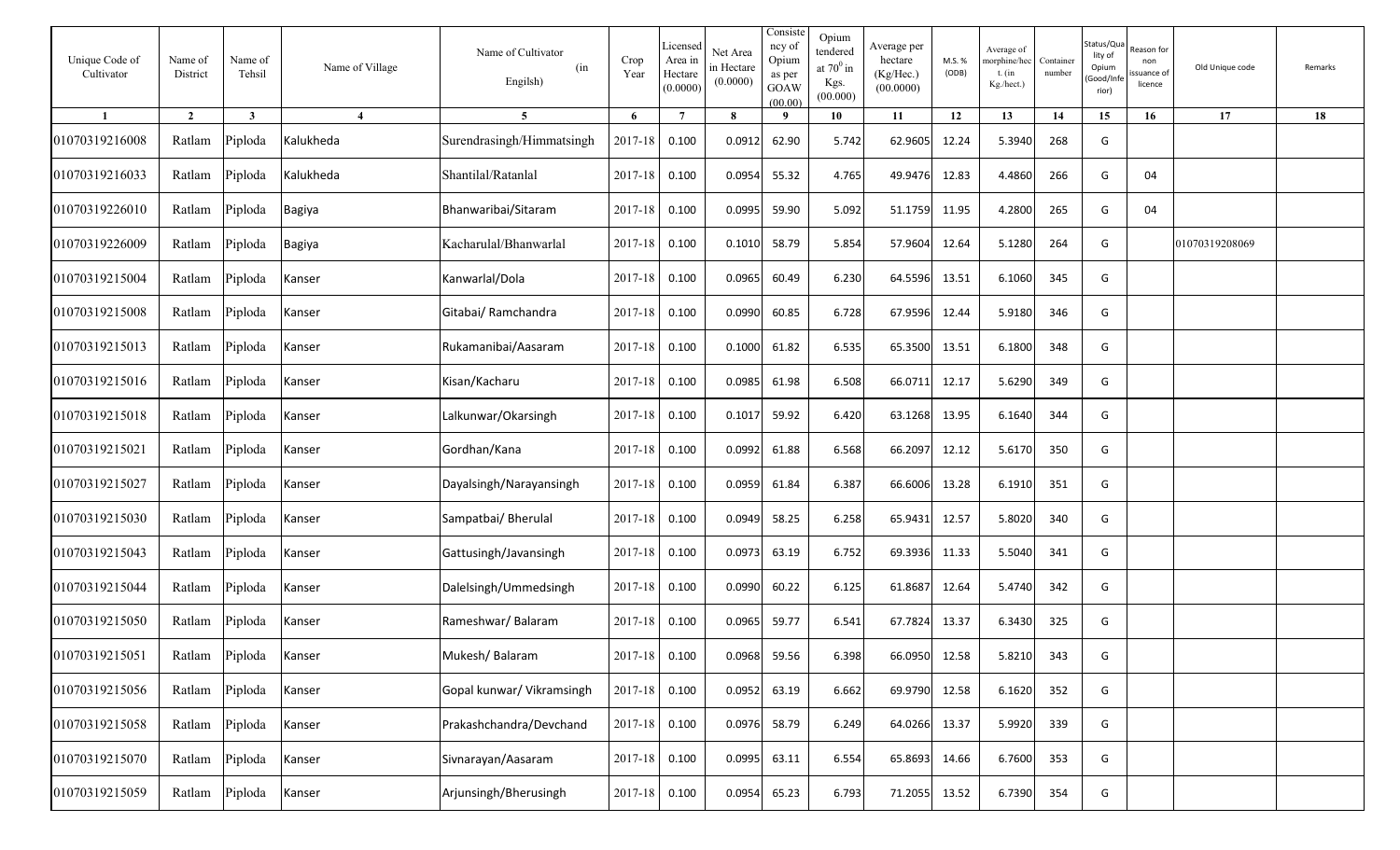| Unique Code of<br>Cultivator | Name of<br>District | Name of<br>Tehsil | Name of Village        | Name of Cultivator<br>(in<br>Engilsh) | Crop<br>Year  | Licensee<br>Area in<br>Hectare<br>(0.0000) | Net Area<br>in Hectare<br>(0.0000) | Consiste<br>ncy of<br>Opium<br>as per<br><b>GOAW</b><br>(00.00) | Opium<br>tendered<br>at $70^0$ in<br>Kgs.<br>(00.000) | Average per<br>hectare<br>(Kg/Hec.)<br>(00.0000) | M.S. %<br>(ODB) | Average of<br>norphine/hec<br>$t.$ (in<br>$Kg/hect.$ ) | Container<br>number | Status/Qua<br>lity of<br>Opium<br>Good/Inf<br>rior) | ≀eason for<br>non<br>ssuance of<br>licence | Old Unique code | Remarks |
|------------------------------|---------------------|-------------------|------------------------|---------------------------------------|---------------|--------------------------------------------|------------------------------------|-----------------------------------------------------------------|-------------------------------------------------------|--------------------------------------------------|-----------------|--------------------------------------------------------|---------------------|-----------------------------------------------------|--------------------------------------------|-----------------|---------|
| $\mathbf{1}$                 | $\overline{2}$      | $\mathbf{3}$      | $\boldsymbol{\Lambda}$ | 5 <sup>5</sup>                        | 6             | $\overline{7}$                             | 8                                  | 9                                                               | 10                                                    | 11                                               | 12              | 13                                                     | 14                  | 15                                                  | 16                                         | 17              | 18      |
| 01070319215063               | Ratlam              | Piploda           | Kanser                 | Kisorsingh/Ramsingh                   | 2017-18       | 0.100                                      | 0.0970                             | 62.58                                                           | 6.669                                                 | 68.7526                                          | 11.98           | 5.7660                                                 | 337                 | G                                                   |                                            |                 |         |
| 01070319215003               | Ratlam              | Piploda           | Kanser                 | Resamkunwar/Bhavarsingh               | 2017-18       | 0.100                                      | 0.0953                             | 60.69                                                           | 6.199                                                 | 65.0472                                          | 13.73           | 6.2520                                                 | 338                 | G                                                   |                                            |                 |         |
| 01070319215045               | Ratlam              | Piploda           | Kanser                 | Jasvantsingh/Bhagatsingh              | 2017-18       | 0.100                                      | 0.0950                             | 57.97                                                           | 5.913                                                 | 62.2421                                          | 12.99           | 5.6600                                                 | 335                 | G                                                   |                                            |                 |         |
| 01070319215061               | Ratlam              | Piploda           | Kanser                 | Balvantsingh/Motisingh                | 2017-18       | 0.100                                      | 0.0990                             | 61.44                                                           | 6.504                                                 | 65.6970                                          | 14.06           | 6.4660                                                 | 336                 | G                                                   |                                            |                 |         |
| 01070319215083               | Ratlam              | Piploda           | Kanser                 | Dhapukunwar/Ramsingh                  | 2017-18       | 0.100                                      | 0.0959                             | 58.55                                                           | 6.206                                                 | 64.7132                                          | 12.88           | 5.8350                                                 | 324                 | G                                                   |                                            |                 |         |
| 01070319215072               | Ratlam              | Piploda           | Kanser                 | Bhagvansingh/Bhavarsingh<br>Bada      | 2017-18       | 0.100                                      | 0.0964                             | 61.44                                                           | 6.179                                                 | 64.0975                                          | 12.65           | 5.6760                                                 | 355                 | G                                                   |                                            |                 |         |
| 01070319215047               | Ratlam              | Piploda           | Kanser                 | Mangubai/Ramchandra                   | 2017-18       | 0.100                                      | 0.0944                             | 60.23                                                           | 6.083                                                 | 64.4386                                          | 12.47           | 5.6250                                                 | 334                 | G                                                   |                                            |                 |         |
| 01070319215034               | Ratlam              | Piploda           | Kanser                 | Kisan/Mana                            | 2017-18       | 0.100                                      | 0.1000                             | 60.03                                                           | 6.372                                                 | 63.7200                                          | 13.68           | 6.1020                                                 | 323                 | G                                                   |                                            |                 |         |
| 01070319215005               | Ratlam              | Piploda           | Kanser                 | Kamlabai/Balaram                      | 2017-18       | 0.100                                      | 0.0960                             | 58.87                                                           | 6.181                                                 | 64.3854                                          | 12.72           | 5.7330                                                 | 321                 | G                                                   |                                            |                 |         |
| 01070319215026               | Ratlam              | Piploda           | Kanser                 | Narsingh/Gordhan                      | 2017-18       | 0.100                                      | 0.0990                             | 59.48                                                           | 6.254                                                 | 63.1717                                          | 12.22           | 5.4040                                                 | 322                 | G                                                   |                                            |                 |         |
| 01070319215035               | Ratlam              | Piploda           | Kanser                 | Jagdish/Ranchod                       | 2017-18       | 0.100                                      | 0.1000                             | 61.19                                                           | 6.521                                                 | 65.2100                                          | 12.21           | 5.5740                                                 | 347                 | G                                                   |                                            |                 |         |
| 01070319215046               | Ratlam              | Piploda           | Kanser                 | Bhavarlal/Kisan                       | 2017-18       | 0.100                                      | 0.0990                             | 59.66                                                           | 6.324                                                 | 63.8788                                          | 8.20            | 3.6670                                                 | 356                 |                                                     | 02                                         |                 |         |
| 01070319215064               | Ratlam              | Piploda           | Kanser                 | Laxminarayan/ Kacharulal              | 2017-18       | 0.100                                      | 0.1000                             | 61.31                                                           | 6.586                                                 | 65.8600                                          | 12.36           | 5.6990                                                 | 357                 | G                                                   |                                            |                 |         |
| 01070319215075               | Ratlam              | Piploda           | Kanser                 | Bhartlal/Kacharulal                   | 2017-18       | 0.100                                      | 0.0959                             | 60.56                                                           | 6.324                                                 | 65.9437                                          | 11.46           | 5.2900                                                 | 333                 | G                                                   |                                            |                 |         |
| 01070319215079               | Ratlam              | Piploda           | Kanser                 | Susilabai/ Nanuram                    | 2017-18       | 0.100                                      | 0.0965                             | 62.50                                                           | 6.438                                                 | 66.7150                                          | 11.15           | 5.2070                                                 | 360                 | G                                                   |                                            |                 |         |
| 01070319215054               | Ratlam              | Piploda           | Kanser                 | Kacharu/Nanda                         | 2017-18 0.100 |                                            | 0.0969                             | 57.00                                                           | 5.977                                                 | 61.6821                                          | 13.21           | 5.7040                                                 | 328                 | G                                                   |                                            |                 |         |
| 01070319215074               | Ratlam              | Piploda           | Kanser                 | Khushalsingh/Himmatsingh              | 2017-18       | 0.100                                      | 0.1012                             | 58.82                                                           | 5.899                                                 | 58.2905                                          | 13.75           | 5.6100                                                 | 329                 | G                                                   |                                            |                 |         |
| 01070319215060               | Ratlam              | Piploda           | Kanser                 | Gopalsingh/Kesarsingh                 | 2017-18       | 0.100                                      | 0.0998                             | 58.61                                                           | 6.162                                                 | 61.7435                                          | 12.47           | 5.3900                                                 | 330                 | G                                                   |                                            |                 |         |
| 01070319215081               | Ratlam              | Piploda           | Kanser                 | Kesarsingh/ Ummedsingh                | 2017-18       | 0.100                                      | 0.0996                             | 59.92                                                           | 6.095                                                 | 61.1948                                          | 12.70           | 5.4400                                                 | 331                 | G                                                   |                                            |                 |         |
| 01070319215073               | Ratlam              | Piploda           | Kanser                 | Kamalsingh/Bhanwarsingh               | 2017-18       | 0.100                                      | 0.0982                             | 58.46                                                           | 5.144                                                 | 52.3829                                          | 14.71           | 5.3940                                                 | 332                 | G                                                   |                                            |                 |         |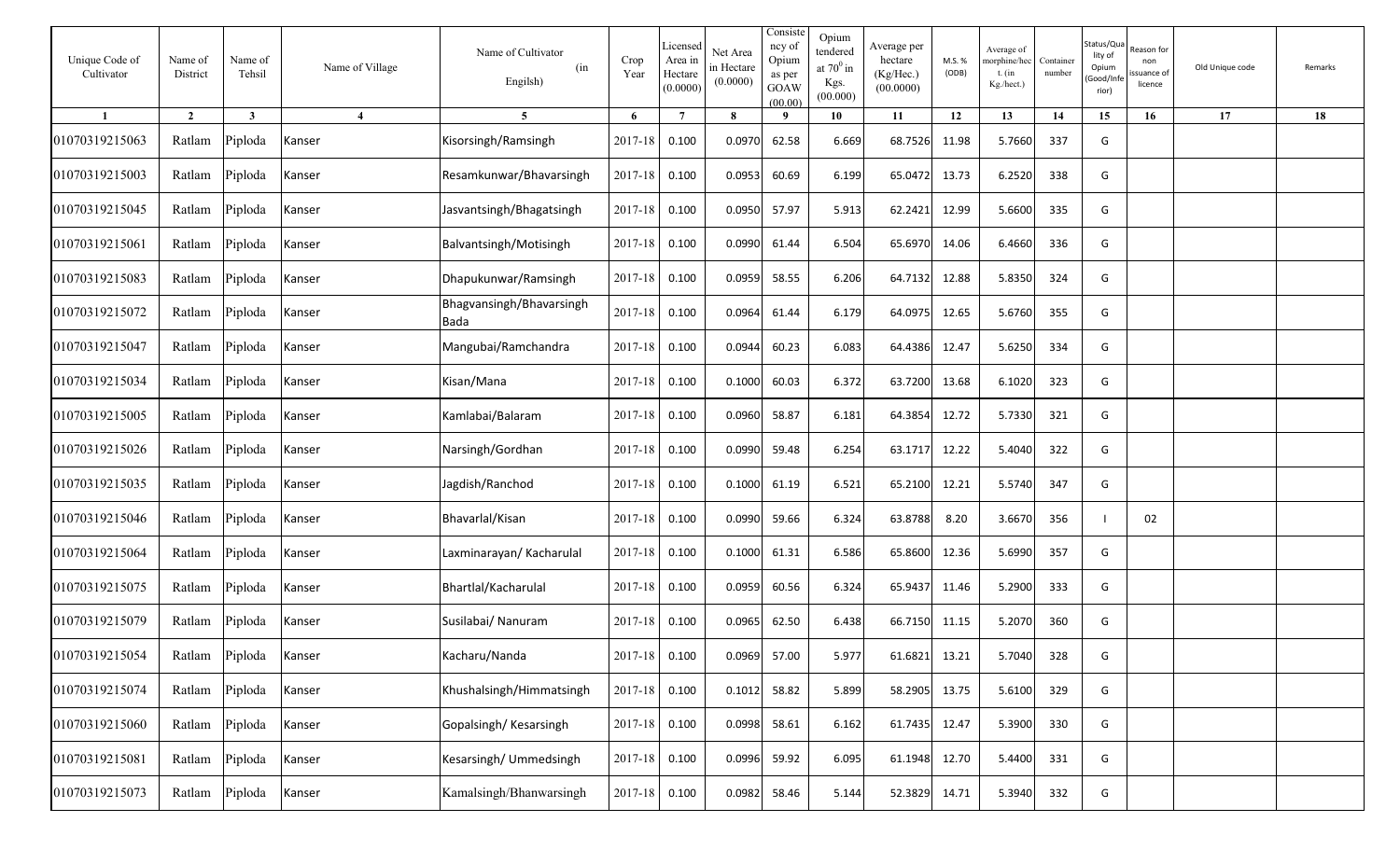| Unique Code of<br>Cultivator | Name of<br>District | Name of<br>Tehsil | Name of Village        | Name of Cultivator<br>(in<br>Engilsh) | Crop<br>Year  | Licensed<br>Area in<br>Hectare<br>(0.0000) | Net Area<br>in Hectare<br>(0.0000) | Consiste<br>ncy of<br>Opium<br>as per<br>GOAW<br>(00.00) | Opium<br>tendered<br>at $70^0\,\mathrm{in}$<br>Kgs.<br>(00.000) | Average per<br>hectare<br>(Kg/Hec.)<br>(00.0000) | M.S. %<br>(ODB) | Average of<br>norphine/hec<br>t. $(in$<br>Kg./hect.) | Container<br>number | Status/Qua<br>lity of<br>Opium<br>Good/Inf<br>rior) | ≀eason for<br>non<br>ssuance of<br>licence | Old Unique code | Remarks |
|------------------------------|---------------------|-------------------|------------------------|---------------------------------------|---------------|--------------------------------------------|------------------------------------|----------------------------------------------------------|-----------------------------------------------------------------|--------------------------------------------------|-----------------|------------------------------------------------------|---------------------|-----------------------------------------------------|--------------------------------------------|-----------------|---------|
|                              | $\overline{2}$      | $\mathbf{3}$      | $\boldsymbol{\Lambda}$ | $5\overline{)}$                       | 6             | $\overline{7}$                             | 8                                  | - 9                                                      | 10                                                              | 11                                               | 12              | 13                                                   | 14                  | 15                                                  | 16                                         | 17              | 18      |
| 01070319215011               | Ratlam              | Piploda           | Kanser                 | Karulal/Narsingh                      | 2017-18       | 0.100                                      | 0.0989                             | 58.75                                                    | 6.311                                                           | 63.8119                                          | 13.86           | 6.1910                                               | 358                 | G                                                   |                                            |                 |         |
| 01070319215048               | Ratlam              | Piploda           | Kanser                 | Babbusingh/Shambhusingh               | 2017-18       | 0.100                                      | 0.0990                             | 61.60                                                    | 6.626                                                           | 66.9293                                          | 11.95           | 5.5990                                               | 327                 | G                                                   |                                            |                 |         |
| 01070319215071               | Ratlam              | Piploda           | Kanser                 | Yasvantsingh/Bhanwarsingh             | $2017 - 18$   | 0.100                                      | 0.0975                             | 61.41                                                    | 6.466                                                           | 66.3179                                          | 12.64           | 5.8670                                               | 359                 | G                                                   |                                            |                 |         |
| 01070319215017               | Ratlam              | Piploda           | Kanser                 | Mohanlal/Ranchhod                     | 2017-18       | 0.100                                      | 0.1000                             | 55.65                                                    | 5.819                                                           | 58.1900                                          | 15.24           | 6.2080                                               | 326                 | G                                                   |                                            |                 |         |
| 01070319215002               | Ratlam              | Piploda           | Kanser                 | Lalsingh/Bhimsingh                    | 2017-18       | 0.100                                      | 0.0000                             |                                                          | 0.000                                                           | 0.0000                                           |                 | 0.0000                                               |                     | F.                                                  |                                            |                 |         |
| 01070319194005               | Ratlam              | Piploda           | Mavata                 | Tulsiram/Nanuram                      | 2017-18       | 0.100                                      | 0.0993                             | 58.94                                                    | 6.374                                                           | 64.1893                                          | 13.34           | 5.9940                                               | 315                 | G                                                   |                                            |                 |         |
| 01070319194007               | Ratlam              | Piploda           | Mavata                 | Sohanbai/ Mangilal                    | 2017-18       | 0.100                                      | 0.1020                             | 57.74                                                    | 6.252                                                           | 61.2941                                          | 13.15           | 5.6420                                               | 316                 | G                                                   |                                            |                 |         |
| 01070319194014               | Ratlam              | Piploda           | Mavata                 | Kanheyalal/ Bhagvan                   | $2017 - 18$   | 0.100                                      | 0.0994                             | 58.58                                                    | 6.302                                                           | 63.4004                                          | 13.38           | 5.9380                                               | 317                 | G                                                   |                                            |                 |         |
| 01070319194016               | Ratlam              | Piploda           | Mavata                 | Surajbai/ Amaratram                   | $2017 - 18$   | 0.100                                      | 0.1004                             | 63.88                                                    | 7.009                                                           | 69.8108                                          | 10.90           | 5.3260                                               | 319                 | G                                                   |                                            |                 |         |
| 01070319194020               | Ratlam              | Piploda           | Mavata                 | Ishvaralal / Kisanlal                 | $2017 - 18$   | 0.100                                      | 0.1007                             | 63.77                                                    | 6.331                                                           | 62.8699                                          | 14.21           | 6.2540                                               | 318                 | G                                                   |                                            |                 |         |
| 01070319194001               | Ratlam              | Piploda           | Mavata                 | Bhavarlal/ Nathu                      | 2017-18       | 0.100                                      | 0.1000                             | 62.82                                                    | 6.856                                                           | 68.5600                                          | 11.91           | 5.7160                                               | 320                 | G                                                   |                                            |                 |         |
| 01070319194027               | Ratlam              | Piploda           | Mavata                 | Rukmanibai/ Biharilal                 | $2017 - 18$   | 0.100                                      | 0.0975                             | 59.75                                                    | 6.163                                                           | 63.2103                                          | 14.79           | 6.5440                                               | 308                 | G                                                   |                                            |                 |         |
| 01070319194075               | Ratlam              | Piploda           | Mavata                 | Jagdish/Sobharam                      | $2017 - 18$   | 0.100                                      | 0.0963                             | 61.35                                                    | 6.363                                                           | 66.0748                                          | 14.18           | 6.5580                                               | 313                 | G                                                   |                                            |                 |         |
| 01070319194090               | Ratlam              | Piploda           | Mavata                 | Ramchandra/Nathu                      | 2017-18       | 0.100                                      | 0.0948                             | 57.93                                                    | 7.101                                                           | 74.9051                                          | 12.53           | 6.5700                                               | 309                 | G                                                   |                                            |                 |         |
| 01070319194119               | Ratlam              | Piploda           | Mavata                 | Sajjanbai/ Premchand                  | 2017-18       | 0.100                                      | 0.1026                             | 59.17                                                    | 6.737                                                           | 65.6628                                          | 11.78           | 5.4140                                               | 307                 | G                                                   |                                            |                 |         |
| 01070319194105               | Ratlam              | Piploda           | Mavata                 | Sajjan bai/ Sankarlal                 | 2017-18 0.100 |                                            |                                    | 0.0954 61.08                                             | 6.195                                                           | 64.9371 14.78                                    |                 | 6.7190                                               | 310                 | G                                                   |                                            |                 |         |
| 01070319194129               | Ratlam              | Piploda           | Mavata                 | Shantibai/ Ranchod                    | 2017-18 0.100 |                                            |                                    | $0.0958$ 61.10                                           | 6.485                                                           | 67.6931 14.30                                    |                 | 6.7760                                               | 311                 | G                                                   |                                            |                 |         |
| 01070319194161               | Ratlam              | Piploda           | Mavata                 | Ramkunwarbai / Ramnarayan             | 2017-18 0.100 |                                            |                                    | 0.1004 59.00                                             | 5.782                                                           | 57.5896 15.64                                    |                 | 6.3050                                               | 305                 | G                                                   |                                            |                 |         |
| 01070319194025               | Ratlam              | Piploda           | Mavata                 | Kamlabai/ Badrilal                    | 2017-18 0.100 |                                            |                                    | 0.1041 59.08                                             | 6.431                                                           | 61.7771 12.58                                    |                 | 5.4400                                               | 306                 | G                                                   |                                            |                 |         |
| 01070319194099               | Ratlam              | Piploda           | Mavata                 | Devilal/Shobharam                     | 2017-18 0.100 |                                            |                                    | 0.0954 45.35                                             | 4.548                                                           | 47.6730                                          | 13.80           | 4.6050                                               | $S-6$               | G                                                   | 04                                         |                 |         |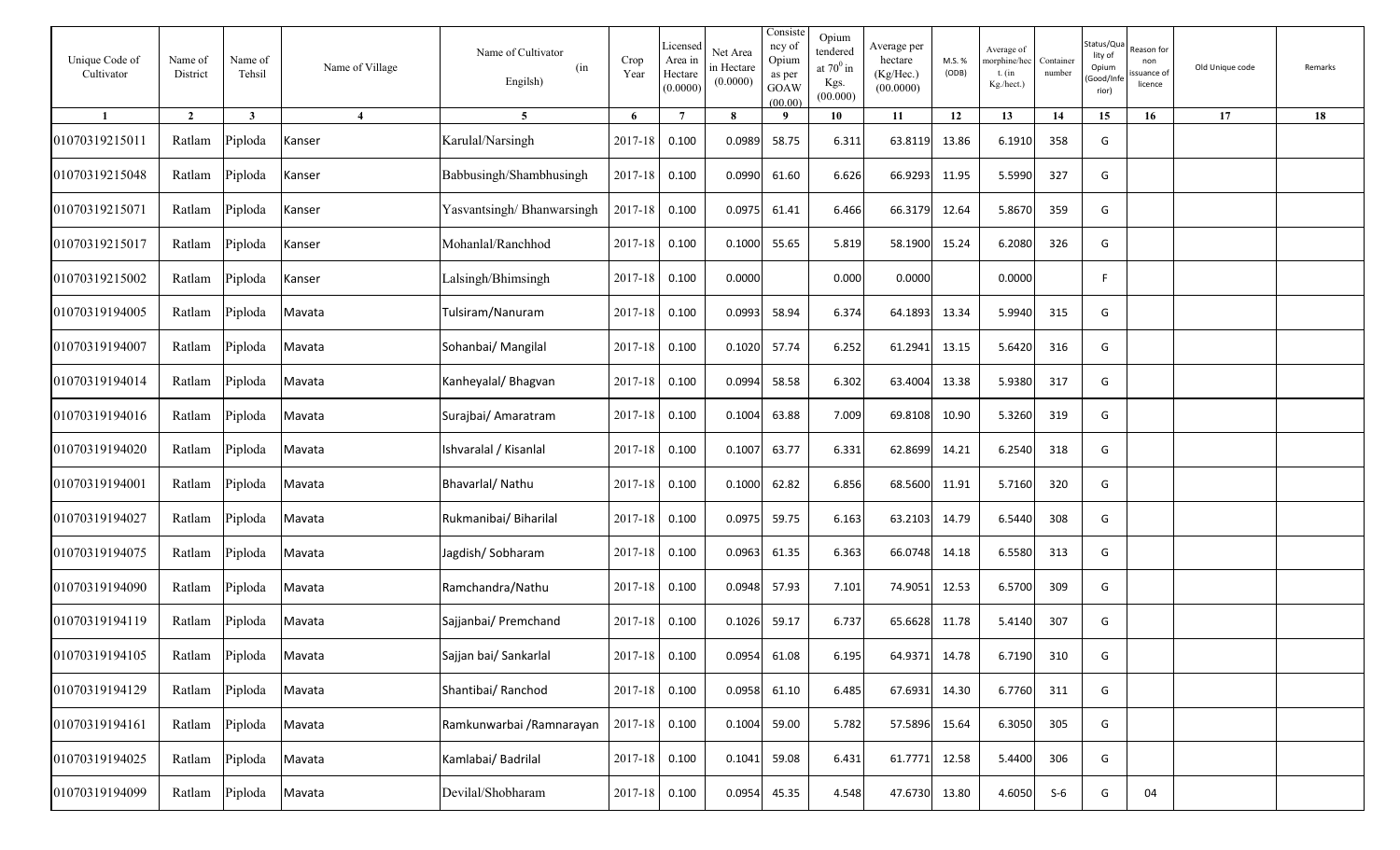| Unique Code of<br>Cultivator | Name of<br>District | Name of<br>Tehsil | Name of Village        | Name of Cultivator<br>(in<br>Engilsh) | Crop<br>Year  | Licensed<br>Area in<br>Hectare<br>(0.0000) | Net Area<br>in Hectare<br>(0.0000) | Consiste<br>ncy of<br>Opium<br>as per<br>GOAW<br>(00.00) | Opium<br>tendered<br>at $70^0$ in<br>Kgs.<br>(00.000) | Average per<br>hectare<br>(Kg/Hec.)<br>(00.0000) | M.S. %<br>(ODB) | Average of<br>norphine/hec<br>$t.$ (in<br>$Kg/hect.$ ) | Container<br>number | Status/Qua<br>lity of<br>Opium<br>Good/Inf<br>rior) | ≀eason for<br>non<br>ssuance of<br>licence | Old Unique code | Remarks |
|------------------------------|---------------------|-------------------|------------------------|---------------------------------------|---------------|--------------------------------------------|------------------------------------|----------------------------------------------------------|-------------------------------------------------------|--------------------------------------------------|-----------------|--------------------------------------------------------|---------------------|-----------------------------------------------------|--------------------------------------------|-----------------|---------|
| $\mathbf{1}$                 | $\overline{2}$      | $\mathbf{3}$      | $\boldsymbol{\Lambda}$ | 5 <sup>5</sup>                        | 6             | $7\phantom{.0}$                            | 8                                  | 9                                                        | 10                                                    | 11                                               | 12              | 13                                                     | 14                  | 15                                                  | 16                                         | 17              | 18      |
| 01070319194004               | Ratlam              | Piploda           | Mavata                 | Ramlal/ Kodar                         | 2017-18       | 0.100                                      | 0.0964                             | 52.75                                                    | 5.810                                                 | 60.2697                                          | 11.79           | 4.9740                                                 | 304                 | G                                                   |                                            |                 |         |
| 01070319194052               | Ratlam              | Piploda           | Mavata                 | Dashrath/Badrilal                     | 2017-18       | 0.100                                      | 0.1000                             | 60.06                                                    | 6.701                                                 | 67.0100                                          | 13.54           | 6.3510                                                 | 314                 | G                                                   |                                            |                 |         |
| 01070319194003               | Ratlam              | Piploda           | Mavata                 | Karulal/Chatarbhuj D.p.<br>Mannalal   | 2017-18       | 0.100                                      | 0.0956                             | 56.52                                                    | 5.854                                                 | 61.2343                                          | 13.21           | 5.6620                                                 | 301                 | G                                                   |                                            |                 |         |
| 01070319194147               | Ratlam              | Piploda           | Mavata                 | Visanubai/ Gitabai                    | 2017-18       | 0.100                                      | 0.0984                             | 57.52                                                    | 6.385                                                 | 64.8882                                          | 13.07           | 5.9360                                                 | 303                 | G                                                   |                                            |                 |         |
| 01070319194035               | Ratlam              | Piploda           | Mavata                 | Narsingh/Mannalal                     | 2017-18       | 0.100                                      | 0.0960                             | 60.72                                                    | 6.063                                                 | 63.1563                                          | 13.14           | 5.8090                                                 | 302                 | G                                                   |                                            |                 |         |
| 01070319194010               | Ratlam              | Piploda           | Mavata                 | Ambaram/Devram                        | 2017-18       | 0.100                                      | 0.1005                             | 59.04                                                    | 6.528                                                 | 64.9552                                          | 12.65           | 5.7520                                                 | 312                 | G                                                   |                                            |                 |         |
| 01070319194002               | Ratlam              | Piploda           | Mavata                 | Nathibai/Ratanlal                     | 2017-18       | 0.100                                      | 0.1002                             | 51.53                                                    | 3.453                                                 | 34.4611                                          | 12.91           | 3.1140                                                 | 299                 | G                                                   | 04                                         |                 |         |
| 01070319194103               | Ratlam              | Piploda           | Mavata                 | Bherulal/Ramratan                     | 2017-18       | 0.100                                      | 0.0870                             | 55.03                                                    | 5.244                                                 | 60.2759                                          | 12.16           | 5.1300                                                 | 300                 | G                                                   |                                            |                 |         |
| 01070319194048               | Ratlam              | Piploda           | Mavata                 | Kelashbai/ Badrilal                   | 2017-18       | 0.100                                      | 0.0000                             |                                                          | 0.000                                                 | 0.0000                                           |                 | 0.0000                                                 |                     | F                                                   |                                            |                 |         |
| 01070319208003               | Ratlam              | Piploda           | Naveli                 | Ganeshlal/Ramlal                      | 2017-18       | 0.100                                      | 0.0957                             | 65.62                                                    | 6.862                                                 | 71.7032                                          | 12.45           | 6.2490                                                 | 286                 | G                                                   |                                            |                 |         |
| 01070319208006               | Ratlam              | Piploda           | Naveli                 | Gita bai/ Ramnarayan                  | 2017-18       | 0.100                                      | 0.0986                             | 61.77                                                    | 6.186                                                 | 62.7383                                          | 14.65           | 6.4340                                                 | 280                 | G                                                   |                                            |                 |         |
| 01070319208008               | Ratlam              | Piploda           | Naveli                 | Gordhansingh/Fojsingh                 | 2017-18       | 0.100                                      | 0.1000                             | 58.14                                                    | 6.204                                                 | 62.0400                                          | 11.82           | 5.1330                                                 | 271                 | G                                                   |                                            |                 |         |
| 01070319208001               | Ratlam              | Piploda           | Naveli                 | Premsingh/ Mehtabsingh                | 2017-18       | 0.100                                      | 0.1012                             | 62.23                                                    | 6.410                                                 | 63.3399                                          | 12.24           | 5.4270                                                 | 278                 | G                                                   |                                            |                 |         |
| 01070319208011               | Ratlam              | Piploda           | Naveli                 | Jagdish/Kalu                          | 2017-18       | 0.100                                      | 0.0998                             | 63.64                                                    | 6.364                                                 | 63.7675                                          | 12.18           | 5.4370                                                 | 279                 | G                                                   |                                            |                 |         |
| 01070319208013               | Ratlam              | Piploda           | Naveli                 | Kamalsingh/Sambhusingh                | 2017-18       | 0.100                                      | 0.1005                             | 57.43                                                    | 6.047                                                 | 60.1692                                          | 12.01           | 5.0580                                                 | 272                 | G                                                   |                                            |                 |         |
| 01070319208024               | Ratlam Piploda      |                   | Naveli                 | Kesuram/Nandram                       | 2017-18 0.100 |                                            | 0.1001                             | 63.60                                                    | 6.696                                                 | 66.8931                                          | 11.86           | 5.5540                                                 | 287                 | G                                                   |                                            |                 |         |
| 01070319208030               |                     | Ratlam Piploda    | Naveli                 | Lilabai/ Rajaram                      | 2017-18       | 0.100                                      | 0.0977                             | 68.05                                                    | 7.038                                                 | 72.0368                                          | 12.98           | 6.5460                                                 | 293                 | G                                                   |                                            |                 |         |
| 01070319208035               |                     | Ratlam Piploda    | Naveli                 | Mangubai/ Badrilal                    | 2017-18 0.100 |                                            | 0.0987                             | 60.02                                                    | 6.662                                                 | 67.4975                                          | 11.96           | 5.6510                                                 | 284                 | G                                                   |                                            |                 |         |
| 01070319208042               | Ratlam              | Piploda           | Naveli                 | Dalpatsingh/Ransingh                  | $2017 - 18$   | 0.100                                      | 0.0995                             | 61.73                                                    | 6.323                                                 | 63.5477                                          | 12.72           | 5.6580                                                 | 285                 | G                                                   |                                            |                 |         |
| 01070319208044               | Ratlam Piploda      |                   | Naveli                 | Pannalal/ Kanwarlal                   | 2017-18       | 0.100                                      | 0.0973                             | 67.52                                                    | 6.193                                                 | 63.6485                                          | 11.51           | 5.1280                                                 | 294                 | G                                                   |                                            |                 |         |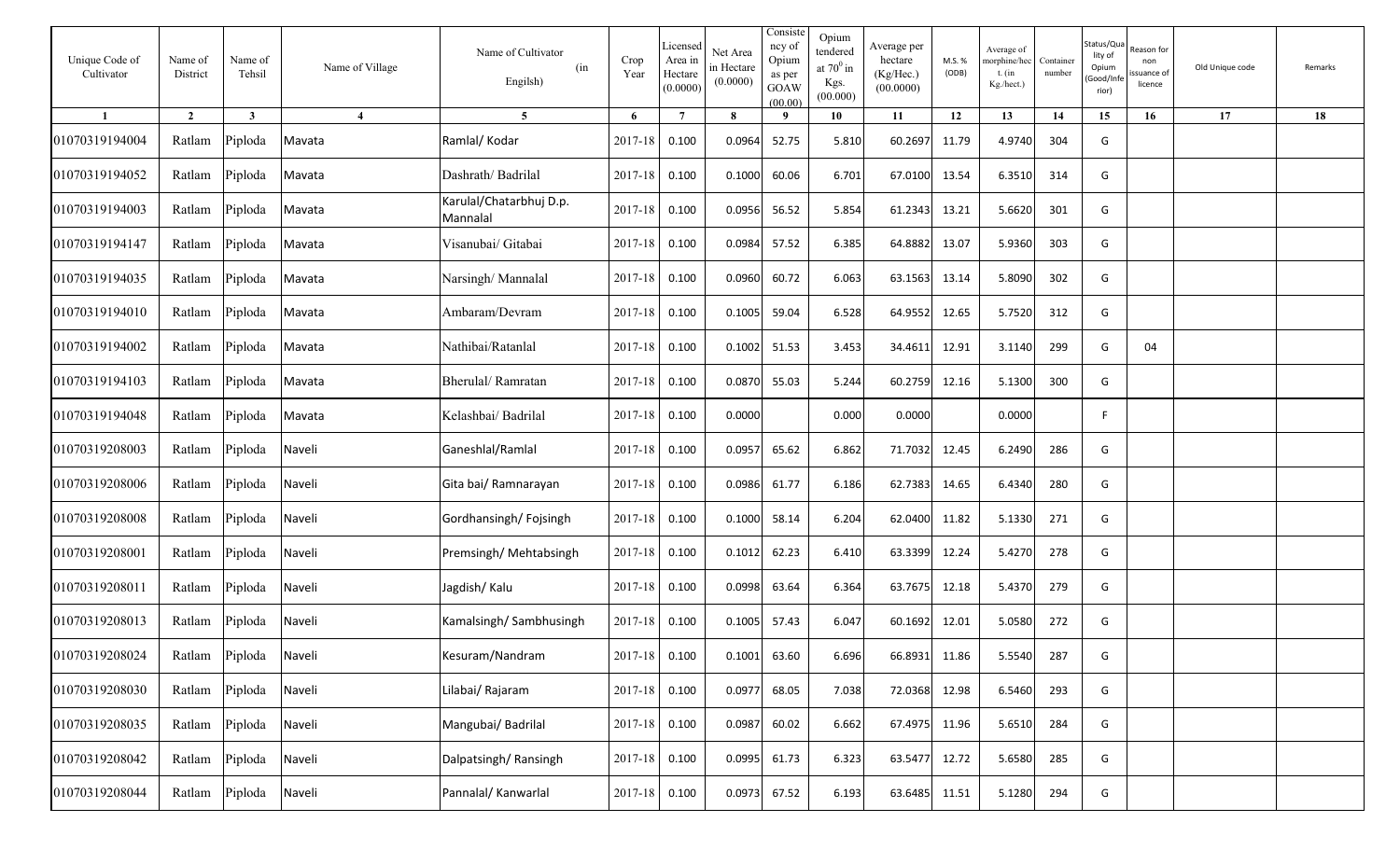| Unique Code of<br>Cultivator | Name of<br>District | Name of<br>Tehsil | Name of Village | Name of Cultivator<br>(in<br>Engilsh) | Crop<br>Year | Licenseo<br>Area in<br>Hectare<br>(0.0000) | Net Area<br>in Hectare<br>(0.0000) | Consiste<br>ncy of<br>Opium<br>as per<br>GOAW<br>(00.00) | Opium<br>tendered<br>at $70^0$ in<br>Kgs.<br>(00.000) | Average per<br>hectare<br>(Kg/Hec.)<br>(00.0000) | M.S. %<br>(ODB) | Average of<br>norphine/hec<br>$t.$ (in<br>Kg./hect.) | Container<br>number | Status/Qu<br>lity of<br>Opium<br>Good/Inf<br>rior) | leason for<br>non<br>ssuance of<br>licence | Old Unique code | Remarks |
|------------------------------|---------------------|-------------------|-----------------|---------------------------------------|--------------|--------------------------------------------|------------------------------------|----------------------------------------------------------|-------------------------------------------------------|--------------------------------------------------|-----------------|------------------------------------------------------|---------------------|----------------------------------------------------|--------------------------------------------|-----------------|---------|
| -1                           | $\overline{2}$      | $\mathbf{3}$      | $\overline{4}$  | 5 <sup>5</sup>                        | 6            | $\overline{7}$                             | 8                                  | - 9                                                      | 10                                                    | 11                                               | 12              | 13                                                   | 14                  | 15                                                 | 16                                         | 17              | 18      |
| 01070319208046               | Ratlam              | Piploda           | Naveli          | Bhavarlal/Tamiya                      | 2017-18      | 0.100                                      | 0.0961                             | 61.27                                                    | 6.223                                                 | 64.7555                                          | 12.55           | 5.6890                                               | 274                 | G                                                  |                                            |                 |         |
| 01070319208047               | Ratlam              | Piploda           | Naveli          | Radheshyam/ Nathulal                  | 2017-18      | 0.100                                      | 0.0993                             | 69.18                                                    | 7.027                                                 | 70.7654                                          | 12.21           | 6.0480                                               | 288                 | G                                                  |                                            |                 |         |
| 01070319208048               | Ratlam              | Piploda           | Naveli          | Bhimsingh/Lalsingh                    | 2017-18      | 0.100                                      | 0.0976                             | 68.47                                                    | 6.886                                                 | 70.5533                                          | 15.26           | 7.5370                                               | 289                 | G                                                  |                                            |                 |         |
| 01070319208055               | Ratlam              | Piploda           | Naveli          | Gulabsingh/ Kamalsingh                | 2017-18      | 0.100                                      | 0.0988                             | 59.31                                                    | 5.973                                                 | 60.4555                                          | 12.68           | 5.3660                                               | 273                 | G                                                  |                                            |                 |         |
| 01070319208058               | Ratlam              | Piploda           | Naveli          | Prabhulal/ Harlal                     | 2017-18      | 0.100                                      | 0.0996                             | 67.23                                                    | 6.492                                                 | 65.1807                                          | 11.59           | 5.2890                                               | 290                 | G                                                  |                                            |                 |         |
| 01070319208017               | Ratlam              | Piploda           | Naveli          | Sumersingh/ Raghunath singh           | 2017-18      | 0.100                                      | 0.0952                             | 64.94                                                    | 6.698                                                 | 70.3571                                          | 12.63           | 6.2200                                               | 291                 | G                                                  |                                            |                 |         |
| 01070319208043               | Ratlam              | Piploda           | Naveli          | Dhapu bai /Sankarlal                  | 2017-18      | 0.100                                      | 0.1007                             | 62.95                                                    | 6.754                                                 | 67.0705                                          | 13.82           | 6.4880                                               | 283                 | G                                                  |                                            |                 |         |
| 01070319208014               | Ratlam              | Piploda           | Naveli          | Karulal/ Nandram                      | 2017-18      | 0.100                                      | 0.0998                             | 69.42                                                    | 6.853                                                 | 68.6673                                          | 10.13           | 4.8690                                               | 292                 | G                                                  |                                            |                 |         |
| 01070319208020               | Ratlam              | Piploda           | Naveli          | Rama/Raghunath                        | 2017-18      | 0.100                                      | 0.1005                             | 64.22                                                    | 6.670                                                 | 66.3682                                          | 12.78           | 5.9370                                               | 275                 | G                                                  |                                            |                 |         |
| 01070319208023               | Ratlam              | Piploda           | Naveli          | Kacharulal/Bherulal                   | 2017-18      | 0.100                                      | 0.0949                             | 60.94                                                    | 5.990                                                 | 63.1191                                          | 14.29           | 6.3130                                               | 276                 | G                                                  |                                            |                 |         |
| 01070319208039               | Ratlam              | Piploda           | Naveli          | Salgram/Ramlal                        | 2017-18      | 0.100                                      | 0.0970                             | 62.96                                                    | 6.548                                                 | 67.5052                                          | 11.10           | 5.2450                                               | 277                 | G                                                  |                                            |                 |         |
| 01070319208062               | Ratlam              | Piploda           | Naveli          | Bhulibai/ Hiralal                     | 2017-18      | 0.100                                      | 0.1000                             | 62.40                                                    | 6.142                                                 | 61.4200                                          | 13.35           | 5.7400                                               | 281                 | G                                                  |                                            |                 |         |
| 01070319208037               | Ratlam              | Piploda           | Naveli          | Laxminarayan/Ramlal                   | 2017-18      | 0.100                                      | 0.0956                             | 55.55                                                    | 2.730                                                 | 28.5565                                          | 11.59           | 2.3170                                               | 269                 | G                                                  | 04                                         |                 |         |
| 01070319208002               | Ratlam              | Piploda           | Naveli          | Maheshkumar/Nageswar                  | 2017-18      | 0.100                                      | 0.0959                             | 59.81                                                    | 5.887                                                 | 61.3869                                          | 12.02           | 5.1650                                               | 282                 | G                                                  |                                            |                 |         |
| 01070319208041               | Ratlam              | Piploda           | Naveli          | Gattubai/Nanda                        | 2017-18      | 0.100                                      | 0.1004                             | 56.87                                                    | 5.793                                                 | 57.6992                                          | 12.77           | 5.1570                                               | 270                 | G                                                  |                                            |                 |         |
| 01070319197022               | Ratlam              | Piploda           | Belara          | Bhimsingh/ Chandan singh              | $2017 - 18$  | 0.100                                      | 0.1008                             | 54.23                                                    | 5.555                                                 | 55.1091 12.71                                    |                 | 4.9030                                               | 182                 | G                                                  |                                            |                 |         |
| 01070319197005               | Ratlam              | Piploda           | Belara          | Kalusingh/Bhanwarsingh                | 2017-18      | 0.100                                      | 0.0949                             | 57.28                                                    | 5.654                                                 | 59.5785                                          | 12.97           | 5.4090                                               | 183                 | G                                                  |                                            |                 |         |
| 01070319197011               | Ratlam              | Piploda           | Belara          | Ratanlal/Nanda Bada                   | 2017-18      | 0.100                                      | 0.0953                             | 52.57                                                    | 5.452                                                 | 57.2088                                          | 12.31           | 4.9300                                               | 181                 | G                                                  |                                            |                 |         |
| 01070319197020               | Ratlam              | Piploda           | <b>Belara</b>   | Naharsingh/Bhuvansingh                | 2017-18      | 0.100                                      | 0.0000                             |                                                          | 0.000                                                 | 0.0000                                           |                 | 0.0000                                               |                     | F.                                                 |                                            |                 |         |
| 01070319210001               | Ratlam              | Piploda           | Jaliner         | Fulsingh/Ramsingh                     | 2017-18      | 0.100                                      | 0.1014                             | 58.94                                                    | 6.500                                                 | 64.1026                                          | 12.08           | 5.4210                                               | 184                 | G                                                  |                                            |                 |         |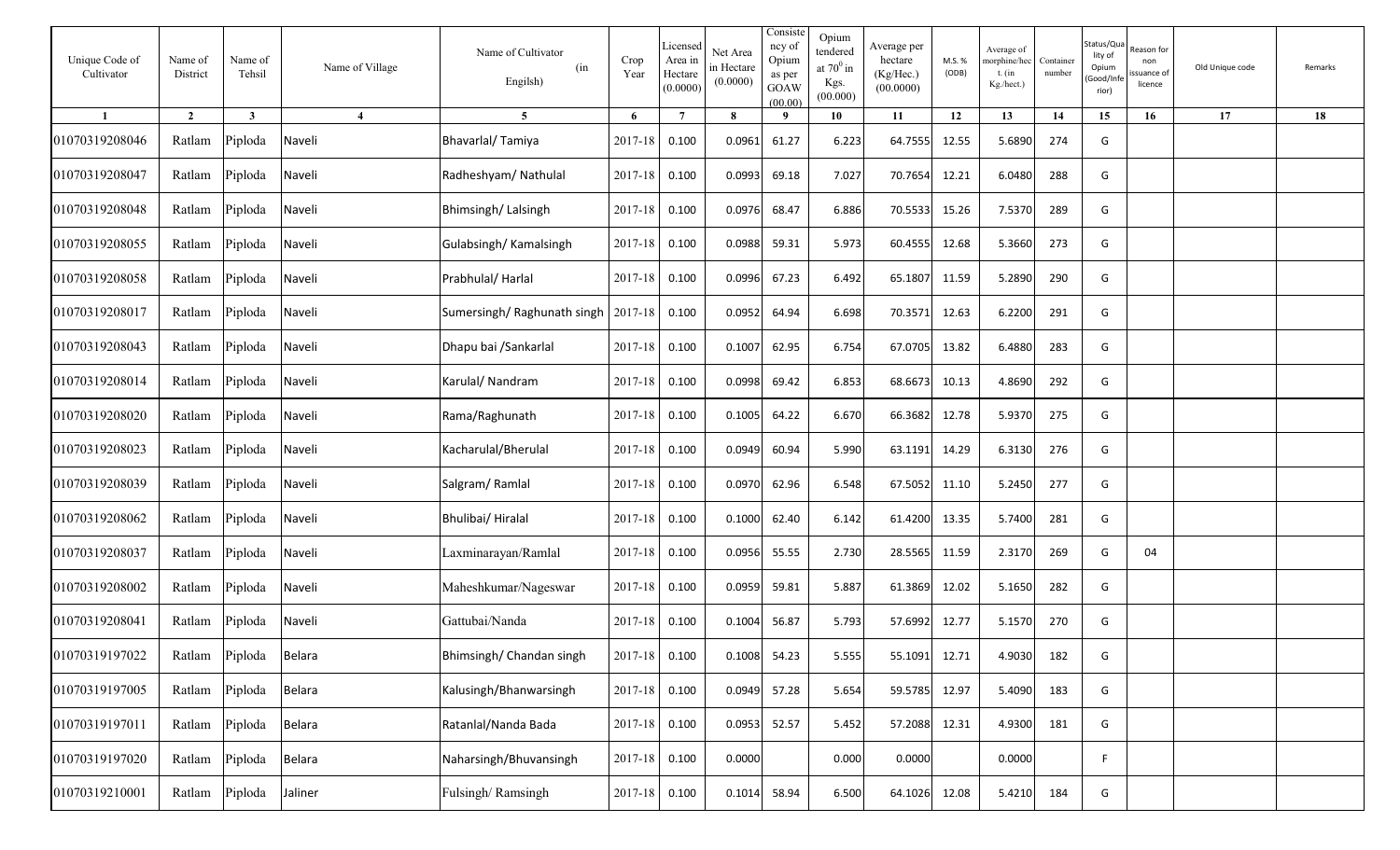| Unique Code of<br>Cultivator | Name of<br>District | Name of<br>Tehsil | Name of Village          | Name of Cultivator<br>(in<br>Engilsh) | Crop<br>Year  | Licensed<br>Area in<br>Hectare<br>(0.0000) | Net Area<br>in Hectare<br>(0.0000) | Consiste<br>ncy of<br>Opium<br>as per<br>GOAW<br>(00.00) | Opium<br>tendered<br>at $70^0$ in<br>Kgs.<br>(00.000) | Average per<br>hectare<br>(Kg/Hec.)<br>(00.0000) | M.S. %<br>(ODB) | Average of<br>norphine/hec<br>$t.$ (in<br>Kg./hect.) | Container<br>number | Status/Qua<br>lity of<br>Opium<br>Good/Inf<br>rior) | ≀eason for<br>non<br>ssuance of<br>licence | Old Unique code | Remarks |
|------------------------------|---------------------|-------------------|--------------------------|---------------------------------------|---------------|--------------------------------------------|------------------------------------|----------------------------------------------------------|-------------------------------------------------------|--------------------------------------------------|-----------------|------------------------------------------------------|---------------------|-----------------------------------------------------|--------------------------------------------|-----------------|---------|
|                              | $\overline{2}$      | $\mathbf{3}$      | $\boldsymbol{\Lambda}$   | $5\overline{)}$                       | 6             | $\overline{7}$                             | 8                                  | - 9                                                      | 10                                                    | 11                                               | 12              | 13                                                   | 14                  | 15                                                  | 16                                         | 17              | 18      |
| 01070319224044               | Ratlam              | Piploda           | Semliya Majara kalukheda | Bhuvansingh/Bherusingh                | 2017-18       | 0.100                                      | 0.0898                             | 49.52                                                    | 4.711                                                 | 52.4610                                          | 12.42           | 4.5610                                               | 175                 | G                                                   |                                            |                 |         |
| 01070319224022               | Ratlam              | Piploda           | Semliya Majara kalukheda | Jagdish/Nirbhayram                    | 2017-18       | 0.100                                      | 0.0986                             | 54.69                                                    | 5.571                                                 | 56.5010                                          | 12.96           | 5.1250                                               | 176                 | G                                                   |                                            |                 |         |
| 01070319224003               | Ratlam              | Piploda           | Semliya Majara kalukheda | Jhujharlal/ Bhulibai                  | $2017 - 18$   | 0.100                                      | 0.0927                             | 56.89                                                    | 5.705                                                 | 61.5426                                          | 14.40           | 6.2040                                               | 177                 | G                                                   |                                            |                 |         |
| 01070319224001               | Ratlam              | Piploda           | Semliya Majara kalukheda | Babulal/Laxmichand                    | 2017-18       | 0.100                                      | 0.0960                             | 55.54                                                    | 5.681                                                 | 59.1771                                          | 13.63           | 5.6460                                               | 178                 | G                                                   |                                            |                 |         |
| 01070319224041               | Ratlam              | Piploda           | Semliya Majara kalukheda | Nepalsingh/Rupsingh                   | 2017-18       | 0.100                                      | 0.0925                             | 60.96                                                    | 5.887                                                 | 63.6432                                          | 14.48           | 6.4510                                               | 179                 | G                                                   |                                            |                 |         |
| 01070319193009               | Ratlam              | Piploda           | Thikriya                 | Ramlal /Ganeshram                     | 2017-18       | 0.100                                      | 0.1001                             | 59.61                                                    | 5.867                                                 | 58.6114                                          | 13.44           | 5.5140                                               | 204                 | G                                                   |                                            |                 |         |
| 01070319193016               | Ratlam              | Piploda           | Thikriya                 | Govindram/Keval                       | 2017-18       | 0.100                                      | 0.0950                             | 46.77                                                    | 4.350                                                 | 45.7895                                          | 16.44           | 5.2690                                               | $S-3$               | G                                                   |                                            |                 |         |
| 01070319211015               | Ratlam              | Piploda           | Chiklana                 | Ramkisan/Dhura ji                     | $2017 - 18$   | 0.100                                      | 0.1009                             | 58.94                                                    | 6.323                                                 | 62.6660                                          | 13.83           | 6.0670                                               | 185                 | G                                                   |                                            |                 |         |
| 01070319211005               | Ratlam              | Piploda           | Chiklana                 | Nathibai/Ramratan                     | $2017 - 18$   | 0.100                                      | 0.0975                             | 61.36                                                    | 6.522                                                 | 66.8923                                          | 12.81           | 5.9980                                               | 186                 | G                                                   |                                            |                 |         |
| 01070319211049               | Ratlam              | Piploda           | Chiklana                 | Fakirchand/Nanda                      | $2017 - 18$   | 0.100                                      | 0.0979                             | 58.47                                                    | 5.705                                                 | 58.2737                                          | 15.07           | 6.1470                                               | 187                 | G                                                   |                                            | 01070319224052  |         |
| 01070319196001               | Ratlam              | Piploda           | Bhakharkhedi             | Karulal/Kisanlal                      | 2017-18       | 0.100                                      | 0.0931                             | 57.76                                                    | 5.198                                                 | 55.8324                                          | 11.98           | 4.6820                                               | 180                 | G                                                   |                                            |                 |         |
| 01070319223033               | Ratlam              | Piploda           | Riyavan                  | Gitabai/Bherulal                      | $2017 - 18$   | 0.100                                      | 0.0000                             |                                                          | 0.000                                                 | 0.0000                                           |                 | 0.0000                                               |                     | N                                                   | 11                                         |                 |         |
| 01070319223039               | Ratlam              | Piploda           | Riyavan                  | Gulabkunwar/ Bhanwarsingh             | $2017 - 18$   | 0.100                                      | 0.0000                             |                                                          | 0.000                                                 | 0.0000                                           |                 | 0.0000                                               |                     | N                                                   |                                            |                 |         |
| 01070623299025               | Ujjain              | Nagda             | Rohalkhurd               | Devendra pratap<br>singh/Laxmansingh  | 2017-18       | 0.100                                      | 0.1020                             | 60.78                                                    | 6.382                                                 | 62.5686                                          | 13.95           | 6.1100                                               | 387                 | G                                                   |                                            |                 |         |
| 01070623299024               | Ujjain              | Nagda             | Rohalkhurd               | Gangaram/Nandram                      | 2017-18       | 0.100                                      | 0.1020                             | 57.21                                                    | 1.888                                                 | 18.5098                                          | 13.16           | 1.7050                                               | 386                 | G                                                   | 04                                         |                 |         |
| 01070623299020               | Ujjain              | Nagda             | Rohalkhurd               | Bherusingh/Mohansingh                 | 2017-18 0.100 |                                            | 0.1015                             | 48.85                                                    | 1.731                                                 | 17.0542 14.19                                    |                 | 1.6940                                               | 385                 | G                                                   | 04                                         |                 |         |
| 01070623296011               | Ujjain              | Nagda             | Nimbodiya kala           | Anawarkhan/Husenkhan                  | 2017-18 0.100 |                                            |                                    | 0.0986 51.76                                             | 5.339                                                 | 54.1481 13.33                                    |                 | 5.0520                                               | 405                 | G                                                   |                                            |                 |         |
| 01070623296017               | Ujjain              | Nagda             | Nimbodiya kala           | Hariram/Swarup                        | 2017-18 0.100 |                                            |                                    | 0.0990 54.94                                             | 5.675                                                 | 57.3232 12.03                                    |                 | 4.8270                                               | 406                 | G                                                   |                                            |                 |         |
| 01070623297004               | Ujjain              | Nagda             | Tutiya khedi             | Mankuwar/Dalpatsingh                  | 2017-18 0.100 |                                            | 0.0999                             | 62.23                                                    | 6.507                                                 | 65.1351 13.21                                    |                 | 6.0230                                               | 375                 | G                                                   |                                            |                 |         |
| 01070625308002               | Ujjain              | Mahidpur Bappeya  |                          | Nathusingh/Ramsingh                   | 2017-18 0.100 |                                            |                                    | 0.0955 61.35                                             | 5.688                                                 | 59.5602                                          | 14.02           | 5.8450                                               | 384                 | G                                                   |                                            |                 |         |